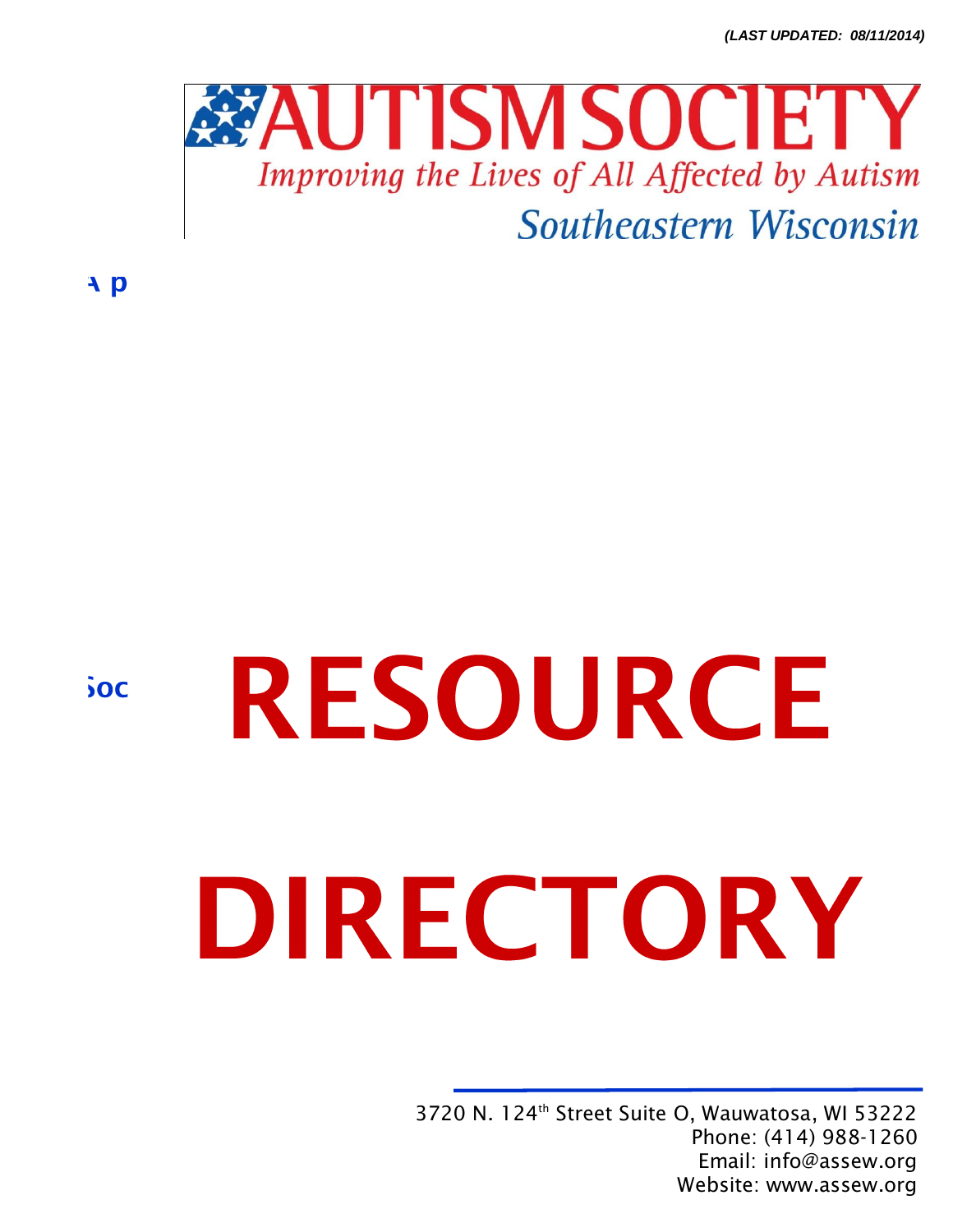

# **Membership Form**

| <b>Name</b>       |                                                                                                                       |                           |                           |                                   |
|-------------------|-----------------------------------------------------------------------------------------------------------------------|---------------------------|---------------------------|-----------------------------------|
| <b>Parent</b>     | Professional                                                                                                          | <b>Person with Autism</b> |                           | <b>Other</b>                      |
| <b>Address</b>    |                                                                                                                       |                           |                           |                                   |
|                   |                                                                                                                       | <b>State</b> State        |                           | Zip_______________                |
|                   | Phone ( <u>)</u>                                                                                                      |                           |                           |                                   |
| <b>Email</b>      | <u> 1990 - Johann Barbara, martin amerikan basal dan berasal dalam basal dalam basal dalam basal dalam basal dala</u> |                           |                           | <b>Email newsletters are sent</b> |
|                   | approximately once per week to keep you updated on events and news. We do not                                         |                           |                           |                                   |
|                   | sell or share your contact information.                                                                               |                           |                           |                                   |
| <b>Check one:</b> | <b>New Membership</b>                                                                                                 |                           | <b>Renewal Membership</b> |                                   |

### **Membership**

\$25.00 Basic membership benefits include: Weekly e-mail updates, access to **lending library, On The Spectrum in Southeastern Wisconsin bi-monthly newsletter, invitation to our family events (holiday party, Cool Waters, Kids in Motion, Pump it Up and more!)**

**\$\_\_\_\_\_\_\_\_\_ Additional Donation –Tax deductible and greatly appreciated!** 

| Pay by Credit Card – Card #: |       |            |                  |
|------------------------------|-------|------------|------------------|
| Name on the card:            |       |            |                  |
| <b>MasterCard:</b>           | VISA: | Exp. Date: | <b>CVV Code:</b> |
| Signature:                   |       |            |                  |

**All dues and donations are tax deductible as prescribed by IRS regulations.**

**Please mail membership form, fees and donations to: Autism Society of Southeastern Wisconsin 3720 N. 124th Street, Suite O, Wauwatosa, WI 53222**

**For further information, please call the office at (414) 988-1260 or email info@assew.org**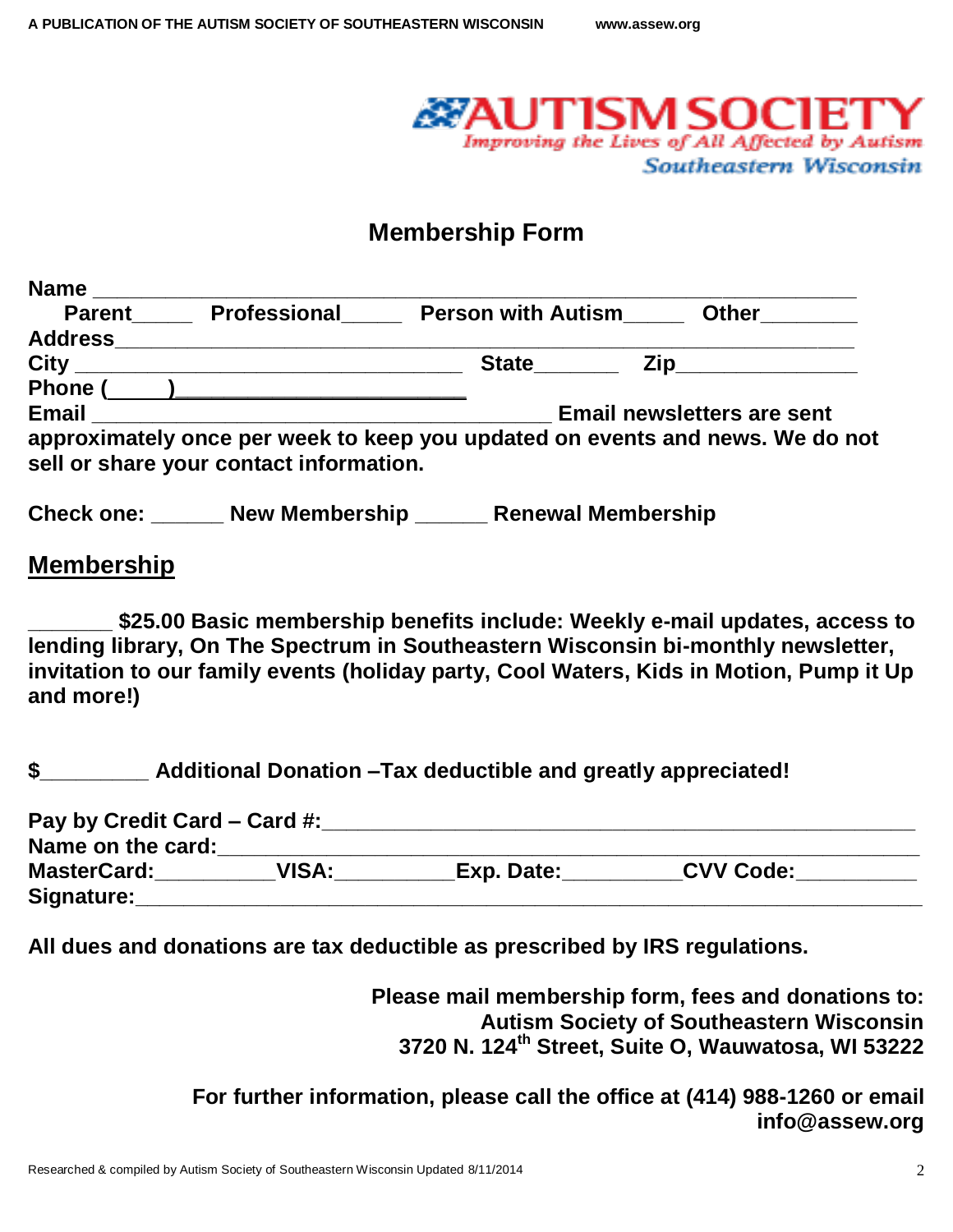# **Autism Spectrum Disorders 2014 Resource Directory**

### **Purpose:**

This resource guide was designed to assist and empower parents in their journey of researching optimal services for their children with Autism Spectrum Disorders by providing information on local resources. New providers are always entering the market, and existing listings may change. We do our best to keep up with changes. We do not expect to have covered all treatment areas or listed all providers. *Please feel free to contact the Autism Society with additional programs or information you would like to see listed.*

### **Disclaimer:**

The Autism Society of Southeastern Wisconsin Resource Directory was developed to provide information only and does not recommend, endorse, guarantee, or promote the services and interventions included in this guide.

> *You may contact the Society office at:*  **3720 N. 124th Street, Suite O, Wauwatosa, WI 53222 Phone: (414) 988-1260 Fax: (888) 280-1844 Email: info@assew.org**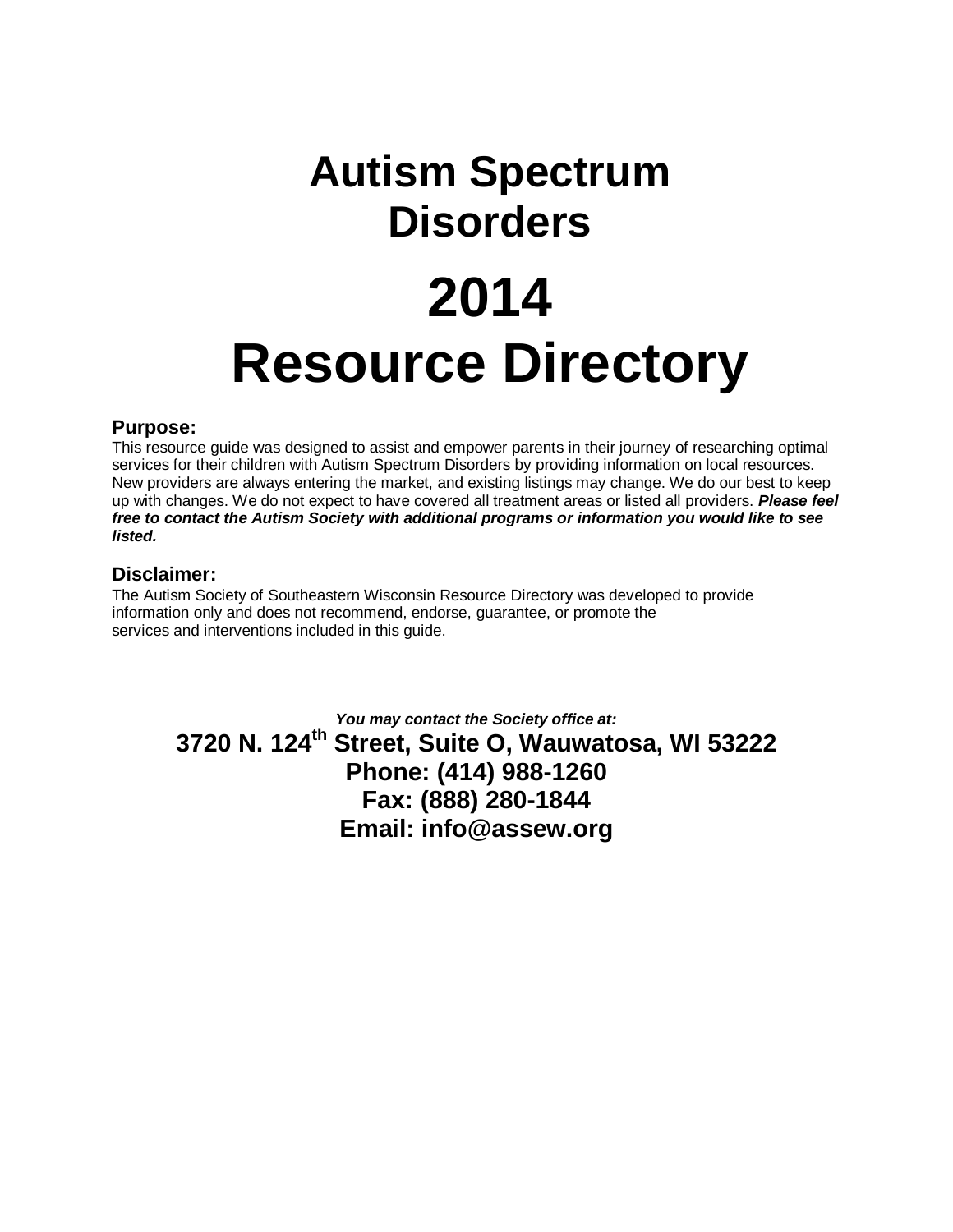## **TABLE OF CONTENTS**

| BIOMEDICAL INTERVENTIONS Also see "DAN! PRACTIONERS" listings - 14 - |  |
|----------------------------------------------------------------------|--|
|                                                                      |  |
|                                                                      |  |
|                                                                      |  |
|                                                                      |  |
|                                                                      |  |
|                                                                      |  |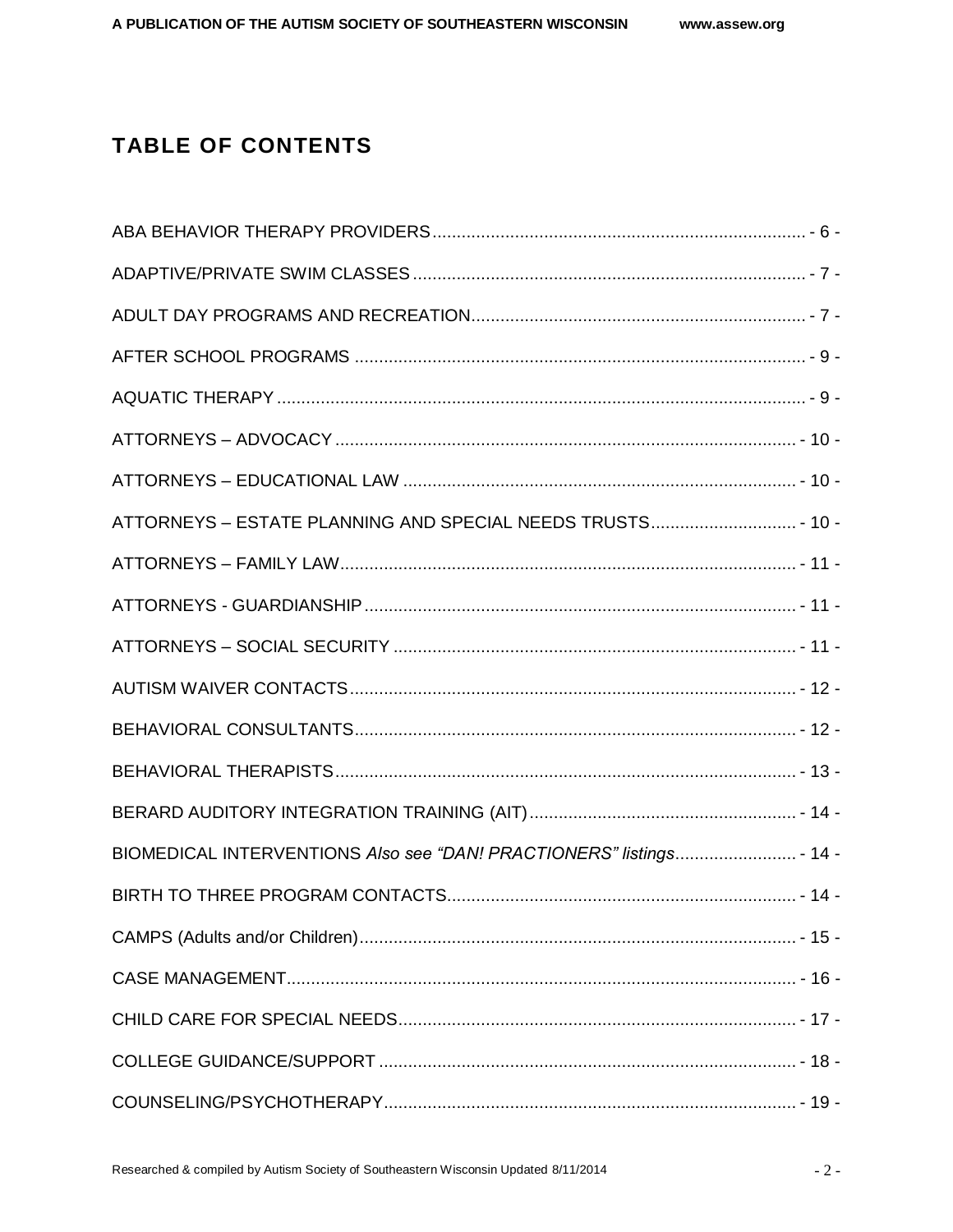| EMPLOYMENT/EMPLOYMENT COUNSELING FOR DEVELOPMENTALLY DISABLED - 25 - |  |
|----------------------------------------------------------------------|--|
|                                                                      |  |
|                                                                      |  |
|                                                                      |  |
|                                                                      |  |
|                                                                      |  |
|                                                                      |  |
|                                                                      |  |
|                                                                      |  |
|                                                                      |  |
|                                                                      |  |
|                                                                      |  |
|                                                                      |  |
|                                                                      |  |
|                                                                      |  |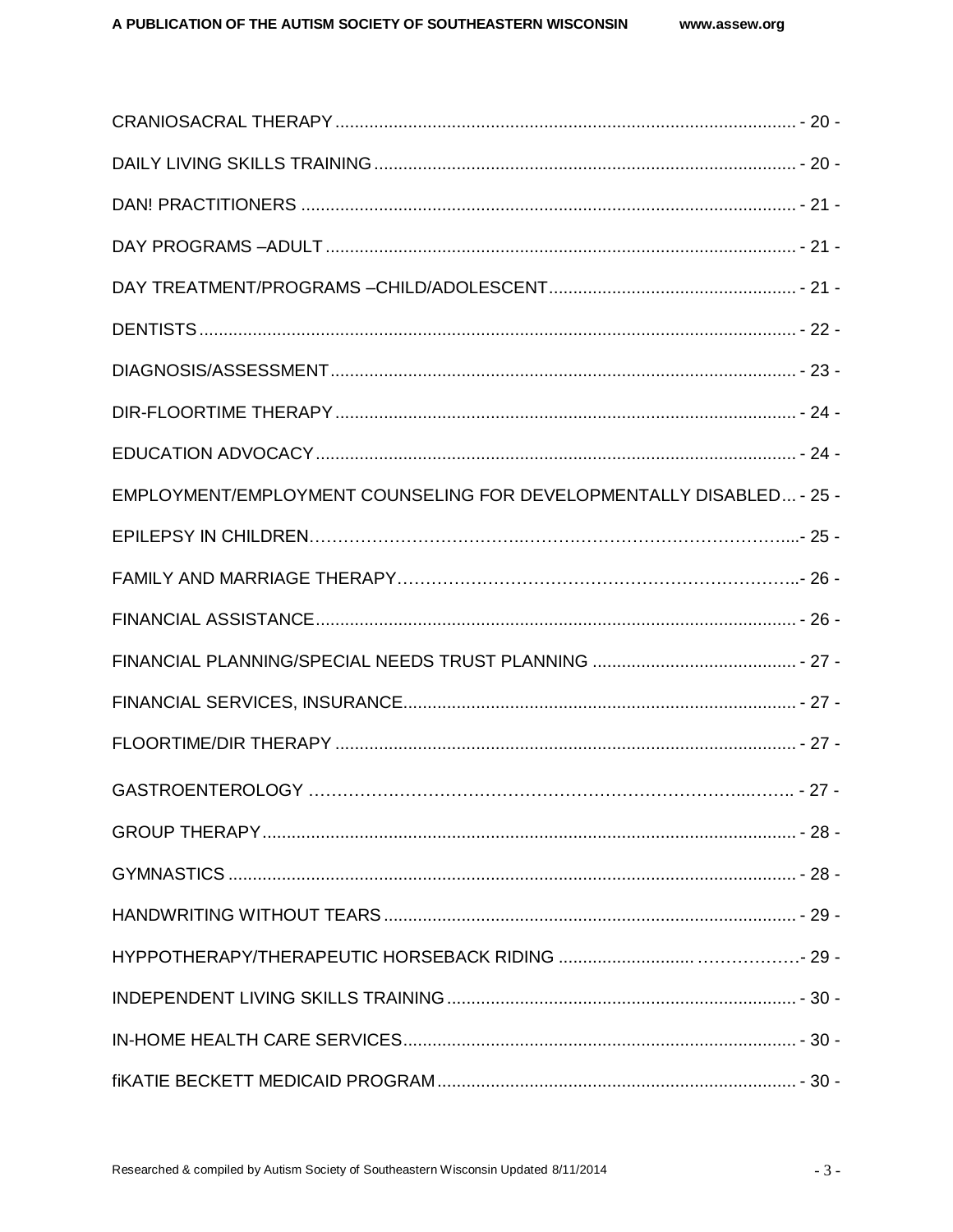| SENSORY INTEGRATION THERAPY See Occupational Therapist listings  - 44 - |  |
|-------------------------------------------------------------------------|--|
|                                                                         |  |
|                                                                         |  |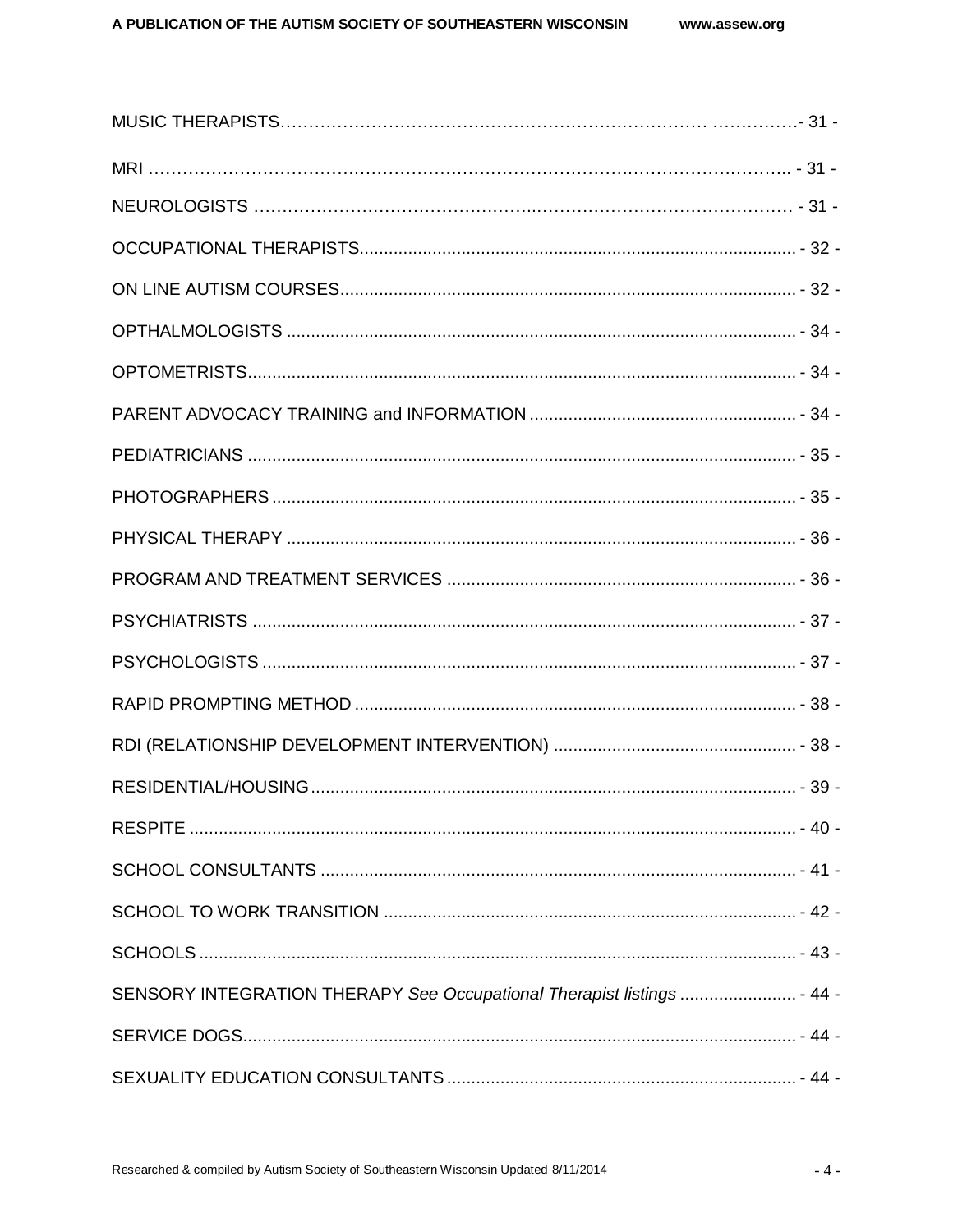| VOCATIONAL EVALUATION/TRAINING FOR DEVELOPMENTALLY DISABLED - 52 - |  |
|--------------------------------------------------------------------|--|
|                                                                    |  |
|                                                                    |  |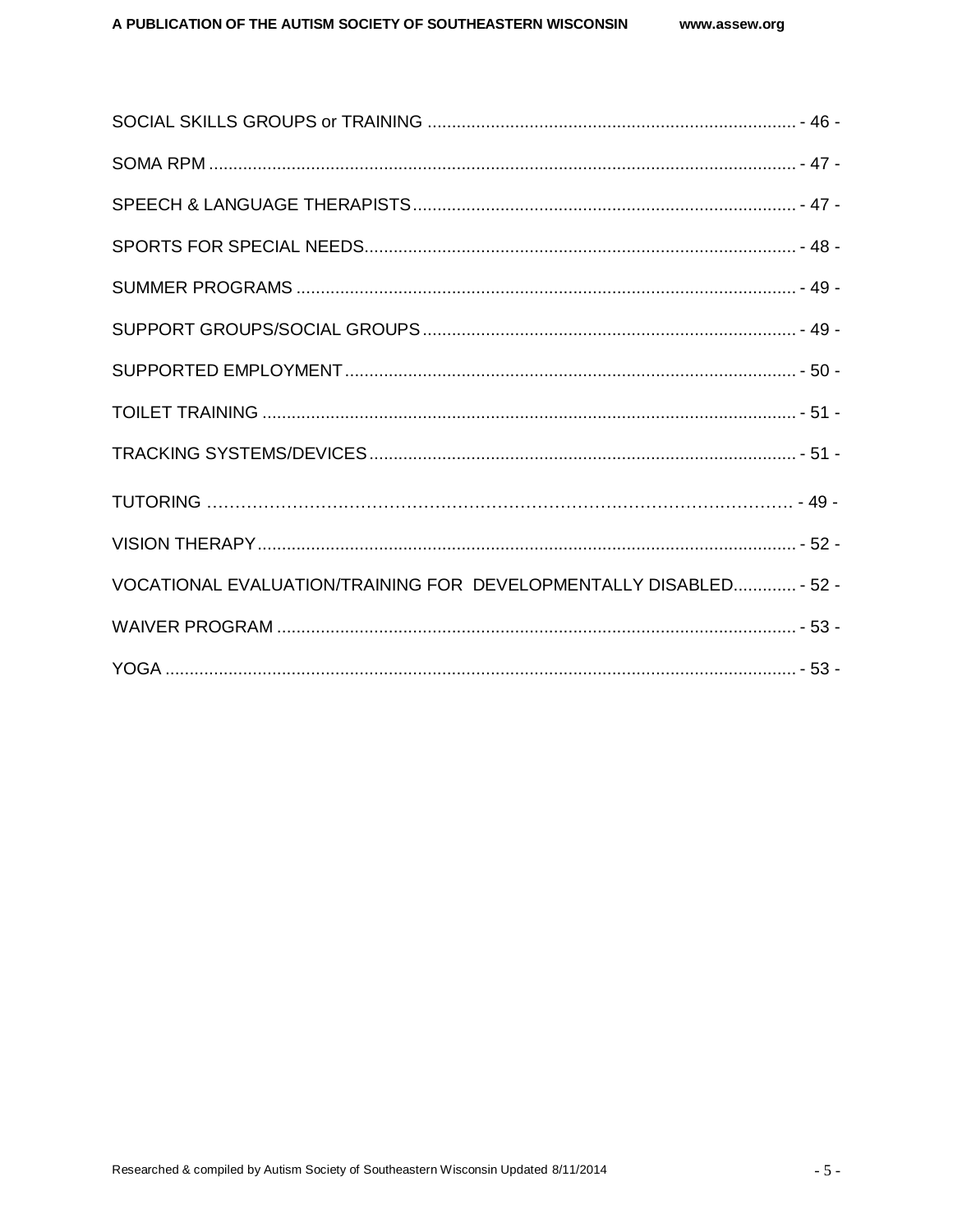### **ABA BEHAVIOR THERAPY – PARENT TRAIING**

<span id="page-7-0"></span>UC-Davis MIND Institute Online Training Modules ADEPT (Autism Distance Education Parent Training) Interactive Learning online modules [http://www.ucdmc.ucdavis.edu/ddcenter/CEDD\\_ourproducts.html](http://www.ucdmc.ucdavis.edu/ddcenter/CEDD_ourproducts.html)

### **ABA BEHAVIOR THERAPY PROVIDERS**

| www.abaofwisconsin.org                                                                       |  |
|----------------------------------------------------------------------------------------------|--|
| Dr. Jeffrey Crisco, Director<br>3636 N 124th St, Ste 200, Wauwatosa                          |  |
| Milwaukee, Waukesha and Ozaukee Counties www.autismbehavioraltherapies@yahoo.com             |  |
| Dr. Kathleen Woody, Director<br>2645 N. Mayfair Road, Ste 130, Wauwatosa                     |  |
| Dr. Jill Rudman, Director, 2665 S Moorland Rd, Ste 100, New Berlin                           |  |
| 310 E. Buffalo Street, Suite 148, Milwaukee, WI 53202<br>www.behavior-analysis.org           |  |
| Sara Kaiser, Contact                                                                         |  |
| Tamara Kasper, MS/CCC-SLP, BCBA, Director<br>388 Woodside Drive, Ste 1, Cedarburg            |  |
| Dr. Colleen Ryan, Director                                                                   |  |
| 4039 80 <sup>th</sup> Street, Kenosha                                                        |  |
| Locations in Milwaukee, Waukesha, South Milwaukee, and Wauwatosa,<br>www.eastersealswise.com |  |
|                                                                                              |  |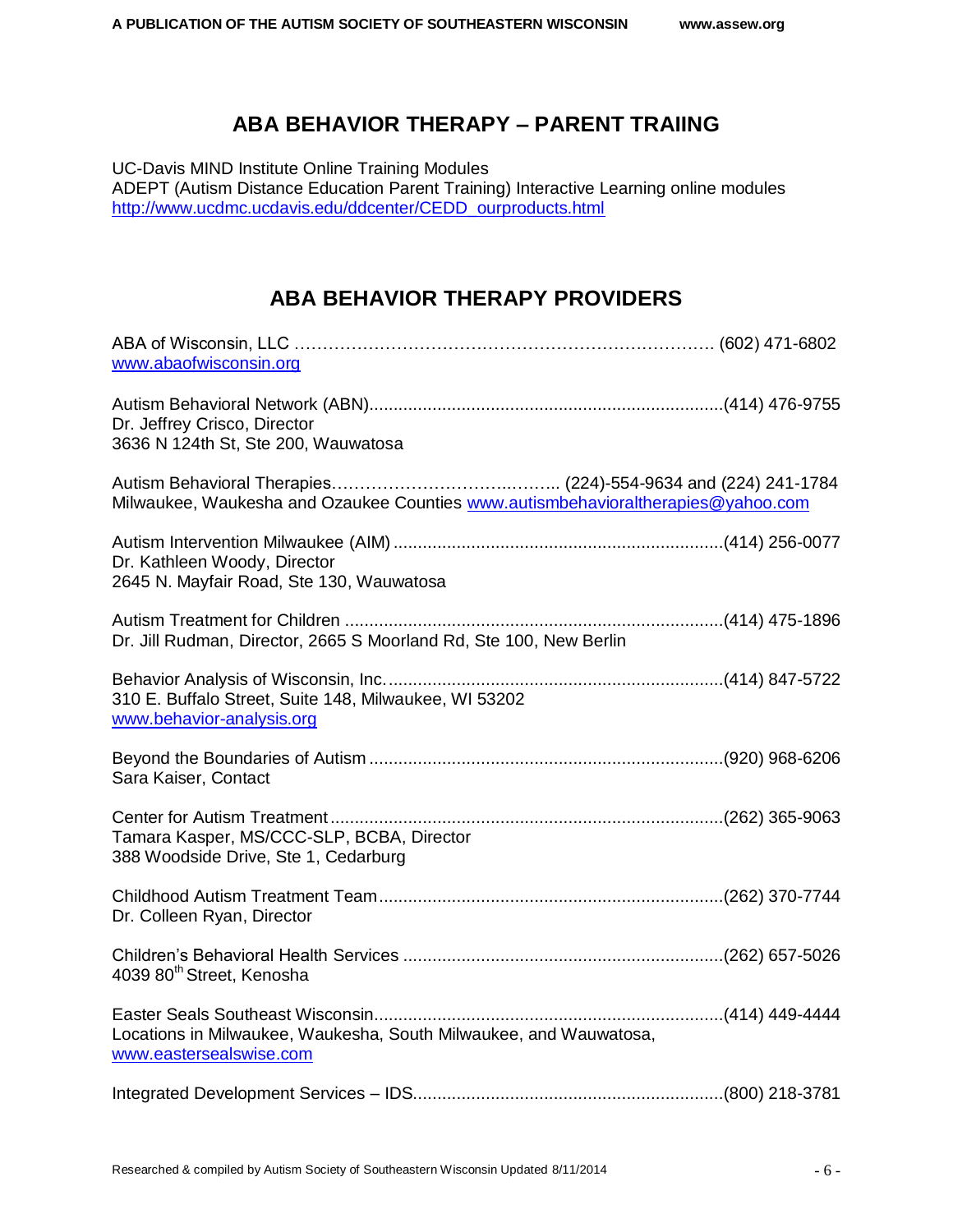| 217 W. Dunwood Road, Fox Point<br>Dr. Andy Paulson, Program Director, www.ids-wi.com           |  |
|------------------------------------------------------------------------------------------------|--|
| Dr. Eric Lund, Psy.D, Director, www.lundvandyke.com<br>1166 Quail Court, Ste. 205 Pewaukee, WI |  |
| <b>Walworth County</b>                                                                         |  |
| Heidi Heyman, Program Director, www.paceautismservices.com                                     |  |
| Farrah Sonnenberg, Director                                                                    |  |
| Dr. Christopher P. Wiebusch, Director                                                          |  |
| Dr. Glen Sallows, Program Director                                                             |  |

### **ADAPTIVE/PRIVATE SWIM CLASSES**

<span id="page-8-0"></span>

| Franklin                                                      |  |
|---------------------------------------------------------------|--|
| Lakeview RecPlex, 9900 Terwall Terrace, Pleasant Prairie      |  |
| N84 W17501 Menomonee Avenue, Menomonee Falls, www.ymcamke.org |  |
| 2420 N. 124 <sup>th</sup> St., Wauwatosa                      |  |

<span id="page-8-1"></span>Whitefish Bay – Chris Sparrow

### **ADULT DAY PROGRAMS AND RECREATION**

| www.abletrektours.com |  |
|-----------------------|--|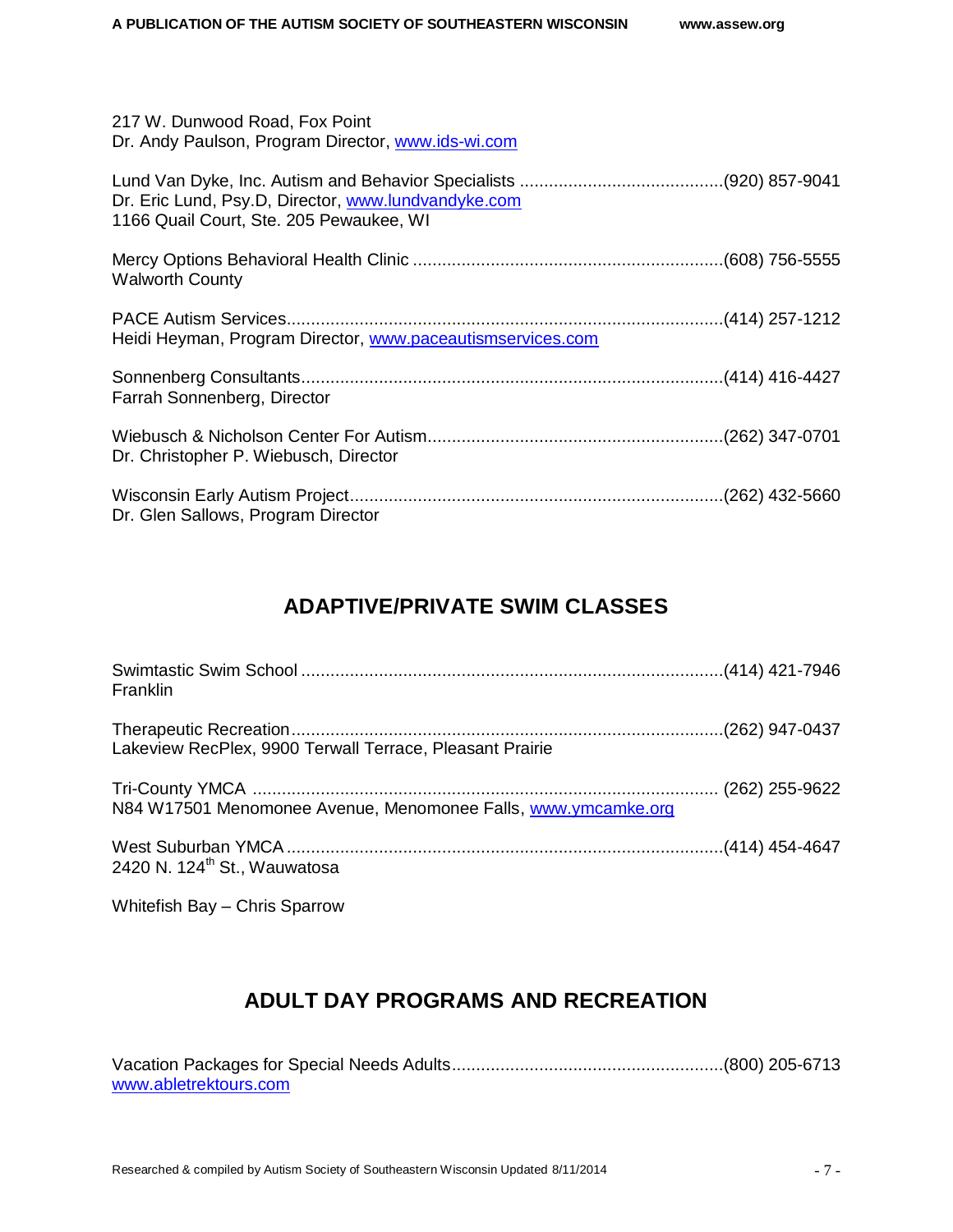<span id="page-9-0"></span>

| 600 Hoffman Drive, Watertown                                                                                                                 |  |
|----------------------------------------------------------------------------------------------------------------------------------------------|--|
| Watertown                                                                                                                                    |  |
| Harry & Rose Samson Family Jewish Community Center<br>6255 N. Santa Monica Blvd, Milwaukee                                                   |  |
| Locations in Milwaukee, West Allis, Cudahy, and Menomonee Fall<br>Kenosha, South Milwaukee, Waukesha, and Wauwatosa, www.eastersealswise.com |  |
| Integrated Community Resources of Wisconsin                                                                                                  |  |
| 1218-79 <sup>th</sup> Street, Kenosha                                                                                                        |  |
| 2020 West Wells Street, 3333 South Howell Avenue, 4210 North Holton Street, Milwaukee<br>www.mcfi.net                                        |  |
| 200 E. Cramer Street, Fort Atkinson; 111 N. First Street, Watertown; 662 Armour Rd.<br>Oconomowoc                                            |  |
| Fort Atkinson, Milwaukee, New Berlin, Union Grove<br>http://www.paragoncommunity.com                                                         |  |
| http://www.phoenixcaresystems.com/                                                                                                           |  |
| R.A.D.D.- Recreational Activities for the Developmentally Disabled(262) 633-0291<br>Racine, www.RADD-CPA.org                                 |  |
| 2801 E. Morgan Avenue, Milwaukee, www.stanncenter.org                                                                                        |  |
| Lakeview RecPlex, 9900 Terwall Terrace, Pleasant Prairie                                                                                     |  |
| VIP Services, Serving Walworth County<br>www.vipservices-inc.org                                                                             |  |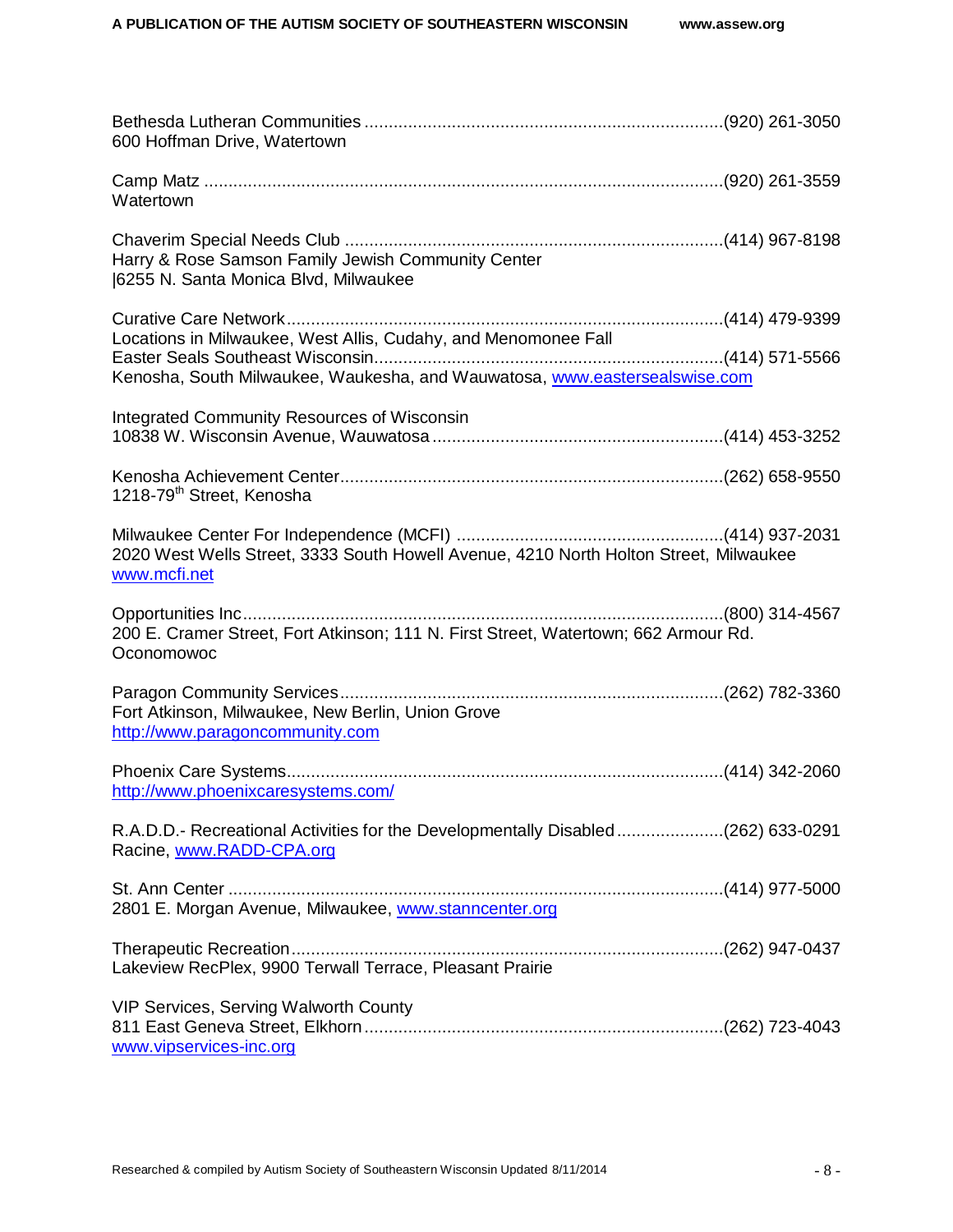### **AFTER SCHOOL PROGRAMS**

| Locations in South Milwaukee, Waukesha, New Berlin, Milwaukee, Kenosha, Wauwatosa<br>www.eastersealswise.com |  |
|--------------------------------------------------------------------------------------------------------------|--|
| Fort Atkinson, Milwaukee, New Berlin, Union Grove<br>www.paragoncommunity.com                                |  |
| West Allis, www.richardsonschool.com                                                                         |  |
| Lakeview RecPlex, 9900 Terwall Terrace, Pleasant Prairie www.recplexonline.com                               |  |

### **AQUATIC THERAPY**

*Also see Adaptive Swim*

<span id="page-10-1"></span><span id="page-10-0"></span>

| New Berlin, Milwaukee, Waukesha and Brookfield, www.funtasticgymnastictherapies.com                                                           |  |
|-----------------------------------------------------------------------------------------------------------------------------------------------|--|
| 2895 S. Moorland Road, New Berlin; 1522 N Fairway Lane, Elkhorn;<br>Southwest YMCA, 11311 West Howard Avenue, Greenfield, www.nbtherapies.com |  |
| 1486 W. Mequon Rd., Mequon, www.ozaukeetherapy.com                                                                                            |  |
|                                                                                                                                               |  |
| 8112 W. Bluemound Rd, Suite 100 Wauwatosa, WI 53213. www.wauwatosatherapies.com                                                               |  |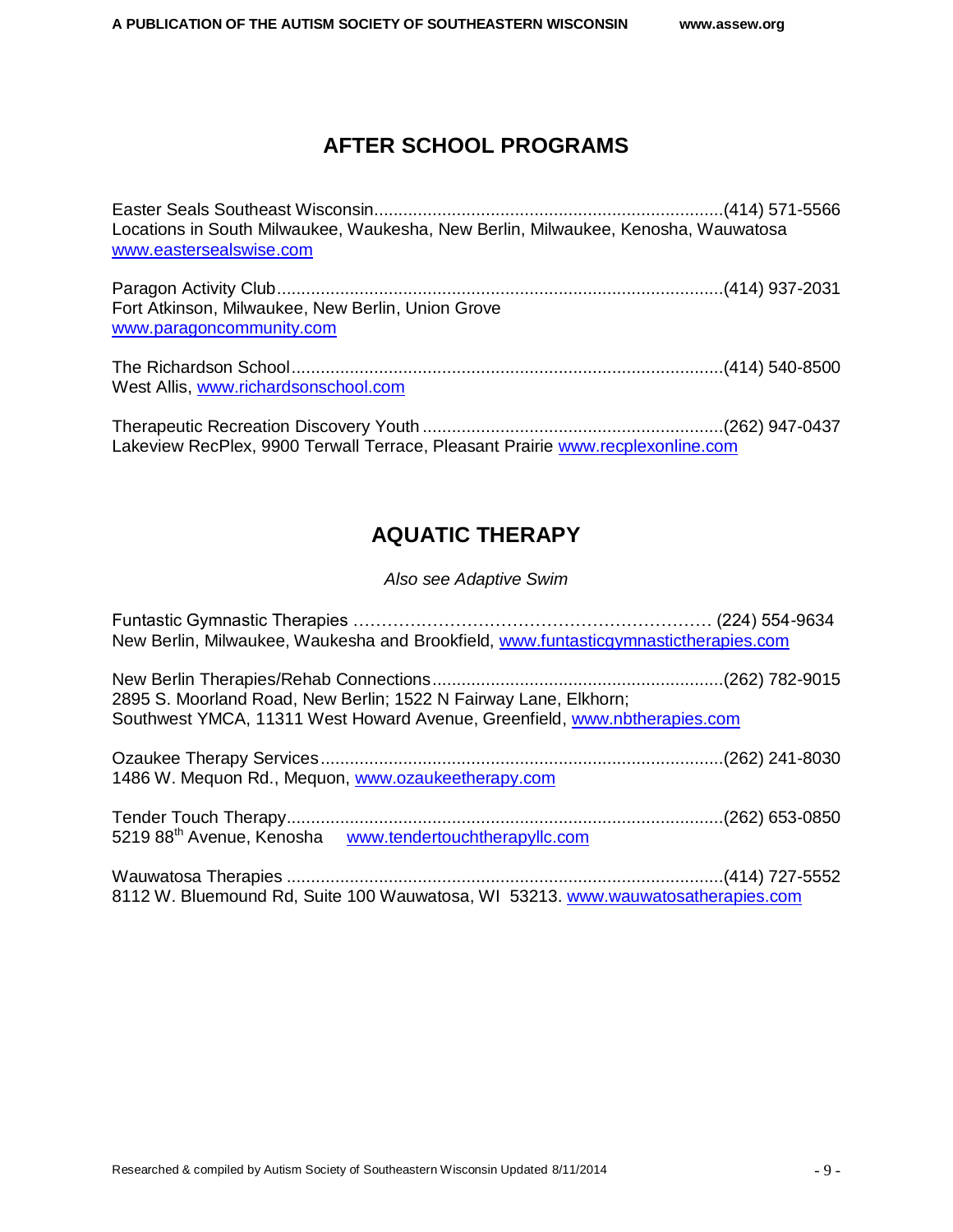### **ATTORNEYS – ADVOCACY**

| 2534 S KK Avenue #101, Milwaukee                                     |  |
|----------------------------------------------------------------------|--|
|                                                                      |  |
| Summit Place, 6737 W. Washington St., #3230, Milwaukee, www.drwi.org |  |
|                                                                      |  |
|                                                                      |  |
| 1110 N. Old World 3rd St., Ste. 215, Milwaukee                       |  |

### **ATTORNEYS – EDUCATIONAL LAW**

<span id="page-11-0"></span>

| Summit Place, 6737 W. Washington St., #3230, Milwaukee, www.disabilityrightswi.org |  |
|------------------------------------------------------------------------------------|--|
| 16655 W. Bluemound Road, Ste 270, Brookfield, WI 53005, www.sbe-law.com            |  |
| 1110 N. Old World 3rd St., Ste. 215, Milwaukee                                     |  |

### <span id="page-11-1"></span>**ATTORNEYS – ESTATE PLANNING AND SPECIAL NEEDS TRUSTS**

### *See also Financial Planning*

<span id="page-11-2"></span>

| Bach, Kathy                                           |  |
|-------------------------------------------------------|--|
|                                                       |  |
|                                                       |  |
|                                                       |  |
| 111 E. Kilbourn Avenue, Ste 1400, Milwaukee           |  |
|                                                       |  |
| 9730 West Bluemound, Ste 12, Wauwatosa                |  |
|                                                       |  |
| N27 W23953 Paul Road, Pewaukee, www.lawofficeofil.com |  |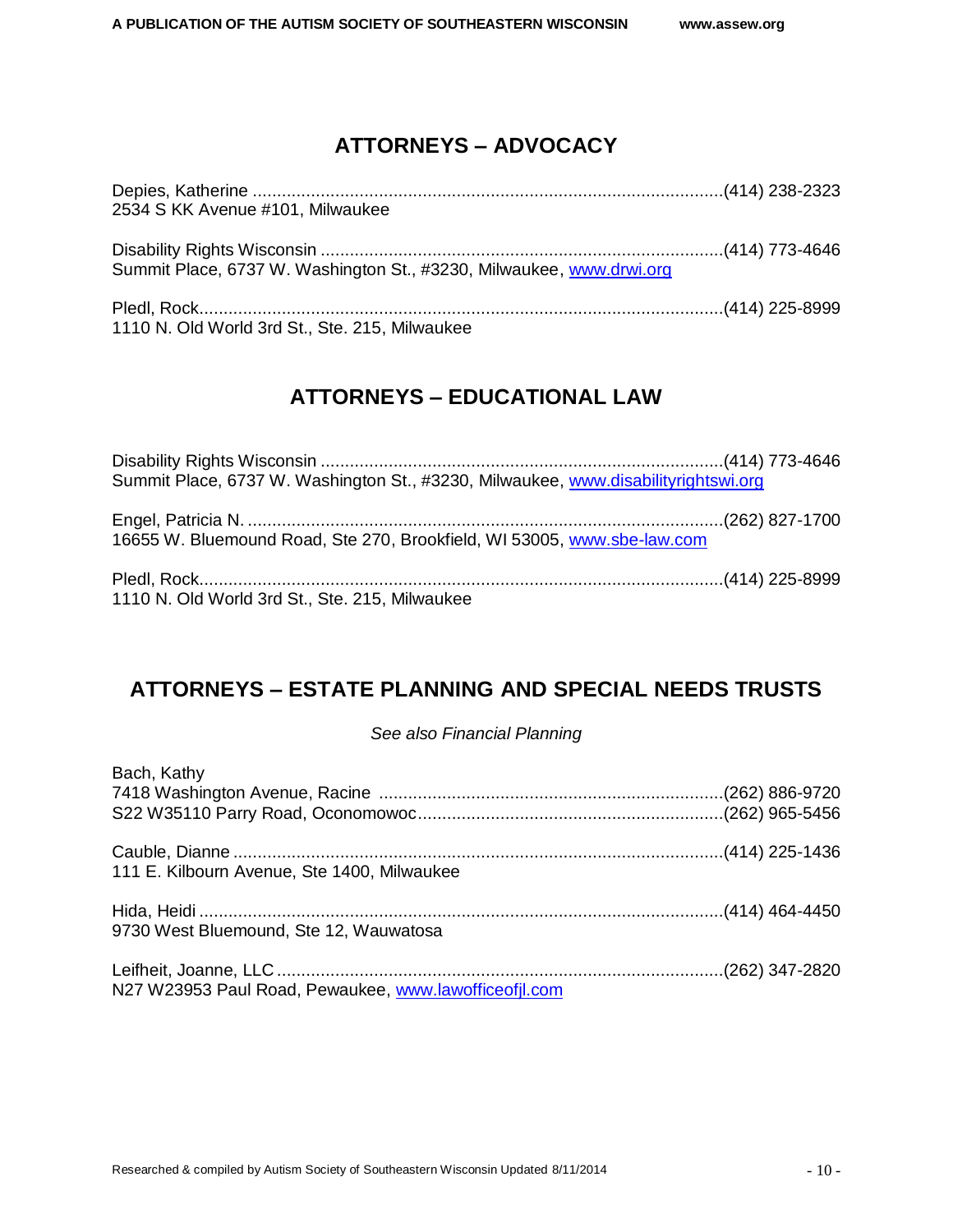### **ATTORNEYS – FAMILY LAW**

| 126 N. Jefferson Ste. 402, Milwaukee              |  |
|---------------------------------------------------|--|
| 4900 Spring St # 100, Racine, www.legalaction.org |  |
| 1363 N. Prospect Avenue, Milwaukee                |  |
| 731 N Jackson St. Ste 505, Milwaukee              |  |

### **ATTORNEYS - GUARDIANSHIP**

<span id="page-12-0"></span>

| 7300 S. 13 <sup>th</sup> Street, Oak Creek, www.haskinkarls.com      |  |
|----------------------------------------------------------------------|--|
| 9730 West Bluemound, Ste 12, Wauwatosa                               |  |
| 4600 S. Packard Avenue, Cudahy                                       |  |
| 111 E. Wisconsin Avenue, Ste 1500, Milwaukee, www.petriestocking.com |  |

### <span id="page-12-1"></span>**ATTORNEYS – SOCIAL SECURITY**

<span id="page-12-2"></span>

| 4900 Spring St # 100, Racine, www.legalaction.org |  |
|---------------------------------------------------|--|
|                                                   |  |
|                                                   |  |
| 735 North Water St., Milwaukee                    |  |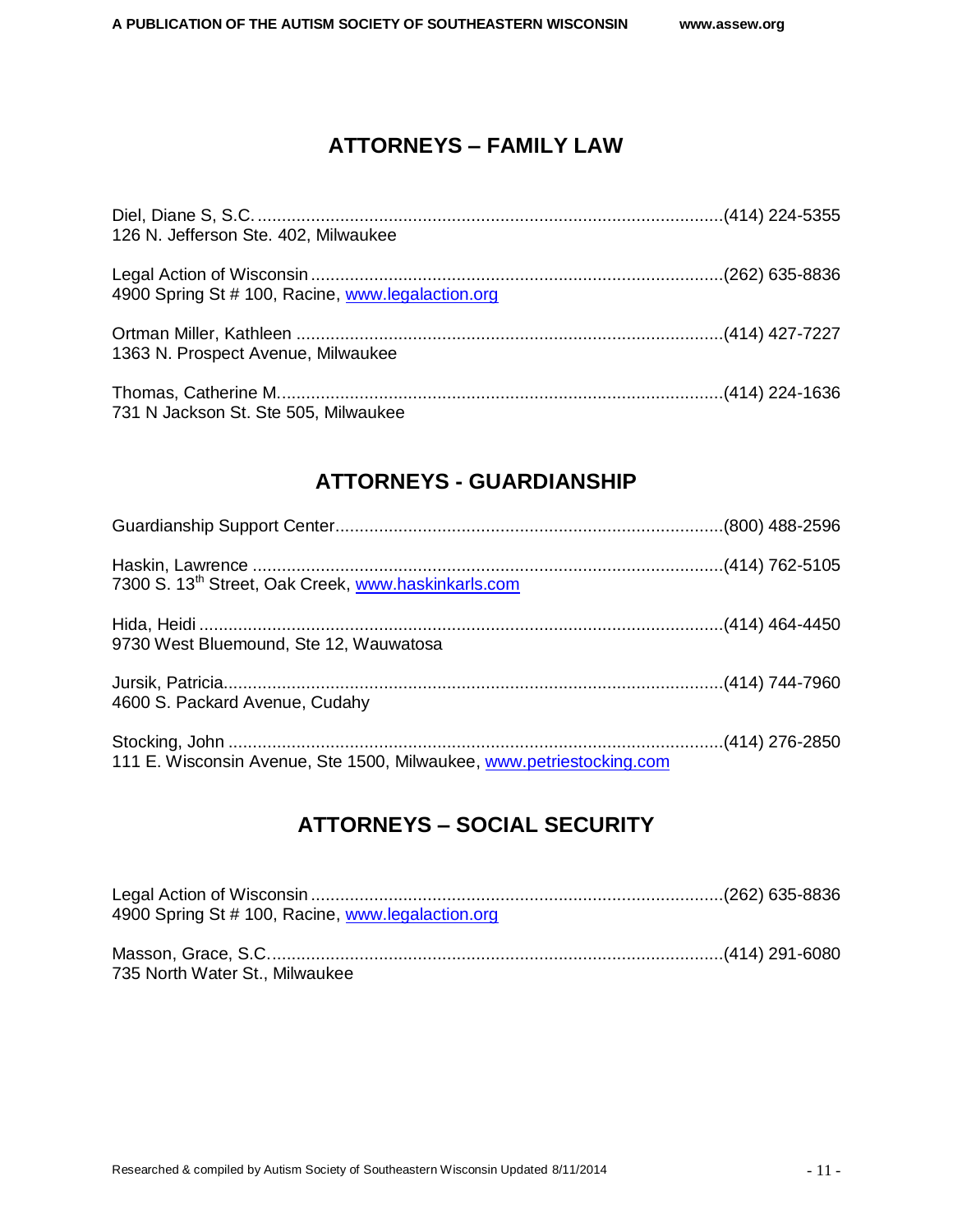### **AUTISM WAIVER CONTACTS**

*(see www.dhs.wisconsin.gov/bdds/clts/autism/index.htm)*

| <b>Compass Wisconsin: Threshold</b>                                     |  |
|-------------------------------------------------------------------------|--|
| Developmental Disabilities Information Service, Inc. www.ddisracine.org |  |
| www.waisman.wisc.edu                                                    |  |

<span id="page-13-0"></span>Ozaukee County, Washington County, Waukesha County……………………….. (414) 266-6151 [www.chw.org](http://www.chw.org/)

### **BEHAVIORAL CONSULTANTS**

| www.abaofwisconsin.org                                                                     |  |
|--------------------------------------------------------------------------------------------|--|
| Milwaukee, Waukesha and Ozaukee Counties autismbehavioraltherapies@yahoo.com               |  |
| Benson, Glenis, Ph.D.                                                                      |  |
|                                                                                            |  |
|                                                                                            |  |
| 4917 W. Sunnyside Drive, Milwaukee                                                         |  |
| In-home consulting, anne.felden@geneseecommunityservices.com<br>www.Geneseelake school.com |  |
| West Bend, Cedarburg                                                                       |  |
|                                                                                            |  |
|                                                                                            |  |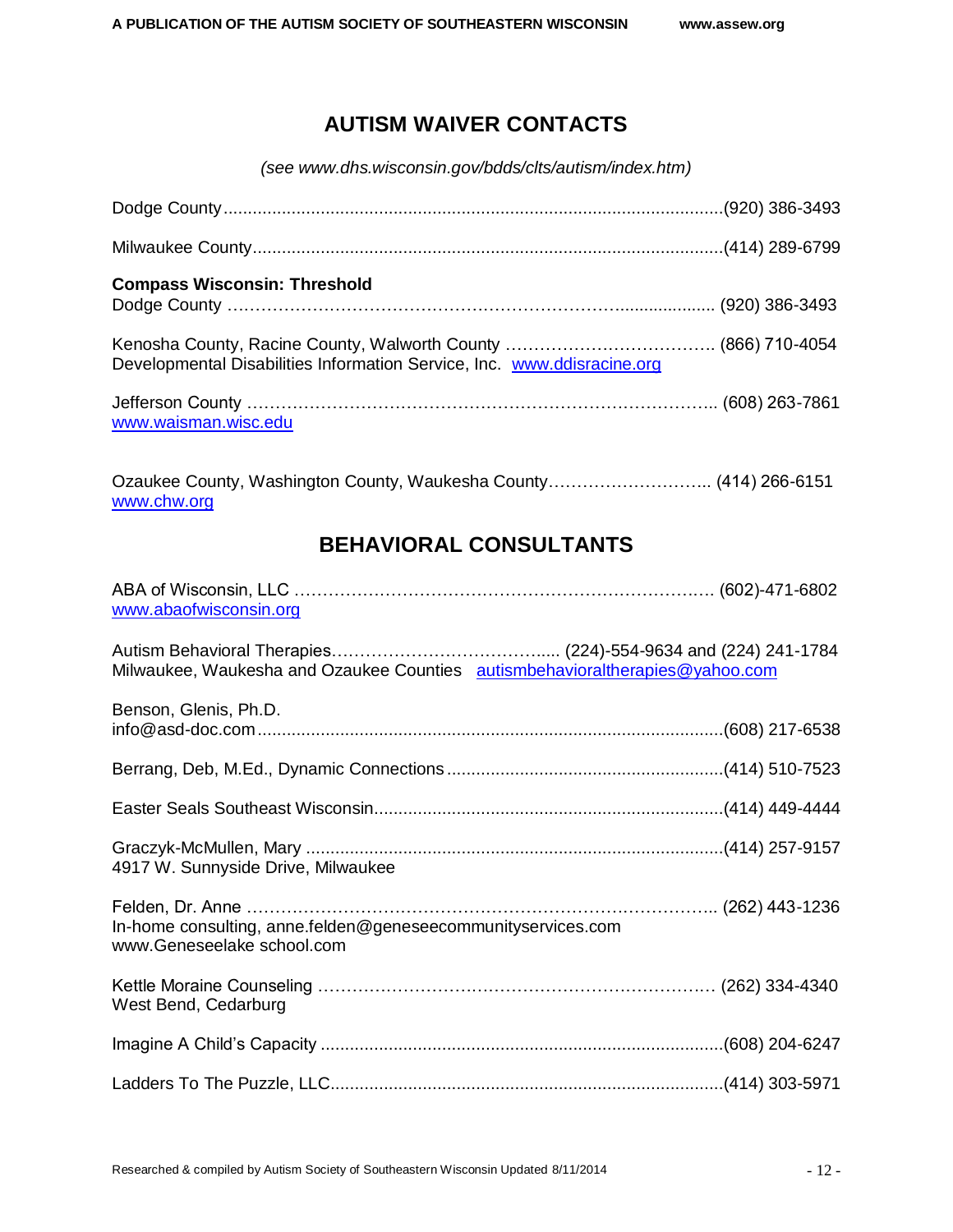| 1227 Thrush Lane, Waukesha                                     |  |
|----------------------------------------------------------------|--|
| Heyman, Heidi, Program Director                                |  |
| Racine, Kenosha Counties                                       |  |
| 150 N. Sunny Slope Road, Ste 100, Brookfield, www.wiautism.com |  |

### **BEHAVIORAL THERAPISTS**

*See also: Behavior Consultants, ABA therapists, and RDI*

<span id="page-14-1"></span><span id="page-14-0"></span>

| www.abaofwisconsin.org                                                                                                                                                                 |  |
|----------------------------------------------------------------------------------------------------------------------------------------------------------------------------------------|--|
| Christian Life Counseling, LLC<br>12630 W. North Avenue<br>Brookfield, WI 53005<br>info@christianlifecounseling.net<br>Ashley Schoof, PsyD. LPC<br>aschoof@christianlifecounseling.net |  |
| 4039 80th Street, Kenosha                                                                                                                                                              |  |
| Discovery & Recovery Clinic, 4402 S 68 <sup>th</sup> St, Ste 100, Greenfield(414) 321-4411<br>Tiziani, Sheri, MS, LPC                                                                  |  |
| Greensquare Developmental Specialists, Glendale, Oak Creek(414) 228-4800                                                                                                               |  |
| West Bend, Cedarburg                                                                                                                                                                   |  |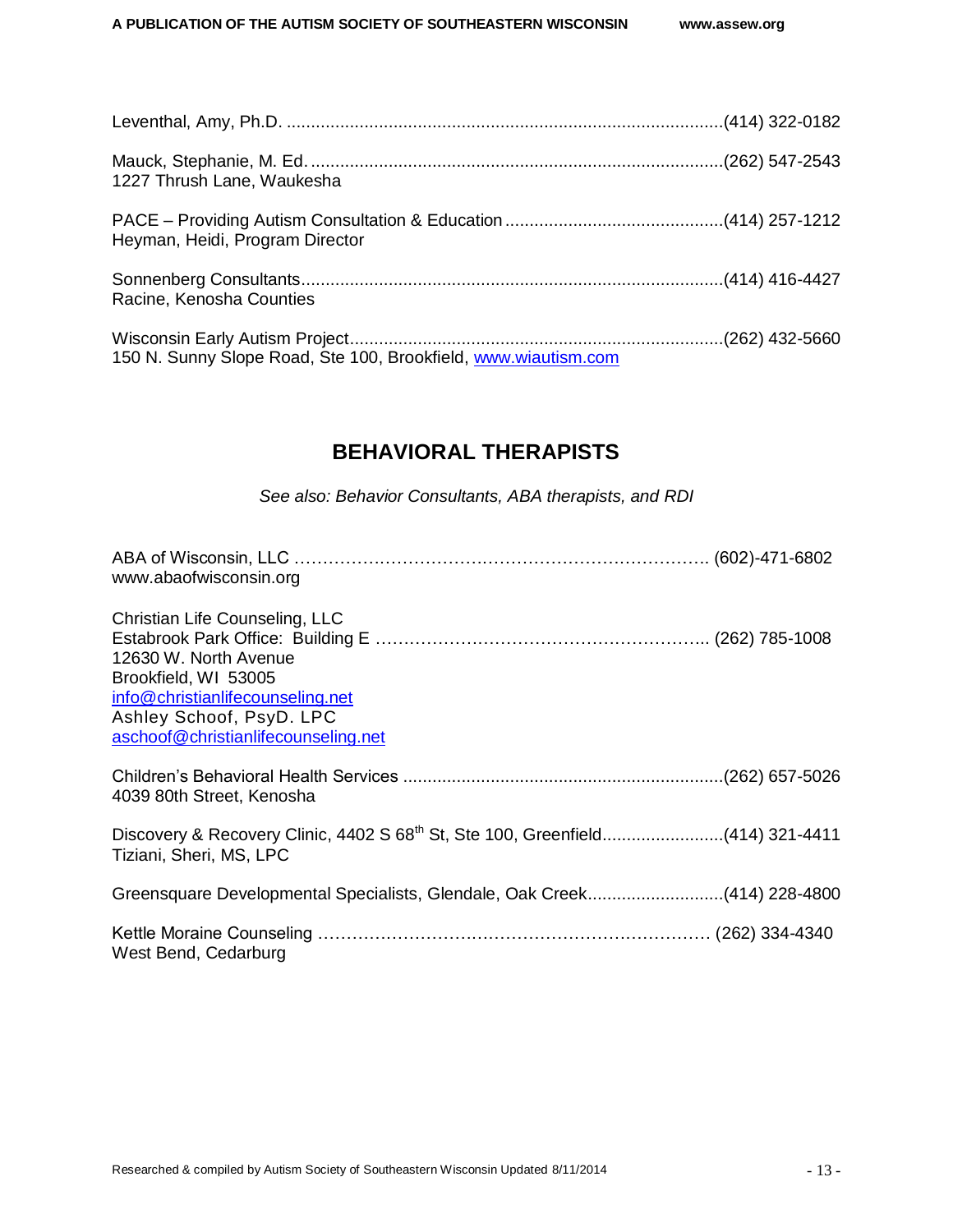### **BERARD AUDITORY INTEGRATION TRAINING (AIT)**

| Silverman, Terrie, M.S                                 |  |
|--------------------------------------------------------|--|
|                                                        |  |
| 524 E. Jefferson Street, Oconomowoc, www.aitforyou.com |  |
|                                                        |  |

<span id="page-15-0"></span>Trewyn, Jennifer, M.S. Sound Learning.....................................................................................................(262) 210-1876 S78 W29785 Crossgate Dr., Mukwonago

### **BIOMEDICAL INTERVENTIONS**

*Also see "DAN! PRACTIONERS"*

### **BIRTH TO THREE PROGRAM CONTACTS**

<span id="page-15-1"></span>

| <b>Dodge County:</b><br>Green Valley Enterprises, 1223 Madison St., Beaver Dam                         |  |
|--------------------------------------------------------------------------------------------------------|--|
| <b>Jefferson County</b><br>Diane Bazylewicz, Jefferson CoHSD, 1541 Annex Rd, Jefferson(920) 674-8784   |  |
| <b>Kenosha County</b><br>Suzann Wolf, Early Intervention Program, 1218 79th St, Kenosha (262) 658-9639 |  |
| <b>Milwaukee County</b><br>1220 W. Vliet St. Suite 300, Milwaukee                                      |  |
| <b>Ozaukee County</b><br>121 W. Main St., Port Washington                                              |  |
| <b>Racine County</b><br><b>Eastern Racine County:</b><br>1717 Taylor Ave., Racine                      |  |
| <b>Western Racine County:</b><br>156 E. State St., Burlington                                          |  |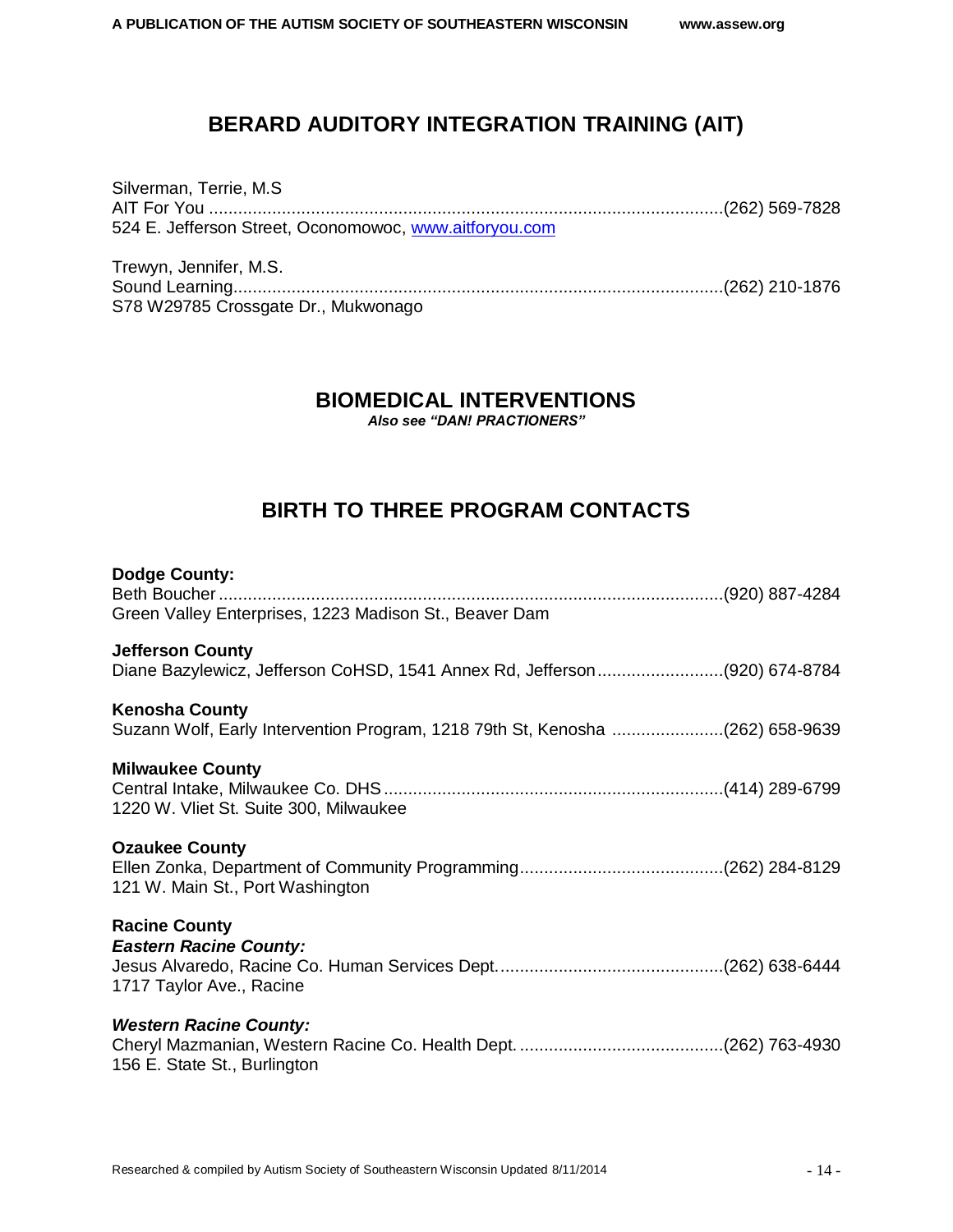### **Walworth County** Early Intervention, Walworth County HHS.............................................................(262) 741-3200 W4051 Co. Rd. NN, PO Box 1005, Elkhorn **Washington County** Michael Hoffman, The Threshold, Inc....................................................................(262) 338-4430 600 Rolfs Avenue, West Bend **Waukesha County** Linda Wetzel, Lutheran Social Services ................................................................(262) 548-7333

500 Riverview Ave, Waukesha

### **CAMPS (Adults and/or Children)**

<span id="page-16-0"></span>

| Camp AuSum<br>2033 Musky Rd., Eagle River, www.campawesum.org    |  |
|------------------------------------------------------------------|--|
| Camp Firefly in Wisconsin Dells                                  |  |
| Brainerd, MN                                                     |  |
| R.A.D.D., Racine                                                 |  |
| Campbellsport, www.matawa.org                                    |  |
| Camp Pow Wow Day Camp                                            |  |
| Menomonee Park, Waukesha                                         |  |
| Therapeutic Recreation Department - Rec Plex, Pleasant Prairie   |  |
| Locations in Milwaukee, Waukesha, South Milwaukee, and Wauwatosa |  |
| www.EasterSealsWisconsin.com                                     |  |
| www.imcamps.org                                                  |  |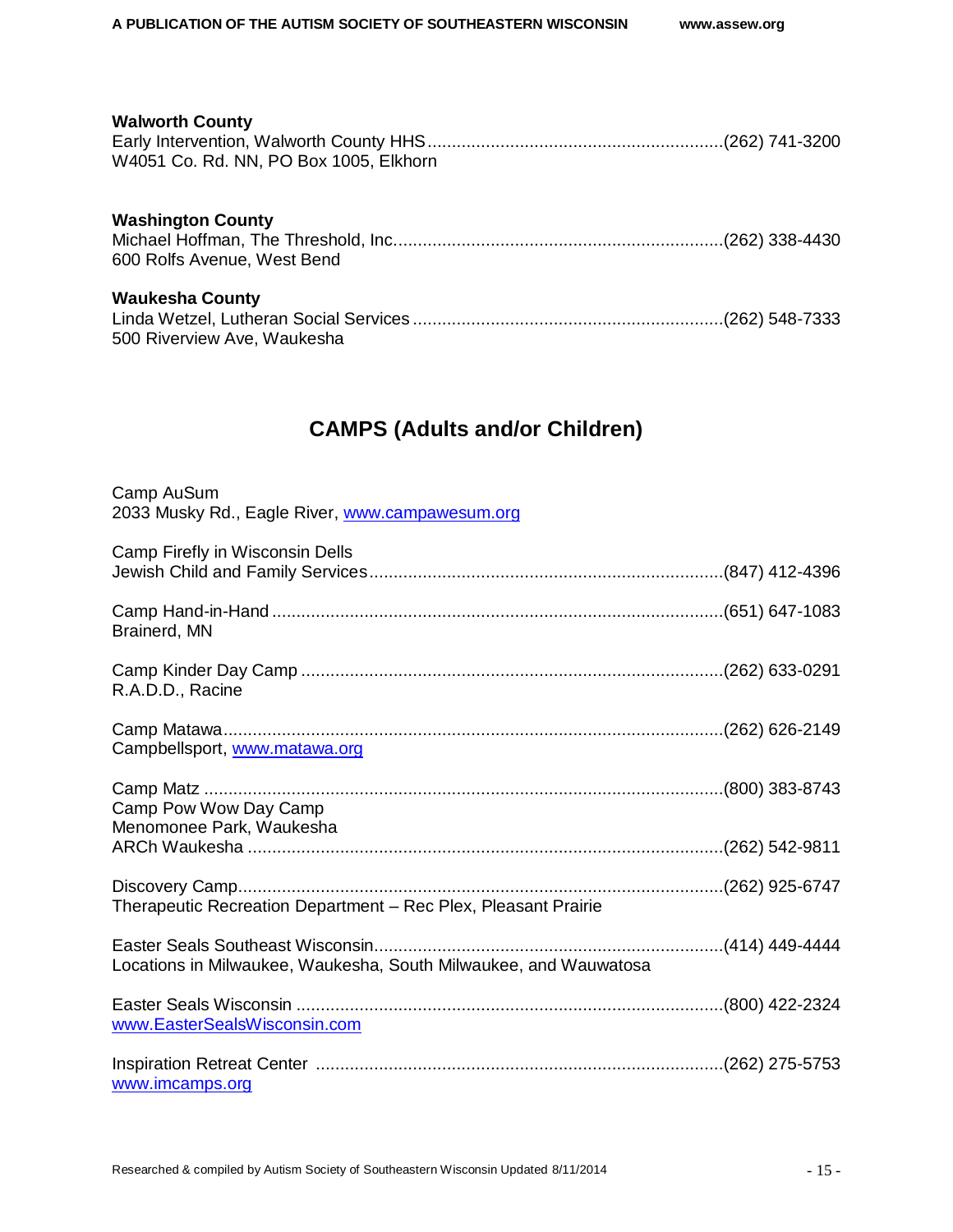| Locations in Oconomowoc, Racine, West Allis, and Mequon |  |
|---------------------------------------------------------|--|
| 2020 W. Wells St., Milwaukee, www.mcfi.net              |  |
| Raspberry Hill Farm, Sullivan                           |  |
| Prairie Du Chien, www.badgercamp.org                    |  |
| Wisconsin Elks/Easter Seals Respite Camp                |  |

### **CASE MANAGEMENT**

<span id="page-17-1"></span><span id="page-17-0"></span>

| 7203 W Center St, Wauwatosa                                                           |  |
|---------------------------------------------------------------------------------------|--|
|                                                                                       |  |
| Dodge, Jefferson, Kenosha, Milwaukee, Ozaukee, Racine, Washington, Waukesha, Walworth |  |
|                                                                                       |  |
|                                                                                       |  |
|                                                                                       |  |
| 2020 W. Wells Street, Milwaukee                                                       |  |
|                                                                                       |  |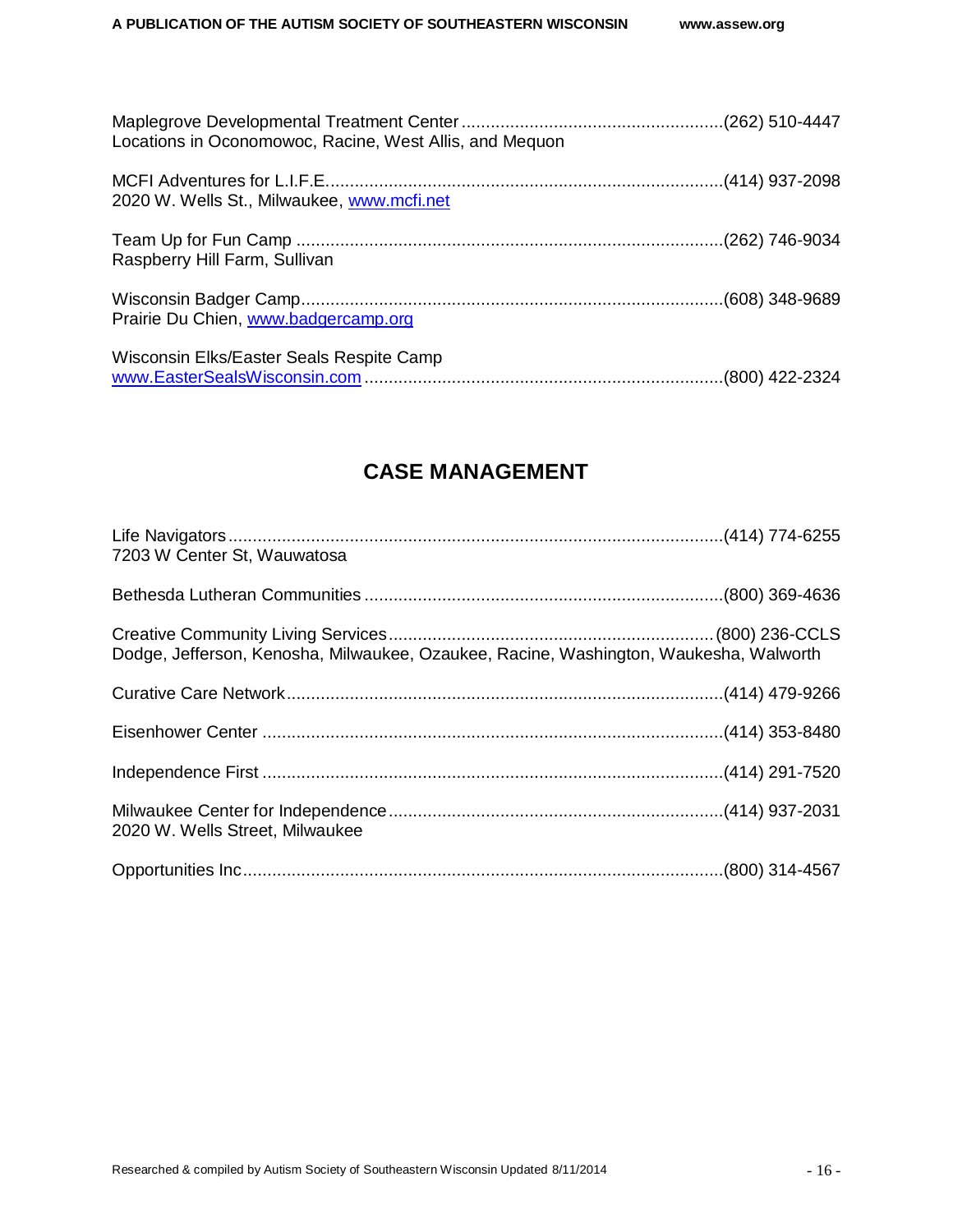### **CHILD CARE**

<span id="page-18-0"></span>

| 17700 W. Capitol Drive, Brookfield                    |  |
|-------------------------------------------------------|--|
| Care.com<br>www.care.com                              |  |
|                                                       |  |
| Every Child's Place<br>$3220 - 30^{th}$ Avenue        |  |
|                                                       |  |
| W246 S3145 Industrial Lane, Waukesha                  |  |
| Racine/Kenosha Counties                               |  |
| 2020 W. Wells Street, Milwaukee                       |  |
| <b>Early Care Administration</b>                      |  |
| 2801 E. Morgan Avenue, Milwaukee, www.stanncenter.org |  |
| <b>Stepping Stones</b>                                |  |
| RecPlex, 9900 Terwall Terrace, Pleasant Prairie       |  |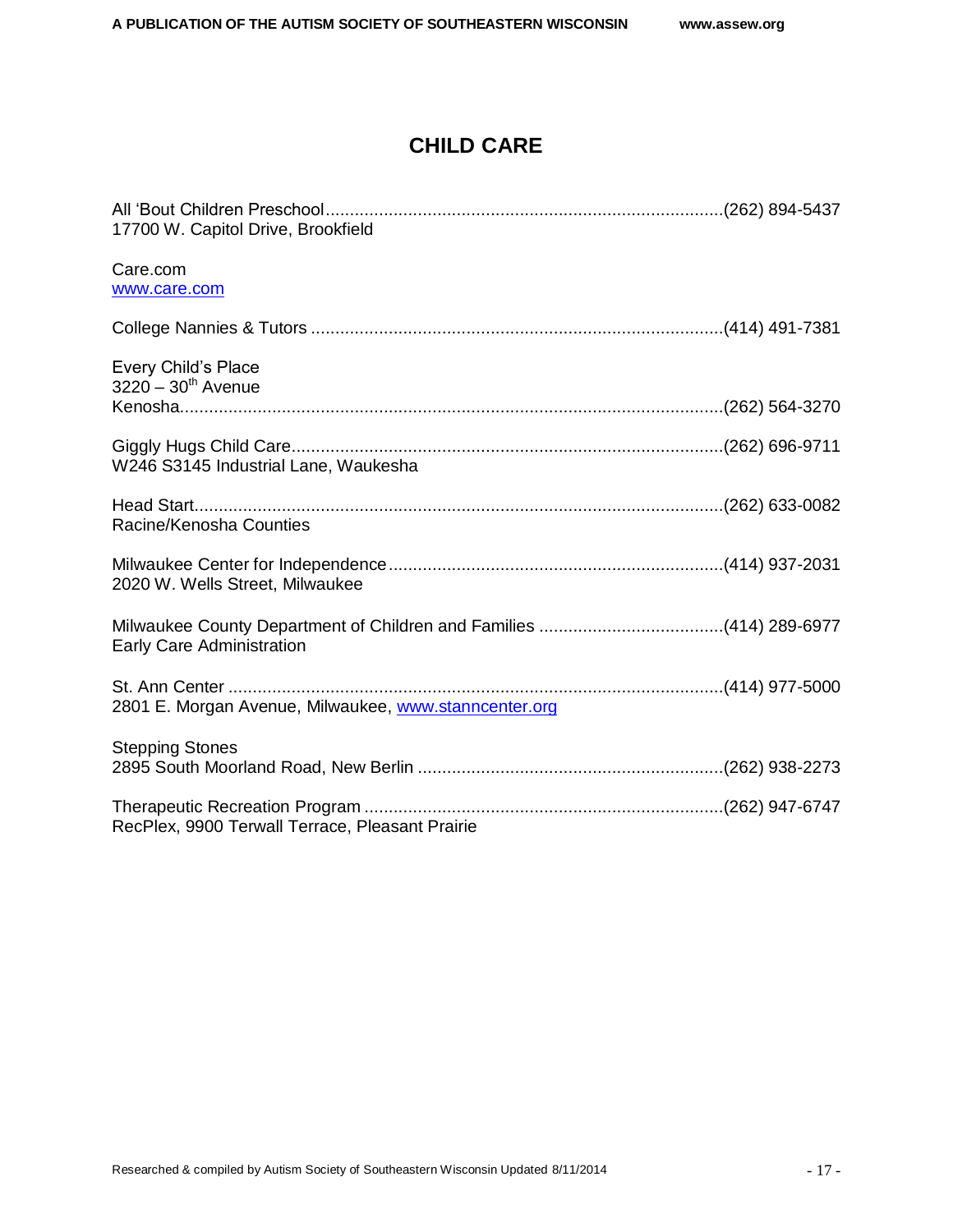### **COLLEGE GUIDANCE/SUPPORT**

<span id="page-19-0"></span>

| www.collegeinternshipprogram.com<br>Various locations, www.Experiencede.com<br>Locations in Oconomowoc, Racine, West Allis, and Mequon | 1247 Dayton Ave., St. Paul, MN |
|----------------------------------------------------------------------------------------------------------------------------------------|--------------------------------|
|                                                                                                                                        |                                |
|                                                                                                                                        |                                |
| 247 South Street, Oconomowoc                                                                                                           |                                |
|                                                                                                                                        |                                |
| <b>REACH: Realizing Educational and Career Hopes</b><br>University of Iowa, www.education.uiowa.edu/reach/about.htm                    |                                |
| <b>Think College</b><br>www.thinkcollege.net<br>www.transitiontocollege.net                                                            |                                |
| P.O. Box 239<br>Waterford, WI 53185<br>(Mailing address)<br>Located at: 104BE Main Street, Waterford, WI<br>www.wisconsinilc.org       |                                |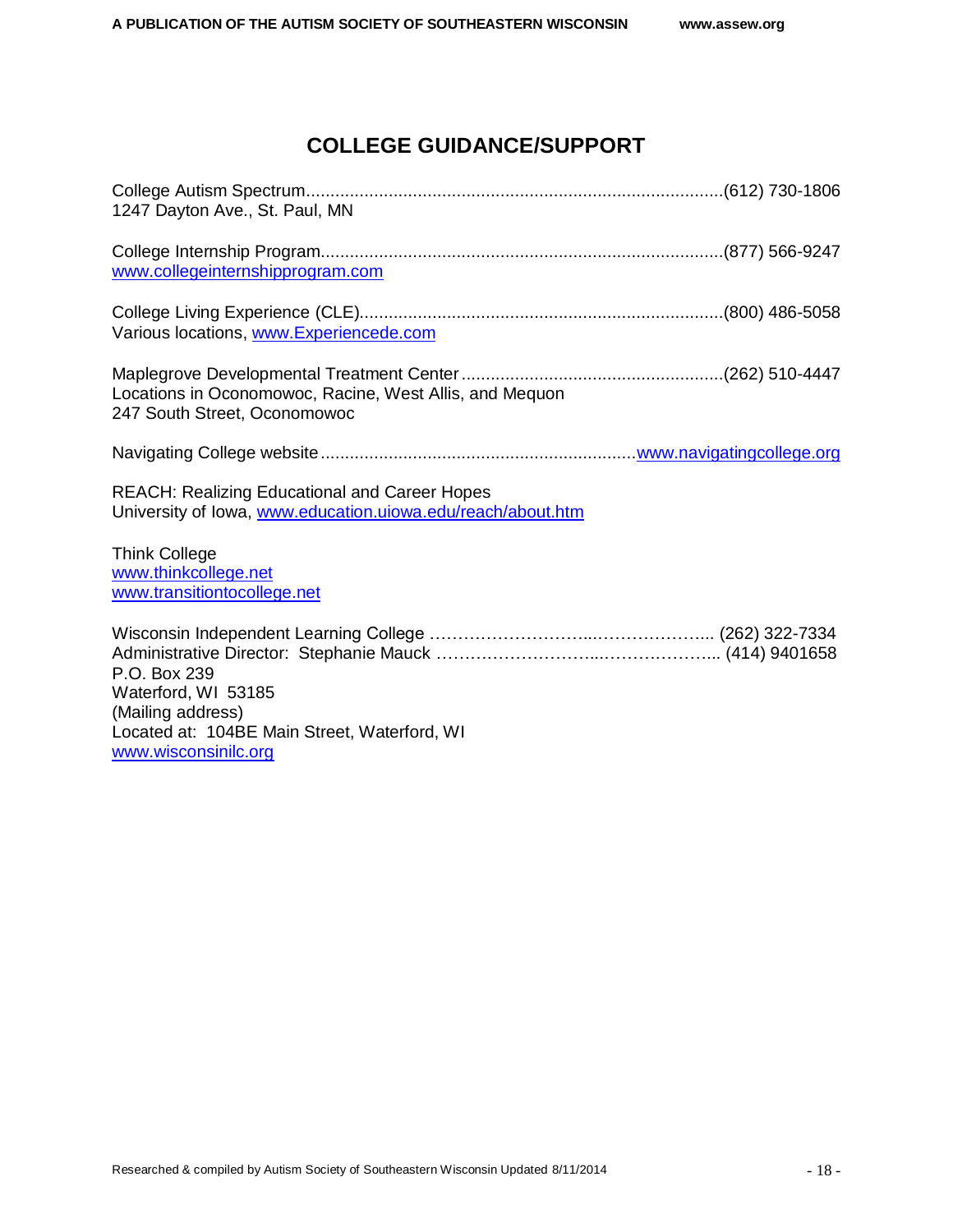### **COUNSELING/PSYCHOTHERAPY**

| Applied Therapies and Wellness Center<br>Lisa Hill, Jill Greinke and Trisha Wollin                                  |  |
|---------------------------------------------------------------------------------------------------------------------|--|
| Christian Life Counseling, LLC<br>12630 W. North Avenue<br>Brookfield, WI 53005<br>info@christianlifecounseling.net |  |
| Tanya Gerhard, MSW, LCSW<br>tgerhard@christianlifecounseling.net<br>(Family & Marriage Therapy)                     |  |
| Ashley Schoof, PsyD. LPC<br>aschoof@christianlifecounseling.net<br>(Behavior Therapy)                               |  |
| 488 N. Pine St., Burlington                                                                                         |  |
| Suburban Counseling Services 1208 Hwy 83, Hartland                                                                  |  |
| West Bend, Cedarburg                                                                                                |  |
| Discovery and Recovery Clinic, 4402 S 68 <sup>th</sup> St., Greenfield                                              |  |
| Lighthouse Clinic: 2524 E. Webster Place, Milwaukee; 11803 W. North Ave., Wauwatosa                                 |  |
| Mequon, Oconomowoc, Racine, West Allis                                                                              |  |
| Adults and Adolescents with Asperger                                                                                |  |
| Northern Crossing Behavioral Health, 5303 W. North Avenue, Milwaukee                                                |  |
| Therapy House, 700 Villa St., Racine                                                                                |  |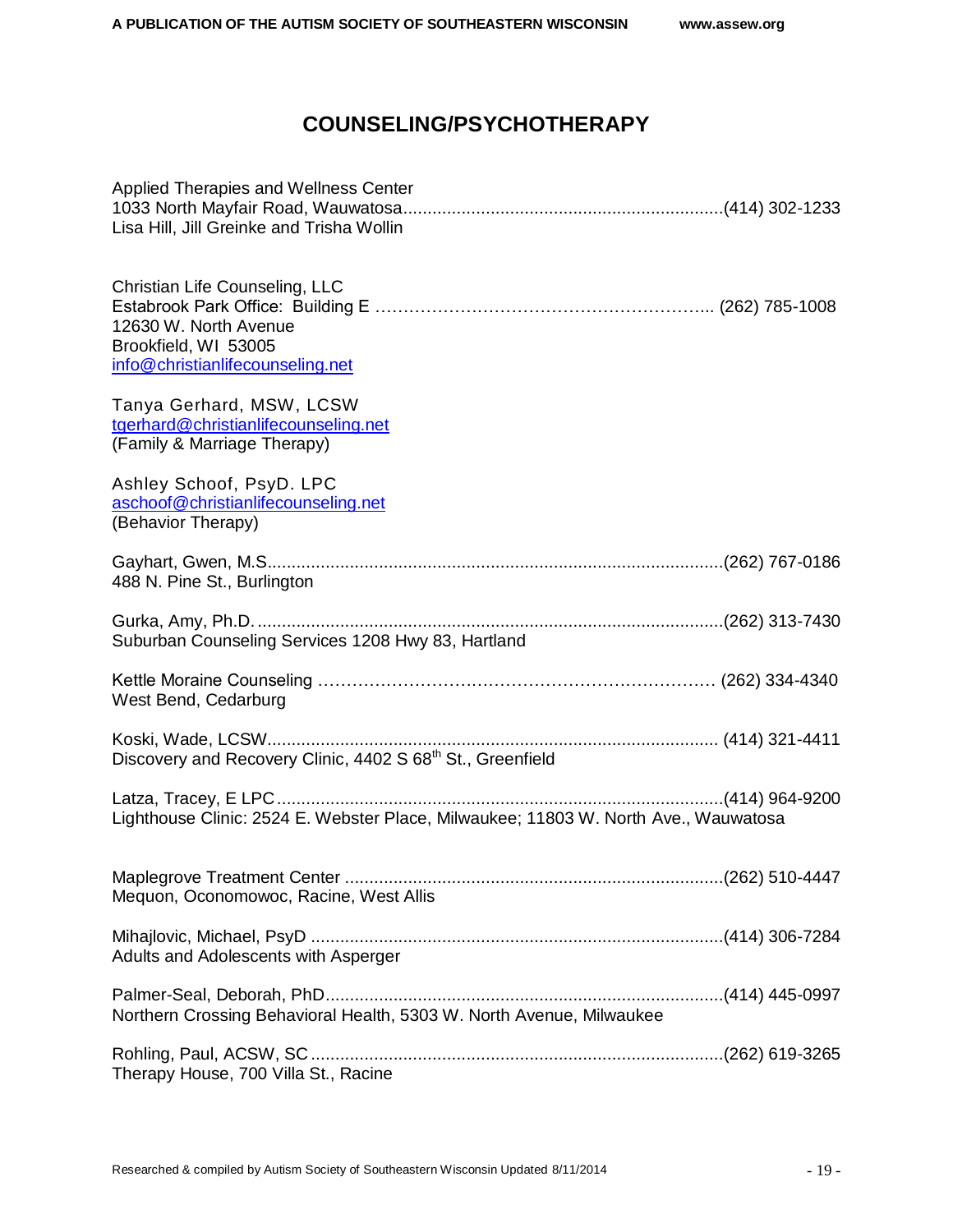| Saxby, Dyani, Ph.D – Clinical Psychologist (teens and adults(262) 241-5955<br>North Shore Center, LLC, 10303 N. Port Washington Rd., Mequon |  |
|---------------------------------------------------------------------------------------------------------------------------------------------|--|
| Tiziani, Sheri, LPC                                                                                                                         |  |
| Stareen Troeger, 2600 N Mayfair Rd. Suite 790, Wauwatosa                                                                                    |  |

### **CRANIOSACRAL THERAPY**

<span id="page-21-1"></span><span id="page-21-0"></span>Special Therapies, Inc...........................................................................................(262) 347-2222 W238 N1690 Rockwood Drive, Ste 500, Waukesha, [www.specialtherapies.com](file:///C:/Users/Julie/AppData/Roaming/AppData/Local/Microsoft/Windows/Temporary%20Internet%20Files/Desktop/www.specialtherapies.com)

### **DAILY LIVING SKILLS TRAINING**

| Dodge, Jefferson, Kenosha, Milwaukee, Ozaukee, Racine, Washington, Waukesha, Walworth             |  |
|---------------------------------------------------------------------------------------------------|--|
| <b>Milwaukee County</b>                                                                           |  |
| <b>Racine County</b>                                                                              |  |
| Locations in Kenosha, South Milwaukee, and Wauwatosa, www.eastersealswise.com                     |  |
| 4425 W Woolworth Avenue, Milwaukee                                                                |  |
| 2020 W. Wells Street, Milwaukee                                                                   |  |
| 200 E. Cramer Street, Fort Atkinson; 111 N. First Street, Watertown; 662 Armour Rd.<br>Oconomowoc |  |
| <b>Washington County</b>                                                                          |  |
| <b>Milwaukee County</b>                                                                           |  |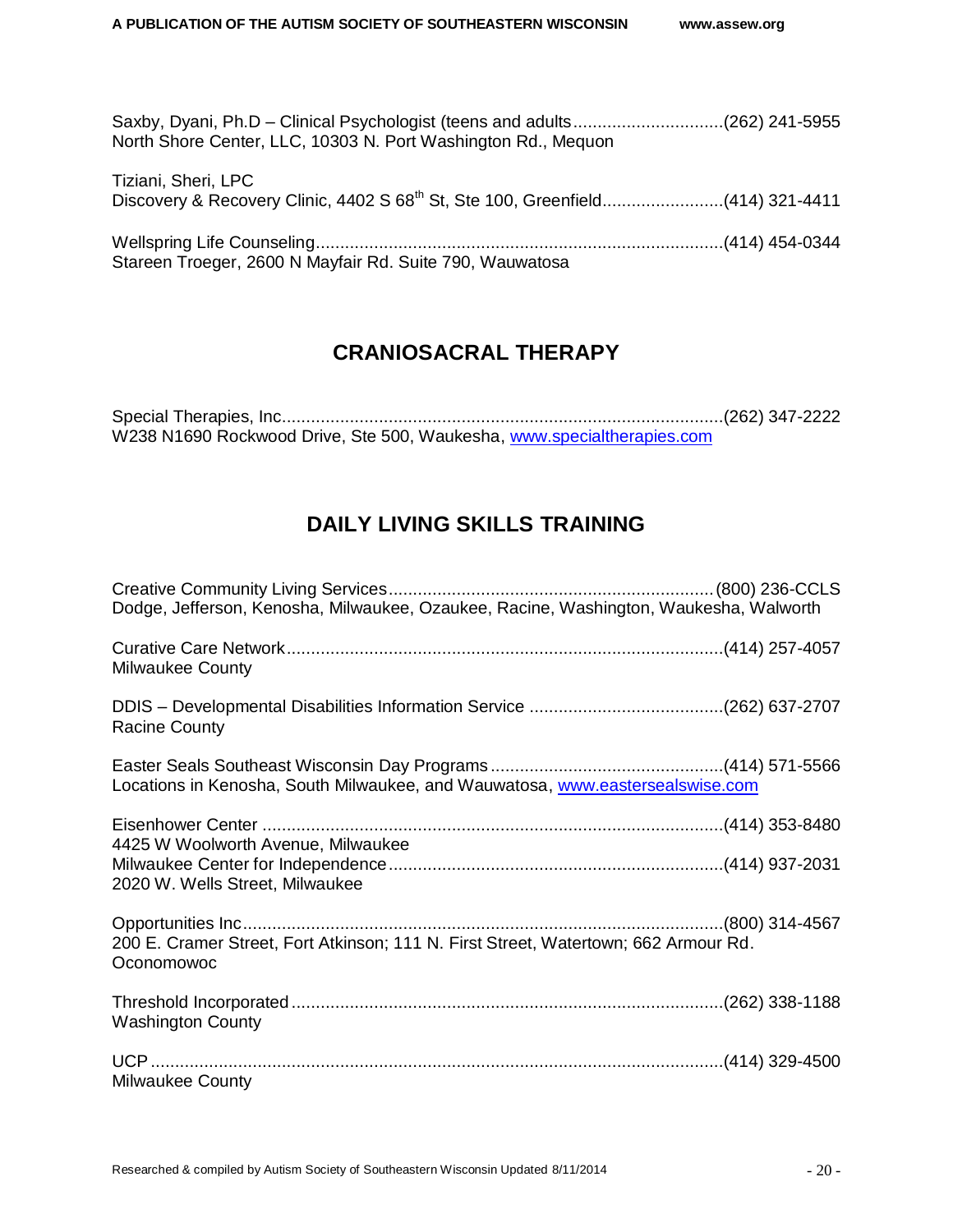| <b>VIP Services, Serving Walworth County</b>                         |  |
|----------------------------------------------------------------------|--|
|                                                                      |  |
| P.O. Box 239                                                         |  |
| Waterford, WI 53185<br>(Mailing address)                             |  |
| Located at: 104BE Main Street, Waterford, WI<br>www.wisconsinilc.org |  |

### **DAN! PRACTITIONERS**

<span id="page-22-0"></span>

| Pathways Medical & Holistic Health      |  |
|-----------------------------------------|--|
|                                         |  |
| 10602 N. Pt. Washington Rd, Thiensville |  |
| 403 N. Grand Avenue, Waukesha           |  |

### **DAY PROGRAMS –ADULT**

*See Adult Day Programs and Recreation*

### <span id="page-22-2"></span><span id="page-22-1"></span>**DAY TREATMENT/PROGRAMS –CHILD/ADOLESCENT**

*(for adults, see Adult Day Programs and Recreation listings)*

| 1701 Sharp Rd, Waterford, WI                                                                 |  |
|----------------------------------------------------------------------------------------------|--|
| 2020 W. Wells Street, Milwaukee                                                              |  |
| Fort Atkinson, New Berlin - Calhoun Rd, New Berlin - Moorland Rd, Oconomowoc, Union<br>Grove |  |
| 8901 West Capitol Drive I Milwaukee                                                          |  |
|                                                                                              |  |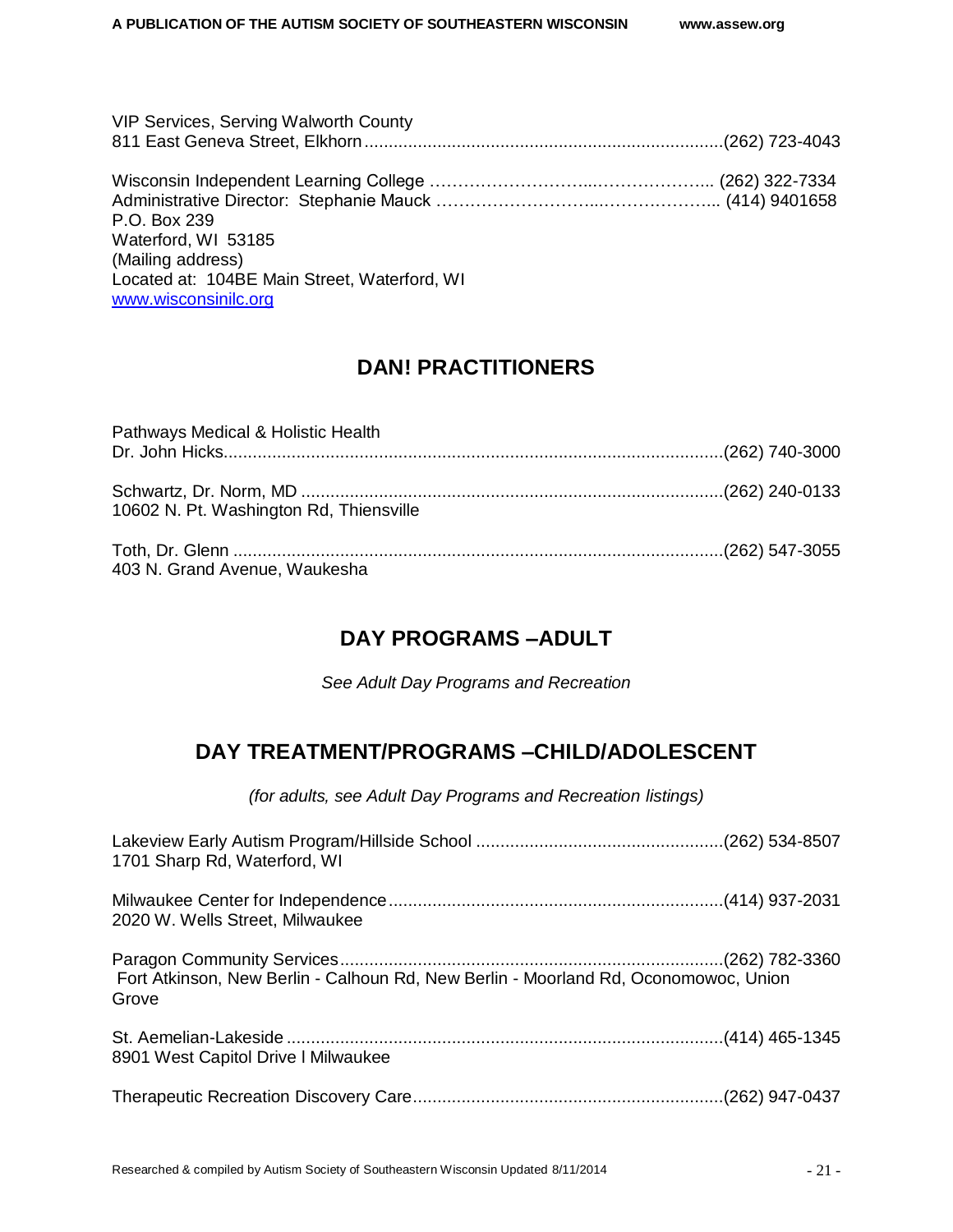RecPlex, 9900 Terwall Terrace, Pleasant Prairie

<span id="page-23-0"></span>

| 3903 West Lisbon Avenue, Milwaukee |  |
|------------------------------------|--|

### **DENTISTS**

<span id="page-23-1"></span>

| 9000 W. Wisconsin Avenue, Milwaukee                                                                                                                                                      |  |
|------------------------------------------------------------------------------------------------------------------------------------------------------------------------------------------|--|
| 2117 Corporate Drive Ste 100, Waukesha                                                                                                                                                   |  |
| 23770 Capitol Dr, Pewaukee                                                                                                                                                               |  |
| 2727 N. Grandview Blvd, Ste 206, Waukesha                                                                                                                                                |  |
| 1320 S. Green Bay Road, Racine                                                                                                                                                           |  |
| 1111 Delafield St., Ste 319, Waukesha<br>**DOES NOT ACCEPT STATE INSURANCE                                                                                                               |  |
| Rollefson, Trochlell & Associates Pediatric Dentistry & Orthodontics (262) 786-1271<br>Deb Ashenbrenner<br>16655 W. Bluemound Road, Suite 380, Brookfield, WI, www.thefunkidsdentist.com |  |
| 11035 W. Forest Home Avenue, Hales Corners                                                                                                                                               |  |
| Advanced Care Clinic (Special needs and older children)<br>1801 West Wisconsin Avenue, Milwaukee, WI 53233                                                                               |  |
| <b>Pediatric Dentistry</b><br>1801 West Wisconsin Avenue, Milwaukee, WI 53233<br>$(13$ and under)                                                                                        |  |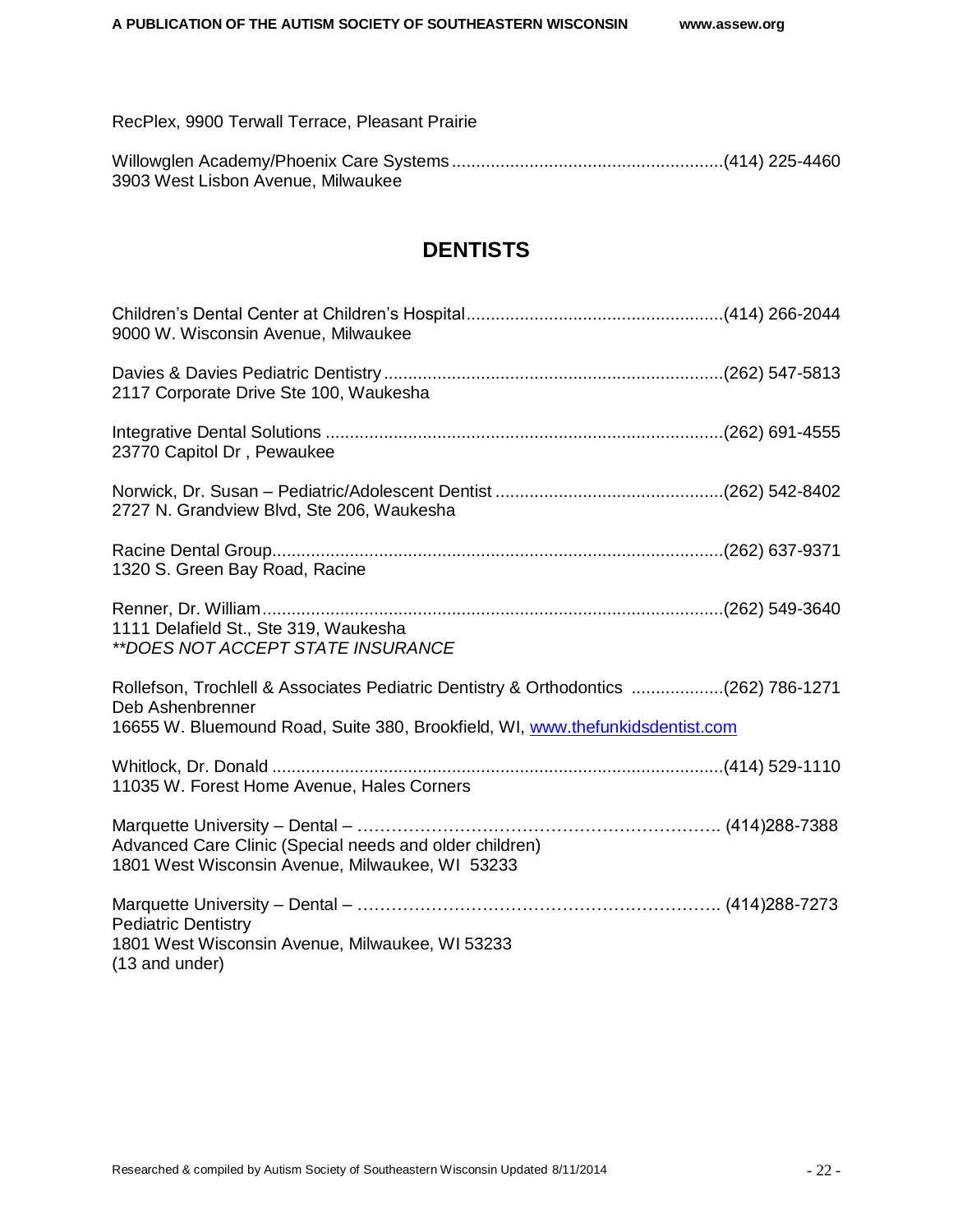### **DIAGNOSIS/ASSESSMENT**

*See also: In-Home ABA Providers. Call the doctor or provider to check if they accept your insurance or are currently accepting new patients, as this information changes often.*

| Apps, Jennifer Niskala, Ph.D - Pediatric Neuropsychologist(414) 266-2495<br>Medical College of WI, 9000 W Wisconsin Ave, Milwaukee<br>Christian Life Counseling, LLC |  |
|----------------------------------------------------------------------------------------------------------------------------------------------------------------------|--|
| 12630 W. North Avenue<br>Brookfield, WI 53005                                                                                                                        |  |
| info@christianlifecounseling.net                                                                                                                                     |  |
| Ashley Schoof, PsyD. LPC<br>aschoof@christianlifecounseling.net                                                                                                      |  |
|                                                                                                                                                                      |  |
| Aurora Medical Group, 215 W. Washington Street, Grafton                                                                                                              |  |
| Heffelfinger, Dr. Amy, Ph.D - Neuropsychologist (ages 2-4 only)(414) 805-5660<br>Froedert/Medical College of WI, PINT Clinic, 9200 W Wisconsin Avenue, Milwaukee     |  |
| Aurora Psychiatric Outpatient Clinic, 1220 Dewey Avenue, Wauwatosa                                                                                                   |  |
| UW Milwaukee, Department of Psychology, 224 Garland Hall, 2441 E. Hartford Ave.<br>Milwaukee                                                                         |  |
| Koop, Dr. Jennifer, Ph.D - Neuropsychologist (ages 2-4 only)(414) 805-5660<br>Froedert/Medical College of WI, PINT Clinic, 9200 W. Wisconsin Avenue, Milwaukee       |  |
| Applied Therapies and Wellness Center, 1033 N Mayfair Rd, #206, Wauwatosa                                                                                            |  |
| Applied Behavior Analysts, LLC; Green Bay (travels to this area for in-home assessments)                                                                             |  |
| Mosnik, Dr. Diane, Ph.D - Neuropsychologist (adults and pediatric)(262) 928-7674<br>ProHealthCare, Waukesha                                                          |  |
| Newby, Dr. Robert, Ph.D - Neuropsychologist (children 5 +) (262) 241-5955<br>North Shore Center, LLC, 10303 N. Port Washington Rd., Mequon                           |  |
| 8989 N. Port Washington Road., Ste 220, Milwaukee                                                                                                                    |  |
| Saxby, Dyani, Ph.D - Clinical Psychologist (teens and adults(262) 241-5955<br>North Shore Center, LLC, 10303 N. Port Washington Rd., Mequon                          |  |
|                                                                                                                                                                      |  |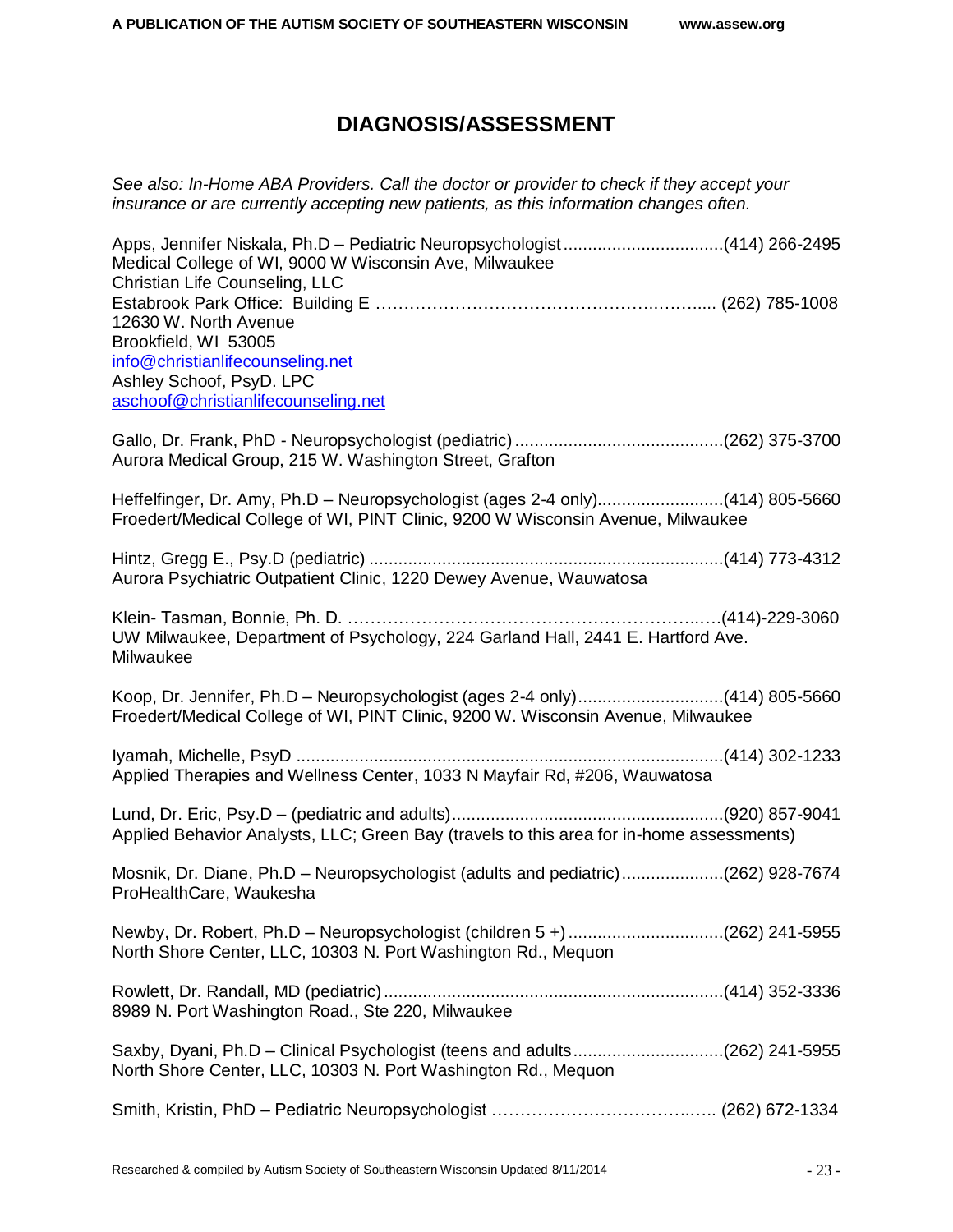Neuropsychological Consultants, Inc. 3601 30<sup>th</sup> Ave, Ste. 102, Kenosha Torres, Rebecca, PhD. …………………………………………………………..…….. (262)928-7674 PHC Neuropsychology Service 721 American Ave, Suite 406, Waukesha

Van Hecke, Amy, PhD (adults and pediatric) Center for Psychological Services Autism Clinic, Marquette University(414) 288-3487

Waisman Center Child Development Clinic, 1500 Highland Avenue, Madison(608) 263-5815 Iyama-Kurtycz, Dr. Tina, MD – Developmental Pediatrician Kaplan, Dr. Larry, MD – Developmental Pediatrician

### **DIR-FLOORTIME THERAPY**

<span id="page-25-0"></span>Ability Erica Scheifflee, MS, CCC-SLP ............................................................................(612) 308-2693

### **DISABILITY**

<span id="page-25-1"></span>Aging & Disabilities Resource Center....................................................................(414) 289-6874 (Milwaukee County)

### **EDUCATION ADVOCACY**

*See also: Attorneys, School Consultants*

| 419 Frederick Street, Waukesha                                                                                             |  |
|----------------------------------------------------------------------------------------------------------------------------|--|
| Summit Place, 6737 W. Washington St., #3230, Milwaukee, www.disabilityrightswi.org                                         |  |
| Heyman, Heidi, Program Director                                                                                            |  |
| WI FACETS - Family Assistance Center for Education, Training & Support (414) 374-4645<br>600 W. Virginia Street, Milwaukee |  |
| 201 W. Washington Avenue, Ste 110, Madison, www.wcdd.org                                                                   |  |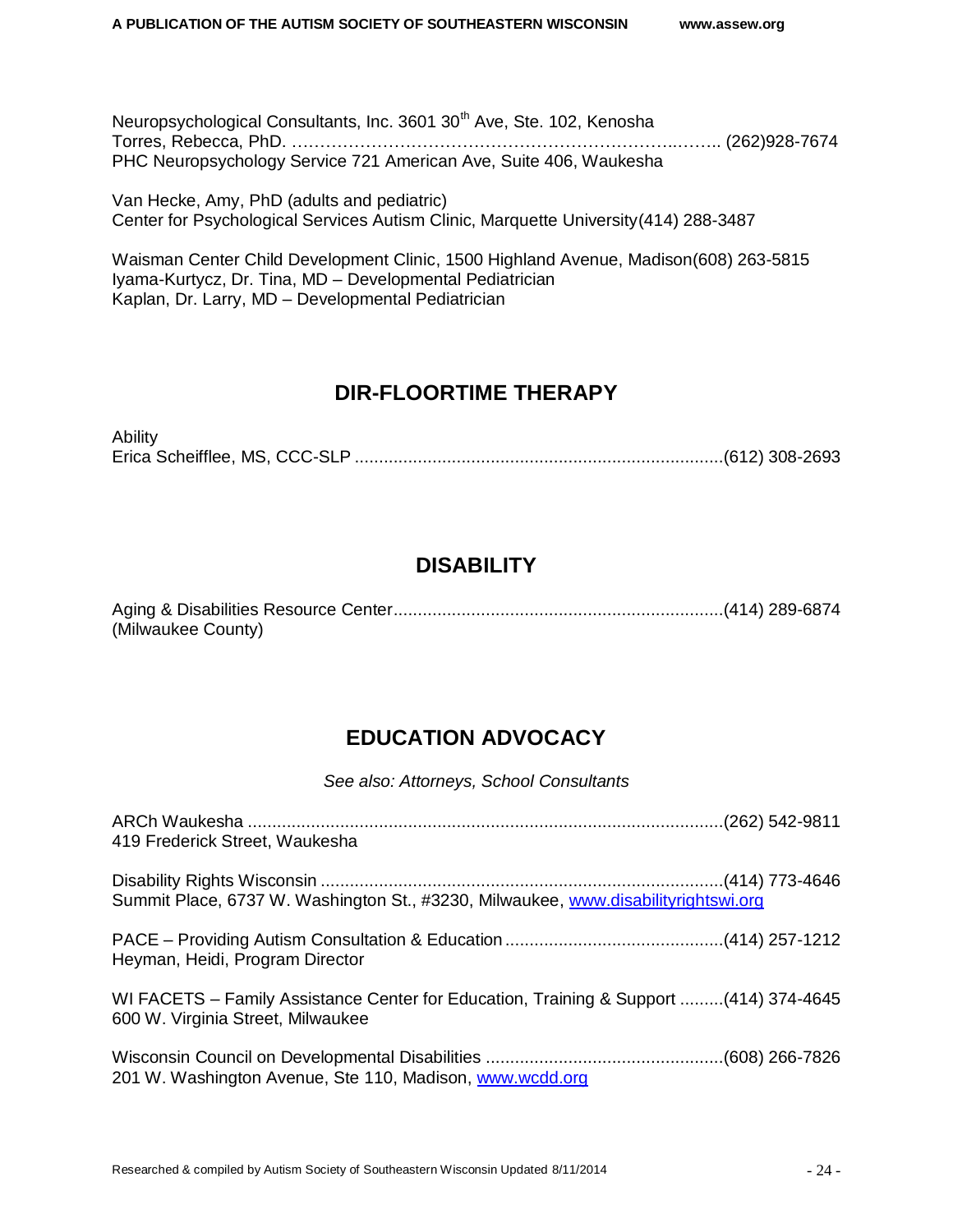WSEMS – Wisconsin Special Education Mediation System [www.wsems.us](file:///C:/Users/Julie/AppData/Roaming/AppData/Local/Microsoft/Windows/Temporary%20Internet%20Files/Desktop/www.wsems.us)

<span id="page-26-0"></span>WSPEI – Wisconsin Statewide Parent Educator Initiative .....................................(877) 844-4925 [www.wi-pec.net](file:///C:/Users/Julie/AppData/Roaming/AppData/Local/Microsoft/Windows/Temporary%20Internet%20Files/Desktop/www.wi-pec.net)

### **EMPLOYMENT/EMPLOYMENT COUNSELING FOR DEVELOPMENTALLY DISABLED**

| 1421 N Water Street, Milwaukee                                                                       |  |
|------------------------------------------------------------------------------------------------------|--|
| Dodge, Jefferson, Kenosha, Milwaukee, Ozaukee, Racine, Washington, Waukesha, Walworth                |  |
|                                                                                                      |  |
| 505 Northview Rd, Waukesha                                                                           |  |
| 4425 W Woolworth Ave, Milwaukee                                                                      |  |
| 1001 W. Glen Oaks Ln., Suite 245, Mequon www.harrigandevelopment.com<br>info@harrigandevelopment.com |  |
|                                                                                                      |  |
| 1218-79 <sup>th</sup> Street, Kenosha                                                                |  |
| 2020 W. Wells Street, Milwaukee                                                                      |  |
| 200 E. Cramer Street, Fort Atkinson; 111 N. First Street, Watertown; 662 Armour Rd.<br>Oconomowoc    |  |
| Pantheon Industries Vocational Development Center  (262) 569-5515, ext. 2401<br>Dousman              |  |
| <b>Washington County</b>                                                                             |  |
|                                                                                                      |  |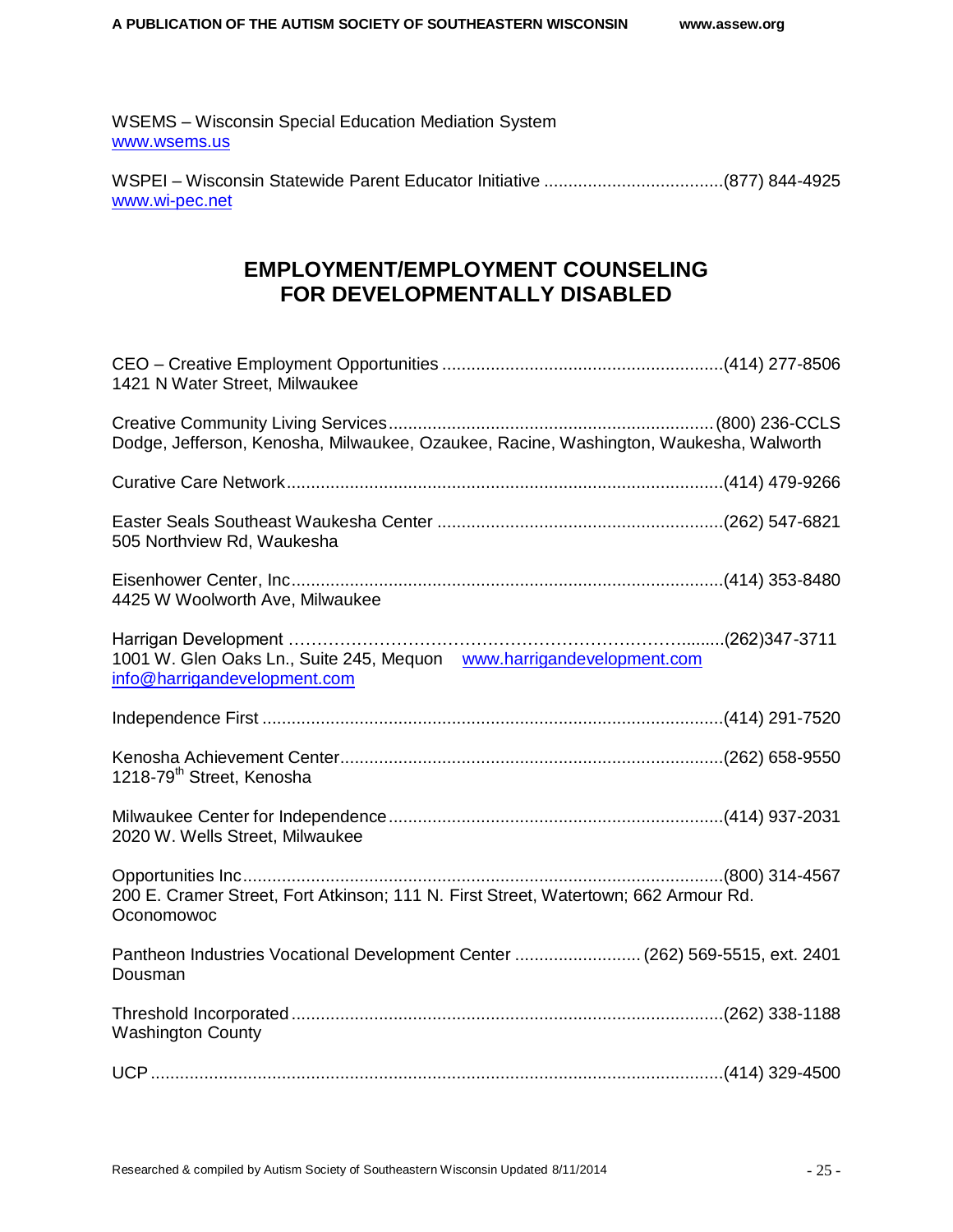<span id="page-27-0"></span>

| VIP Services, Serving Walworth County |  |
|---------------------------------------|--|
|                                       |  |

### **EPILEPSY IN CHILDREN**

| www.epilepsyfoundation.org                                               |  |
|--------------------------------------------------------------------------|--|
| Contact: Anne Faulks, RN @ afaulks@epilpsywisconsin.org   (715) 341-5811 |  |

### **FAMILY AND MARRIAGE THERAPY**

*See "Counseling/Psychotherapy"*

### **FINANCIAL ASSISTANCE/GRANTS**

<span id="page-27-1"></span>

| <b>ACT Today</b><br>www.act-today.org                                                                                                                             |  |
|-------------------------------------------------------------------------------------------------------------------------------------------------------------------|--|
| A.N.G.E.L., Inc grants www.angelautismnetwork.org                                                                                                                 |  |
| Autism Cares <b>www.autismcares.org</b>                                                                                                                           |  |
| www.bridgethegapwi.org                                                                                                                                            |  |
| Info@birdies4life.org www.birdies4life.org                                                                                                                        |  |
| <b>Family Support Program</b>                                                                                                                                     |  |
| N88 W17658 Christman Road<br>Menonmonee Falls, WI 53051<br>(262) 251-7333<br>(open Monday-Thursday)<br>*HOPE Network for single mothers volunteer support system. |  |
| 603 Progress Drive, Hartland, WI 53029<br>(cross streets: near the intersection of Progress Drive & Cardinal Lane)                                                |  |
|                                                                                                                                                                   |  |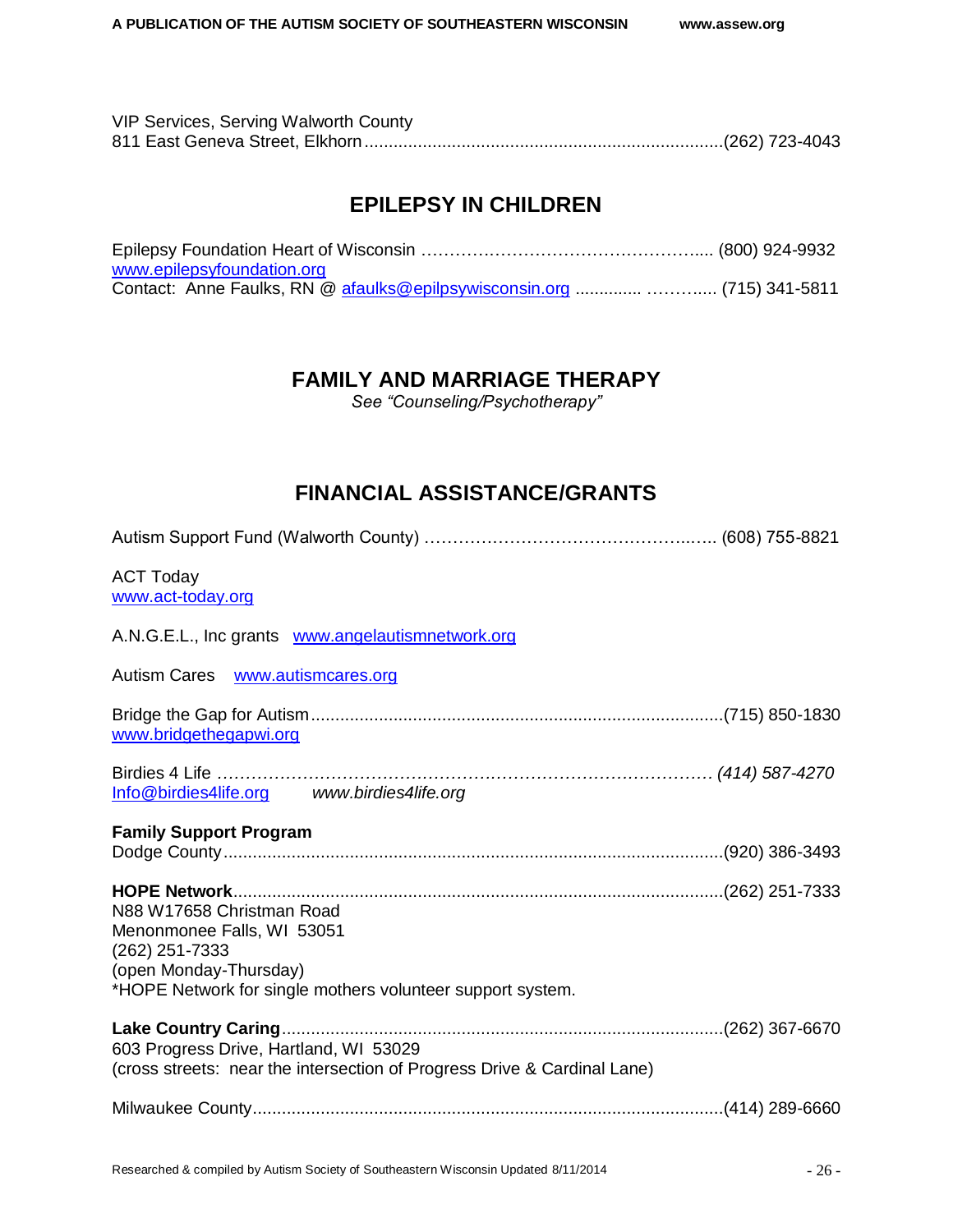| <b>Compass Wisconsin: Threshold</b>                                              |  |
|----------------------------------------------------------------------------------|--|
|                                                                                  |  |
| Developmental Disabilities Information Service, Inc. www.ddisracine.org          |  |
| www.waisman.wisc.edu                                                             |  |
| www.chw.org                                                                      |  |
| P.O. Box 797, Neenah www.friendsofautism.org                                     |  |
| <b>Helping Hand Project</b><br>www.nationalautismassociation.org/helpinghand.php |  |

### <span id="page-28-0"></span>**FINANCIAL PLANNING/SPECIAL NEEDS TRUST PLANNING**

Robert S. Johnston, LUTCF .........................................…………………………… (414) 203-1932 Special Needs Planner, Special Needs Planning, LLC 10200 Innovation Drive, Ste. 800, Milwaukee [www.snp-llc.com](http://www.snp-llc.com/)

Adam S. KellerCLTC.............................................................................................(262) 439-6073 Financial Advisor, Northwestern Mutual Financial Network 15885 W. National Avenue, New Berlin

Protected Tomorrows, Inc. 103 Schelter Rd., Lincolnshire, IL 60069 ..............................................................(847) 522-8086

### **FINANCIAL SERVICES, INSURANCE**

<span id="page-28-1"></span>Uitti, Grant ………………………………………………………………………………. (414) 837-2626 The Prudential Insurance Company of America 10000 W. Innovation Drive, Ste. 190, Wauwatosa, WI 53226 Financial Professional Associate Email: [grant.uitti@prudential.com](mailto:grant.uitti@prudential.com)

### **FLOORTIME/DIR THERAPY**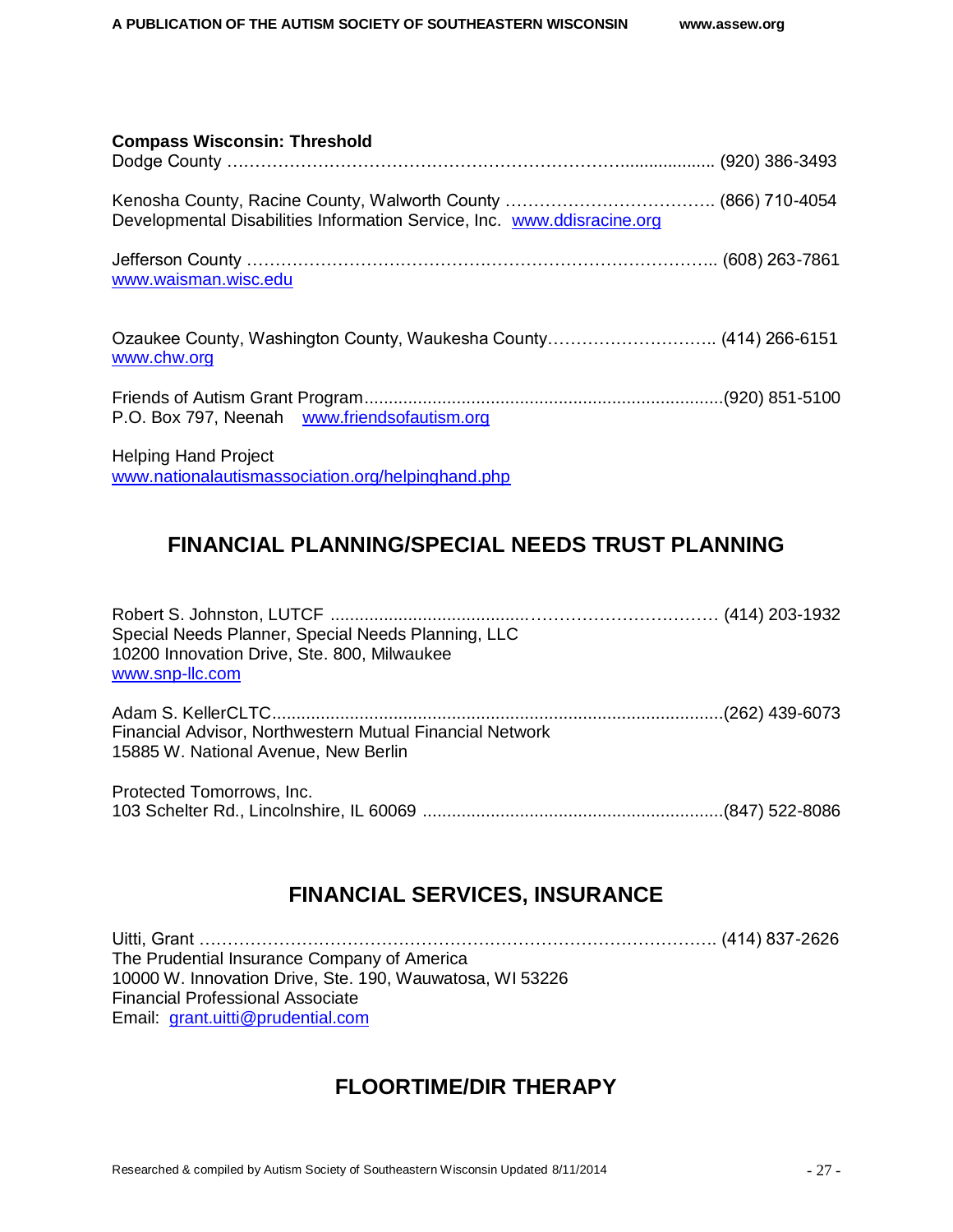| AchieveAbility                      |  |
|-------------------------------------|--|
|                                     |  |
| Christian Life Counseling, LLC      |  |
|                                     |  |
| 12630 W. North Avenue               |  |
| Brookfield, WI 53005                |  |
| info@christianlifecounseling.net    |  |
| Ashley Schoof, PsyD. LPC            |  |
| aschoof@christianlifecounseling.net |  |

### **GASTROENTEROLOGY**

<span id="page-29-0"></span>Maria "Tes" Rivera, M.D. (Pediatrics) ……………………….… (414) 908-6500 or (262) 676-6500

### **GROUP THERAPY**

### **GUARDIANSHIP**

*See attorneys - guardianship*

### <span id="page-29-1"></span>**GYMNASTICS**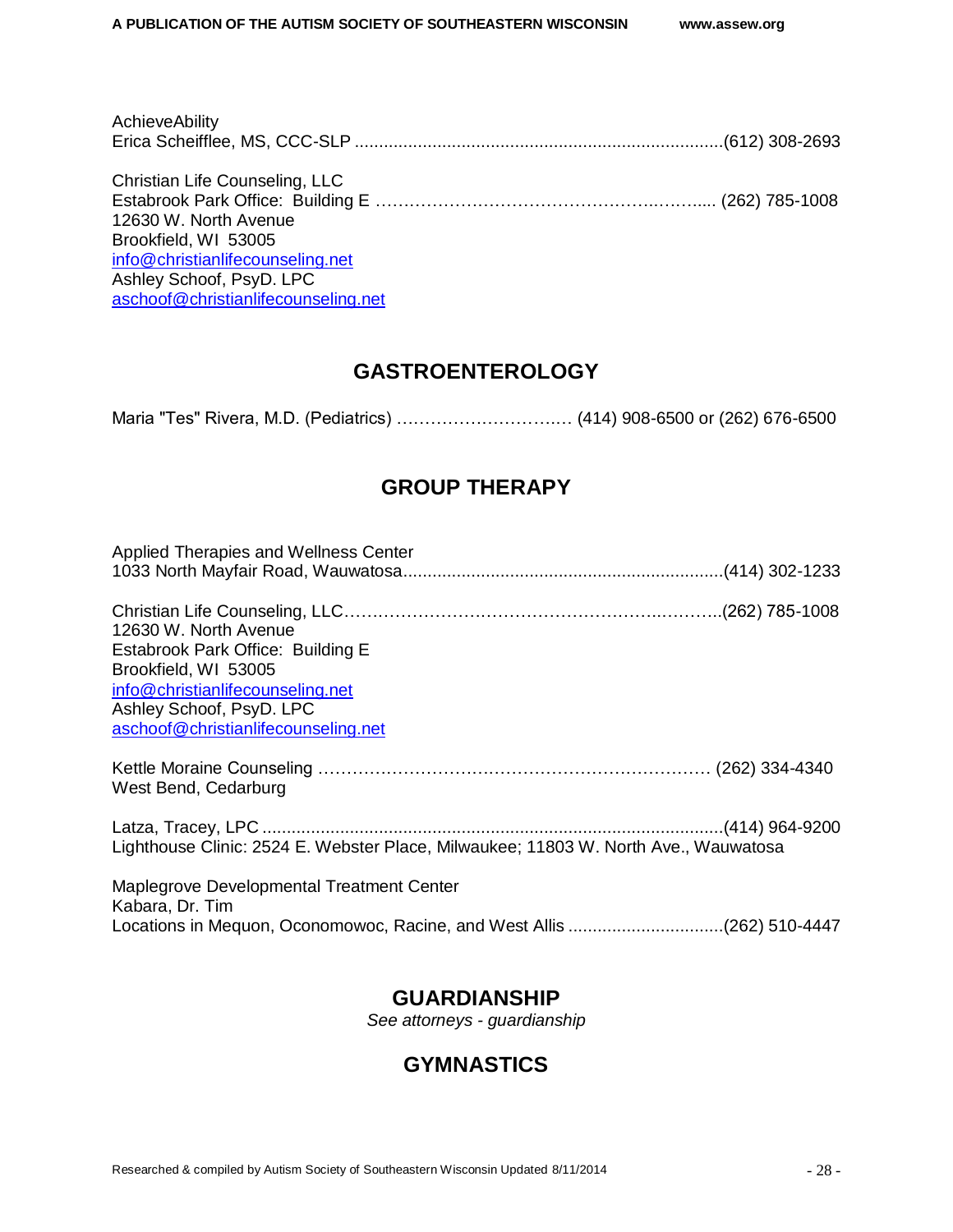| 8989 N 55 <sup>th</sup> St, Brown Deer  |  |
|-----------------------------------------|--|
| 127 <sup>th</sup> & Capitol, Brookfield |  |

### **HAIR**

| 14023 W. Greenfield Avenue |  |
|----------------------------|--|
| www.hairforkidssalon.com   |  |
| Manager: Kerri             |  |

### **HANDWRITING WITHOUT TEARS**

<span id="page-30-0"></span>New Berlin Therapies/Rehab Connections............................................................(262) 782-9015 2895 S. Moorland Road, New Berlin; 1522 N Fairway Lane, Elkhorn; Southwest YMCA, 11311 West Howard Avenue, Greenfield, [www.nbtherapies.com](file:///C:/Users/Julie/AppData/Roaming/AppData/Local/Microsoft/Windows/Temporary%20Internet%20Files/Desktop/www.nbtherapies.com)

<span id="page-30-1"></span>Special Therapies, Inc...........................................................................................(262) 347-2222 W238 N1690 Rockwood Drive, Suite 500, Waukesha, WI, [www.specialtherapies.com](file:///C:/Users/Julie/AppData/Roaming/AppData/Local/Microsoft/Windows/Temporary%20Internet%20Files/Desktop/www.specialtherapies.com)

### **HYPPOTHERAPY/THERAPEUTIC HORSEBACK RIDING**

| N9368 Green Valley Road, Watertown, WI, www.avalontec.org                    |  |
|------------------------------------------------------------------------------|--|
| Helping Hands Healing Hooves, Cedarburg<br>www.helpinghandshealinghooves.org |  |
| S11w29667 Summit Ave., Waukesha, WI, www.lifestriders.org                    |  |
| 4371 Arthur Road, Slinger, www.ridesnreins.com                               |  |
| 27435 Washington Avenue, Waterford, www.willowcreekranch.org                 |  |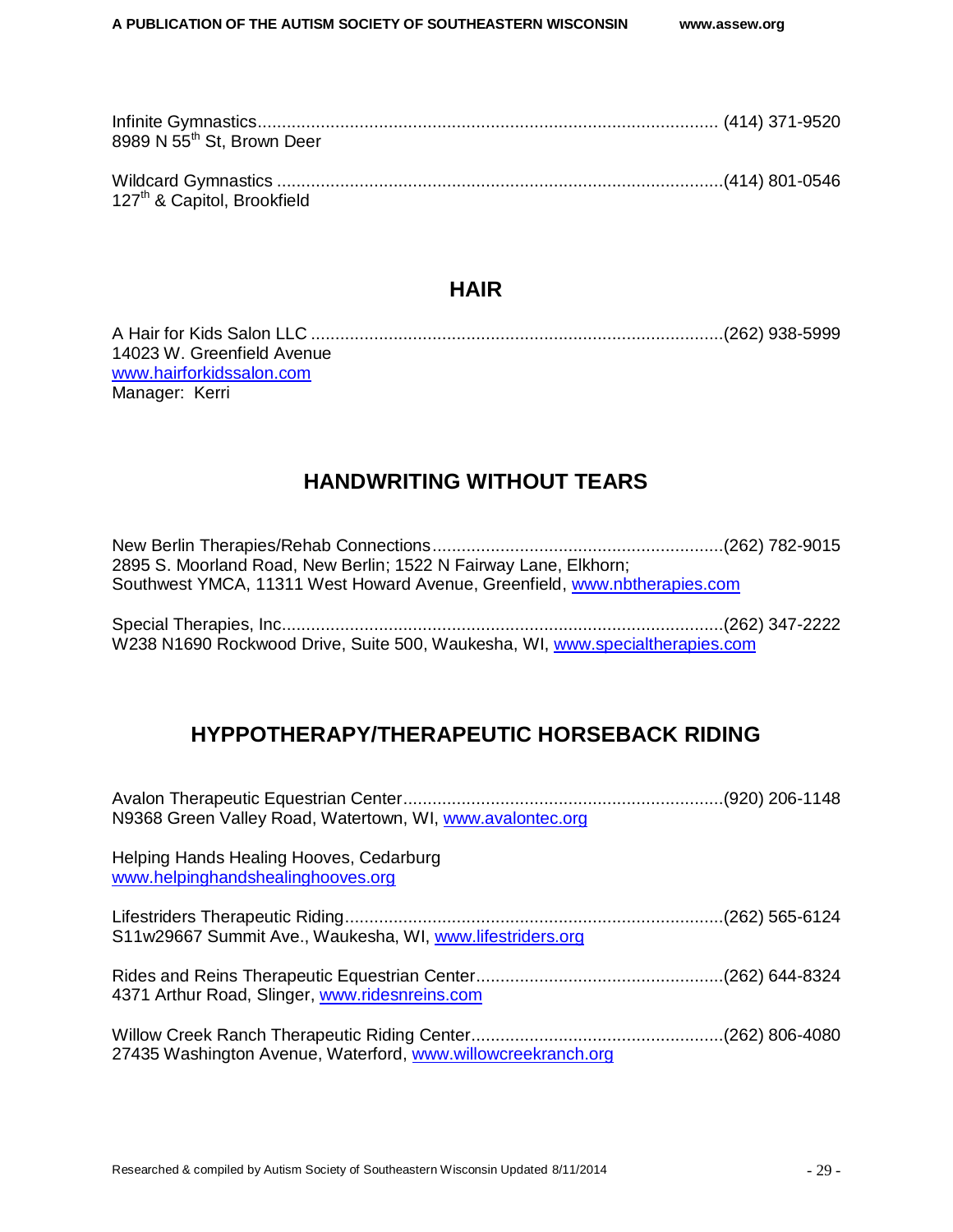### <span id="page-31-0"></span>**INDEPENDENT LIVING SKILLS TRAINING**

*See Daily Living Skills*

### **IN-HOME HEALTH CARE SUPPORT SERVICES**

Full Circle Care ………………………………………………………………………….(414) 810-6438 900 South 5th Street Suite 203 Milwaukee, WI 53204 Milwaukee, Kenosha, Ozaukee, Racine, Washington, Waukesha, Walworth, Madison, Dodge, Jefferson, Pleasant Prairie, Green Bay

### **KATIE BECKETT MEDICAID PROGRAM**

<span id="page-31-1"></span>*The Katie Beckett Program offers a special eligibility process to allow certain children with long term disabilities, severe emotional disabilities or complex medical needs living at home with their family, to access a Wisconsin Forward Health Medicaid card. A child may be eligible for Medicaid through this program even if they are covered under the family's private insurance or if their assets and income are too high to qualify for other Medicaid Programs.*

*See:* [www.dhs.wisconsin.gov/bdds/kbp/index.htm](file:///C:/Users/Julie/AppData/Roaming/AppData/Local/Microsoft/Windows/Temporary%20Internet%20Files/Desktop/www.dhs.wisconsin.gov/bdds/kbp/index.htm)

| <b>Compass Wisconsin: Threshold</b>                                              |  |
|----------------------------------------------------------------------------------|--|
| Developmental Disabilities Information Service, Inc. www.ddisracine.org          |  |
| www.waisman.wisc.edu                                                             |  |
| Ozaukee County, Washington County, Waukesha County (414) 266-6151<br>www.chw.org |  |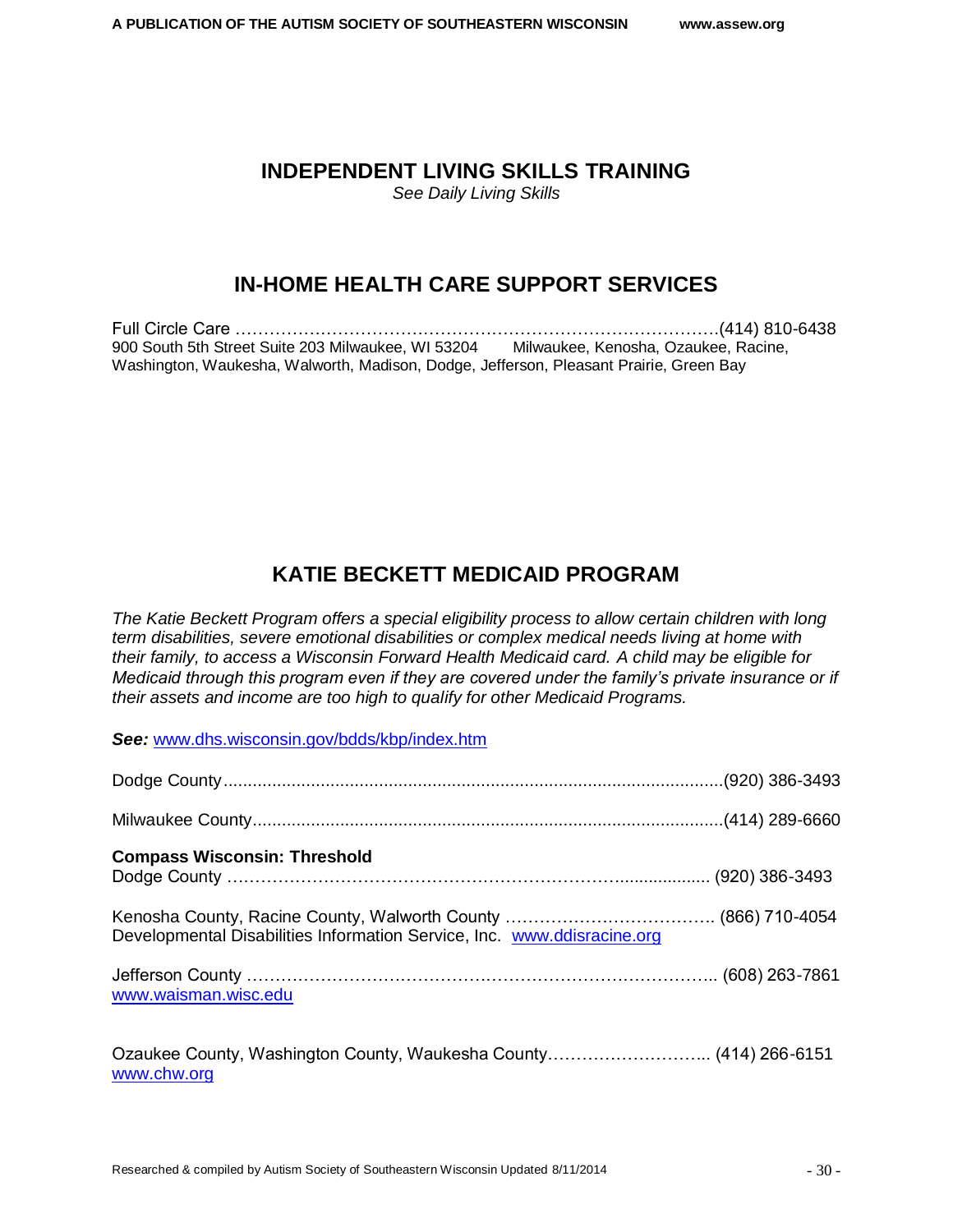### **MRI**

<span id="page-32-0"></span>CDI- Center for Diagnostic Imaging ………………………………………………….. (414) 774-7226 2445 N. Mayfair Road, Wauwatosa [www.wisconsincdi.com](http://www.wisconsincdi.com/) <http://cdirad1.reachlocal.net/Default.aspx?tabid=929>

### **MUSIC THERAPISTS**

| Grafton and Cedarburg.                                              |  |
|---------------------------------------------------------------------|--|
| Life Sounds, LLC, Waukesha                                          |  |
| Kenosha county area                                                 |  |
| 1125 James Drive, Hartland                                          |  |
| Harmonious Beginnings, Racine, Kenosha                              |  |
|                                                                     |  |
| Kenosha, Racine, surrounding areas, in-home                         |  |
| 5500 W. Vilet, Milwaukee, 53208 email: info@westendconservatory.com |  |
| www.musicandtherapy.org                                             |  |
| 1584 North Prospect Avenue, Milwaukee, www.wcmusic.org              |  |
| Ozaukee and Washington Counties, in home                            |  |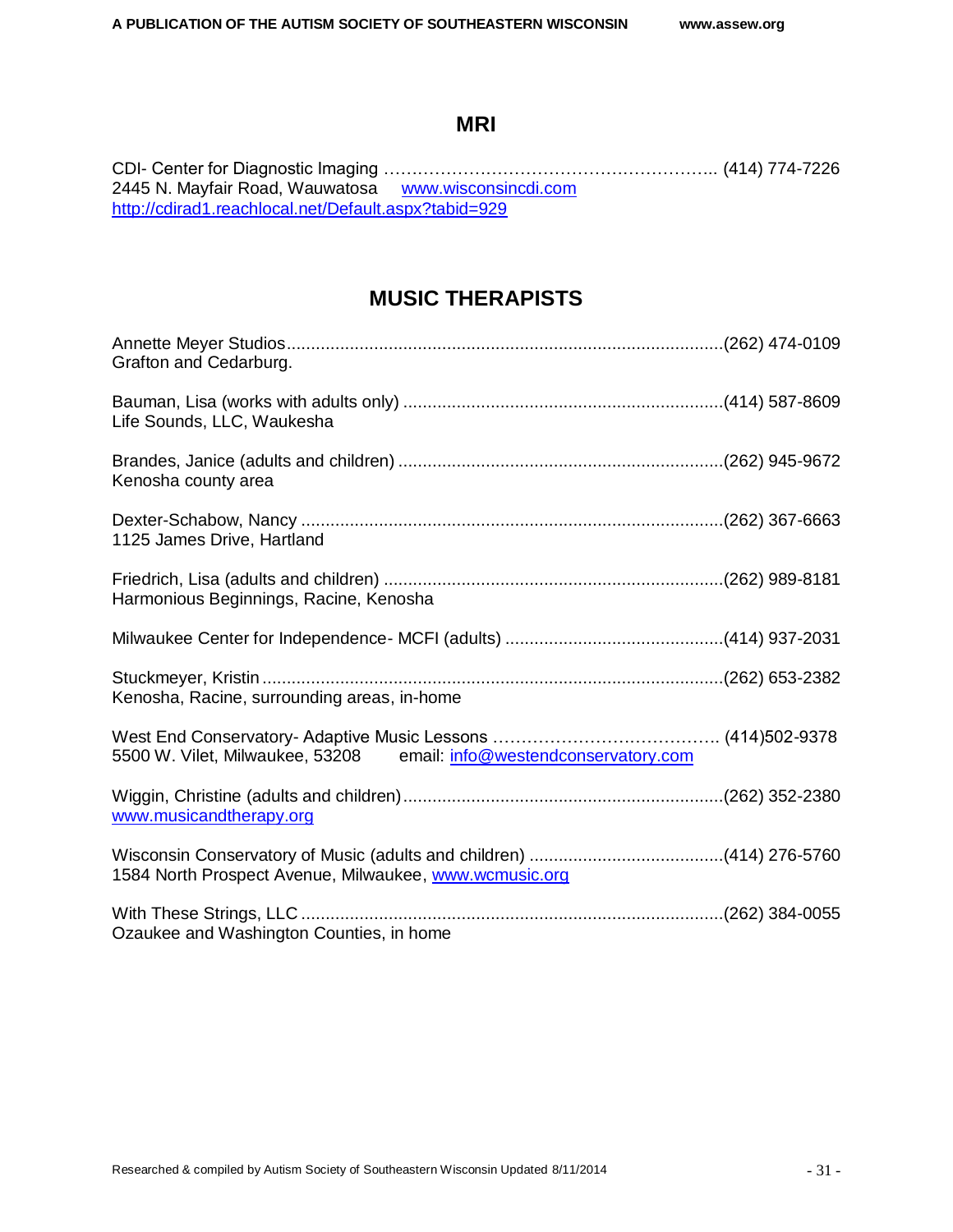### **NEUROLOGISTS**

| Oak Creek                                                                                                                                                                                                                                           |  |
|-----------------------------------------------------------------------------------------------------------------------------------------------------------------------------------------------------------------------------------------------------|--|
| <b>Pediatric Neurology</b><br>Children's Hospital of Wisconsin<br>Milwaukee, WI                                                                                                                                                                     |  |
| Pewaukee, Waukesha, Mukwonago, Delafield, Hartland                                                                                                                                                                                                  |  |
| <b>Pediatric Neurology</b><br>3003 W. Good Hope Road<br>Milwaukee, WI 53209<br>$-0r-$                                                                                                                                                               |  |
| Wauwatosa, WI 53222                                                                                                                                                                                                                                 |  |
| <b>Pediatric Neurology</b><br>3289 N. Mayfair Road<br>Wauwatosa, WI 53222<br>$-0r-$<br>12901 W. National Avenue<br>New Berlin, WI 53151<br>(262) 782-7770<br>$-0r-$<br>N84 W16889 Menomonee Avenue<br>Menomonee Falls, WI 53051<br>$(262)$ 251-7500 |  |

## **OCCUPATIONAL THERAPISTS**

<span id="page-33-0"></span>

| 300 McCanna Pkwy, Burlington                          |  |
|-------------------------------------------------------|--|
| <b>Destination Fitness</b><br>www.destinedtobefit.com |  |
|                                                       |  |
| <b>Franklin Rehabilitation</b>                        |  |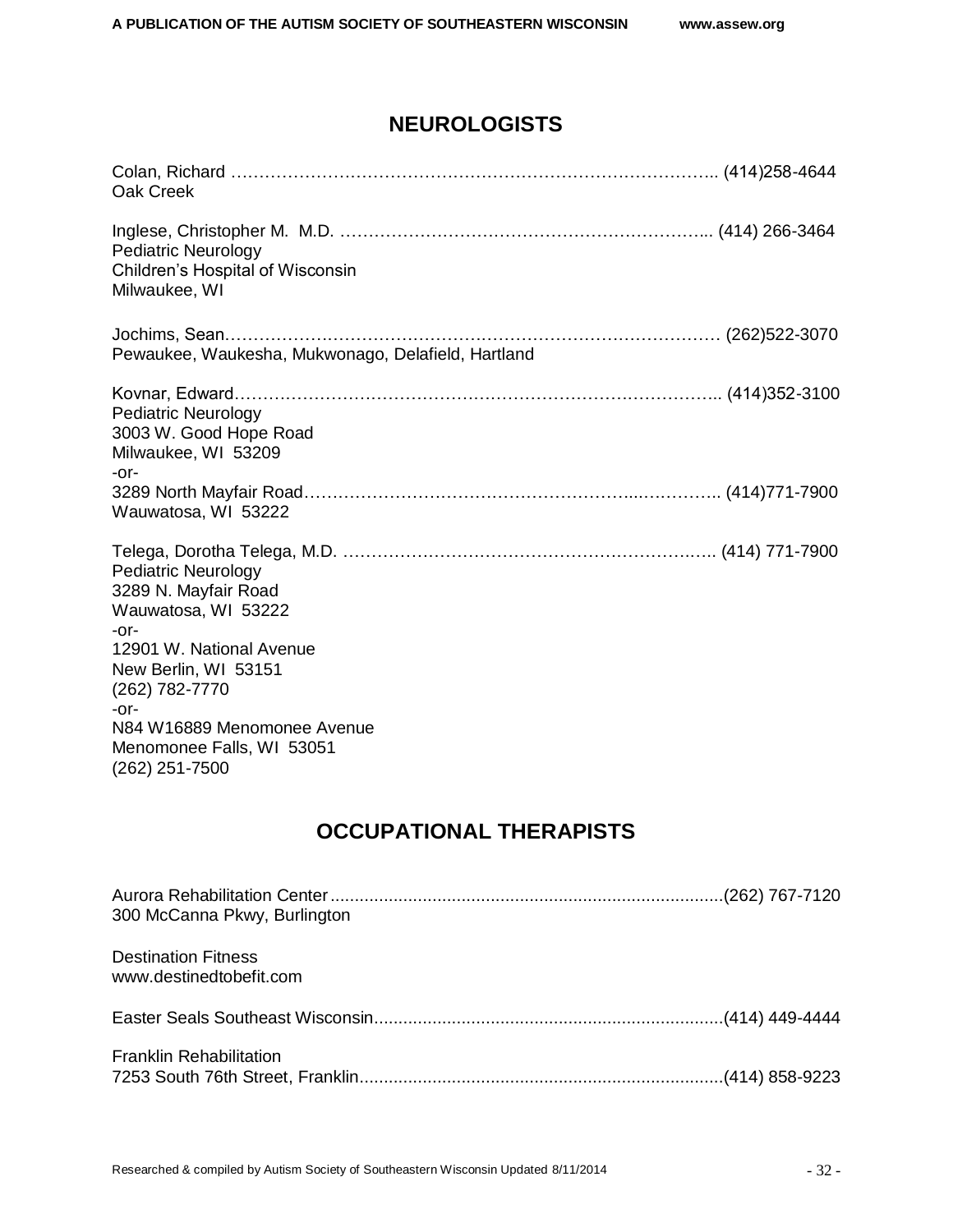| New Berlin, Milwaukee, Waukesha and Brookfield www.funtasticgymnastictherapies.com                                                            |  |
|-----------------------------------------------------------------------------------------------------------------------------------------------|--|
| Ladders to the Puzzle, Menomonee Falls                                                                                                        |  |
| 1100 Commerce Drive, Ste 114, Racine                                                                                                          |  |
| 921 Park Drive Ste A, Lake Geneva                                                                                                             |  |
| 2895 S. Moorland Road, New Berlin; 1522 N Fairway Lane, Elkhorn;<br>Southwest YMCA, 11311 West Howard Avenue, Greenfield, www.nbtherapies.com |  |
| 1486 West Mequon Road, Mequon, www.ozaukeetherapy.com                                                                                         |  |
| 196 Chestnut Ridge Dr., Hartland                                                                                                              |  |
| W238 N1690 Rockwood Dr. Ste 500, Waukesha                                                                                                     |  |
| <b>Tender Touch Therapy</b>                                                                                                                   |  |
|                                                                                                                                               |  |
| 8112 W. Bluemound Rd, Suite 100 Wauwatosa, WI 53213 www.wauwatosatherapies.com                                                                |  |

### **ONLINE AUTISM COURSES**

UC-Davis MIND Institute Online Training Modules ADEPT (Autism Distance Education Parent Training) Interactive Learning online modules [http://www.ucdmc.ucdavis.edu/ddcenter/CEDD\\_ourproducts.html](http://www.ucdmc.ucdavis.edu/ddcenter/CEDD_ourproducts.html)

<span id="page-34-0"></span>Waisman Center Foundations of Autism Spectrum Disorders Online Course <http://www.waisman.wisc.edu/autismpdc/foundation.php>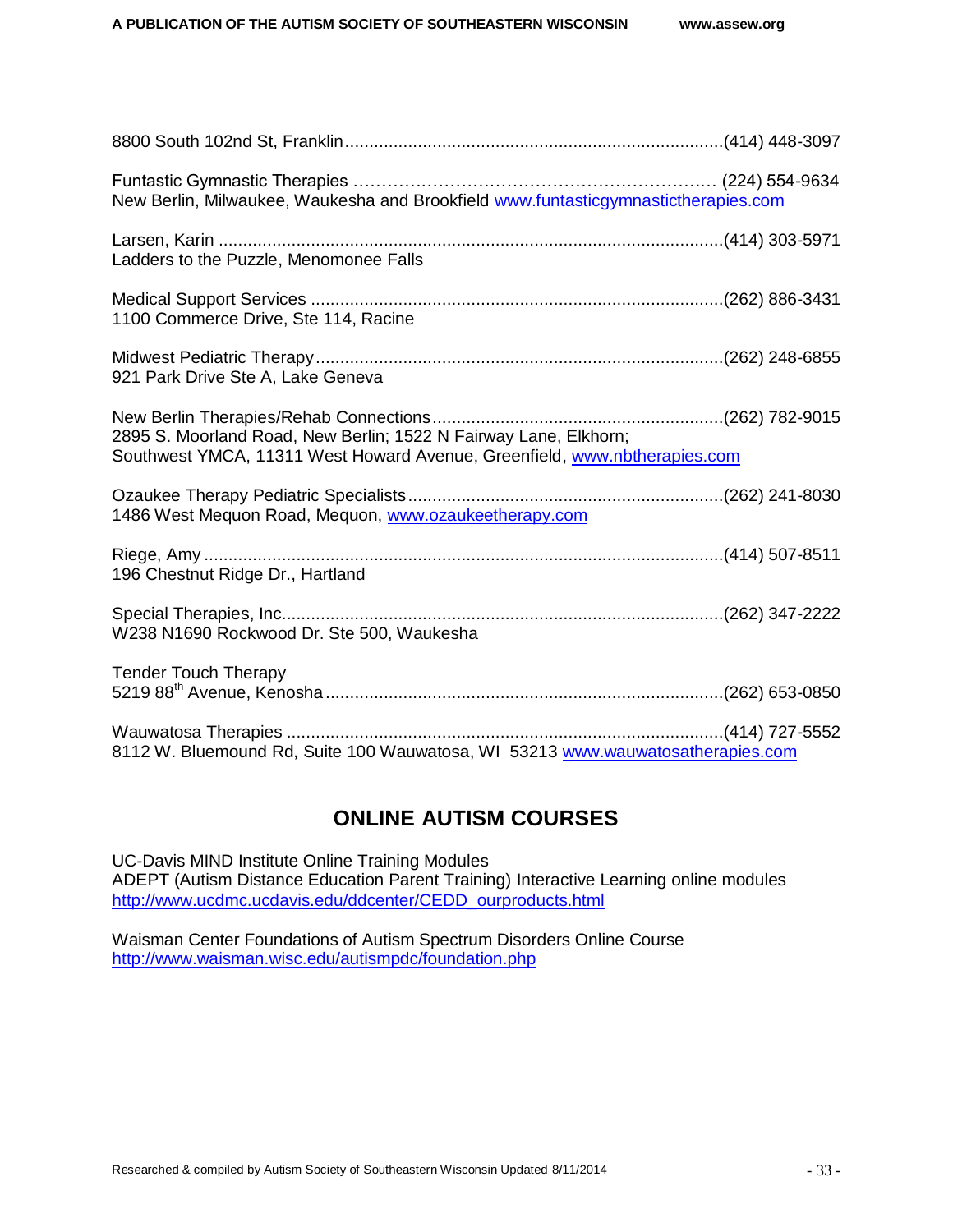### **OPTHALMOLOGISTS**

| Ruttum, Dr. Mark, 925 N. 87 <sup>th</sup> St, Milwaukee |  |
|---------------------------------------------------------|--|
|                                                         |  |
|                                                         |  |
| Eye Clinic of Racine, 3805 Spring St, Ste 111A, Racine  |  |

### **OPTOMETRISTS**

<span id="page-35-0"></span>

| 13255 W. Bluemound Rd., Ste 200, Brookfield |  |
|---------------------------------------------|--|

### **PARENT ADVOCACY TRAINING and INFORMATION**

<span id="page-35-1"></span>

| Waisman Center, 1500 Highland Avenue, Madison |  |
|-----------------------------------------------|--|

Parents In Partnership (PIP) and YIPPE (Youth in Partnership with Parents for Empowerment) [www.dpi.state.wi.us/sped/par\\_partn.html](http://www.dpi.state.wi.us/sped/par_partn.html)

| 600 W. Virginia Street, Milwaukee |  |
|-----------------------------------|--|

<span id="page-35-2"></span>WSPEI – Wisconsin Statewide Parent Educator Initiative .....................................(877) 844-4925 [www.wi-pec.net](file:///C:/Users/Julie/AppData/Roaming/AppData/Local/Microsoft/Windows/Temporary%20Internet%20Files/Desktop/www.wi-pec.net)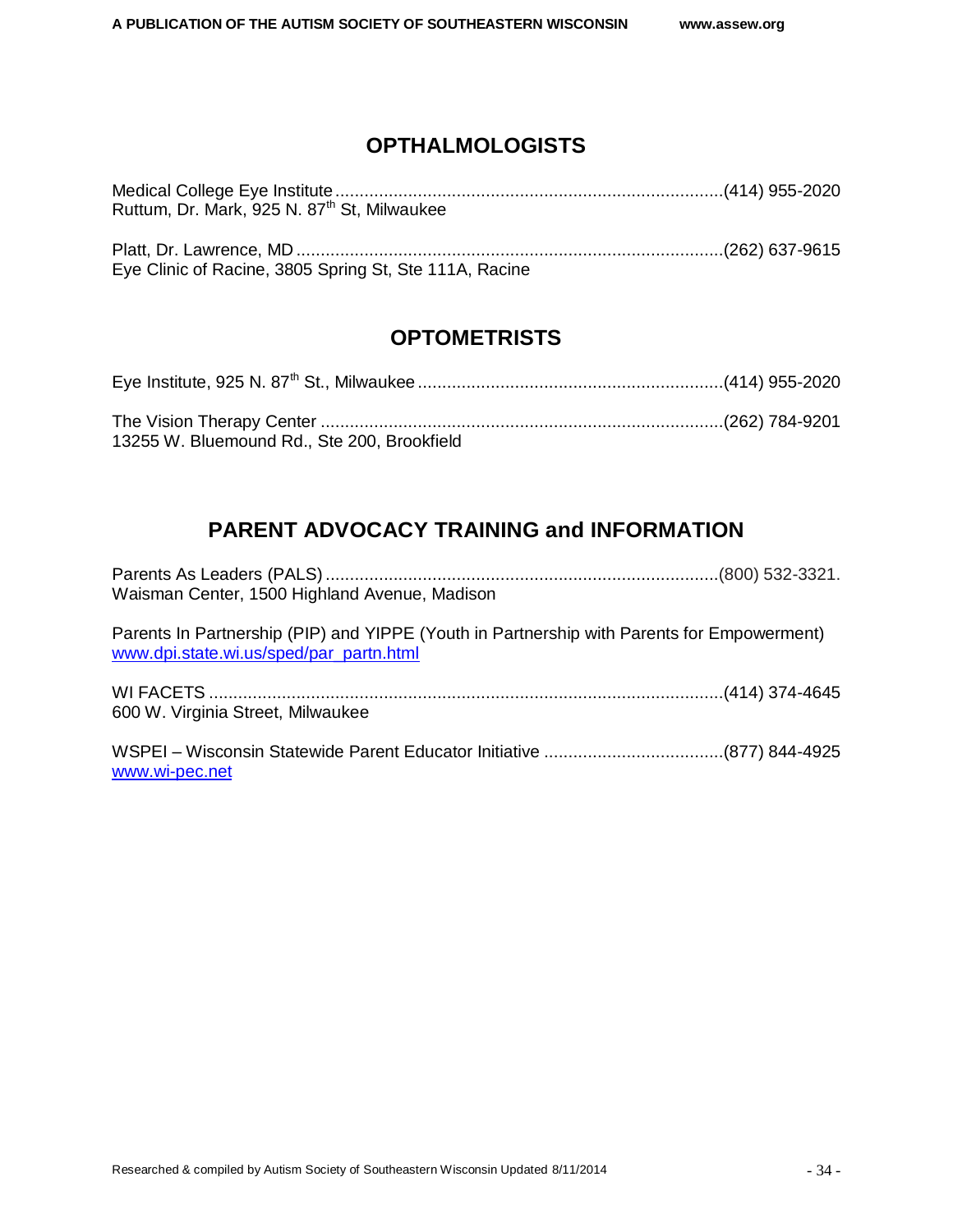### **PEDIATRICIANS**

*Note: these are not doctors who specialize in autism. These are pediatricians recommended by members who have a child with an autism spectrum disorder who feel their child's doctor is sensitive to the challenges of treating the healthcare needs of a child with autism. Check with the provider to see if they accept your insurance.*

| (414) 228-4800<br>6791 N. Green Bay Ave., Glendale |  |
|----------------------------------------------------|--|
| 17000 W North Avenue, Brookfield                   |  |
| Richer, Timothy                                    |  |
| 3610 Michelle Wimmer Memorial Dr, New Berlin       |  |
| N84 W16889 Menomonee Avenue, Menomonee Falls, WI   |  |
| 36500 Aurora Dr, Summit                            |  |
| S69 W15636 Janesville Road, Muskego                |  |

### **PHOTOGRAPHERS**

<span id="page-36-0"></span>*These professional photographers each have a child with an autism spectrum disorder and are sensitive to the challenges.*

<span id="page-36-1"></span>

| www.charlottebollephotography.com, Twin Lakes  |  |
|------------------------------------------------|--|
|                                                |  |
|                                                |  |
| www.kellyfisherphotography.com, Milwaukee area |  |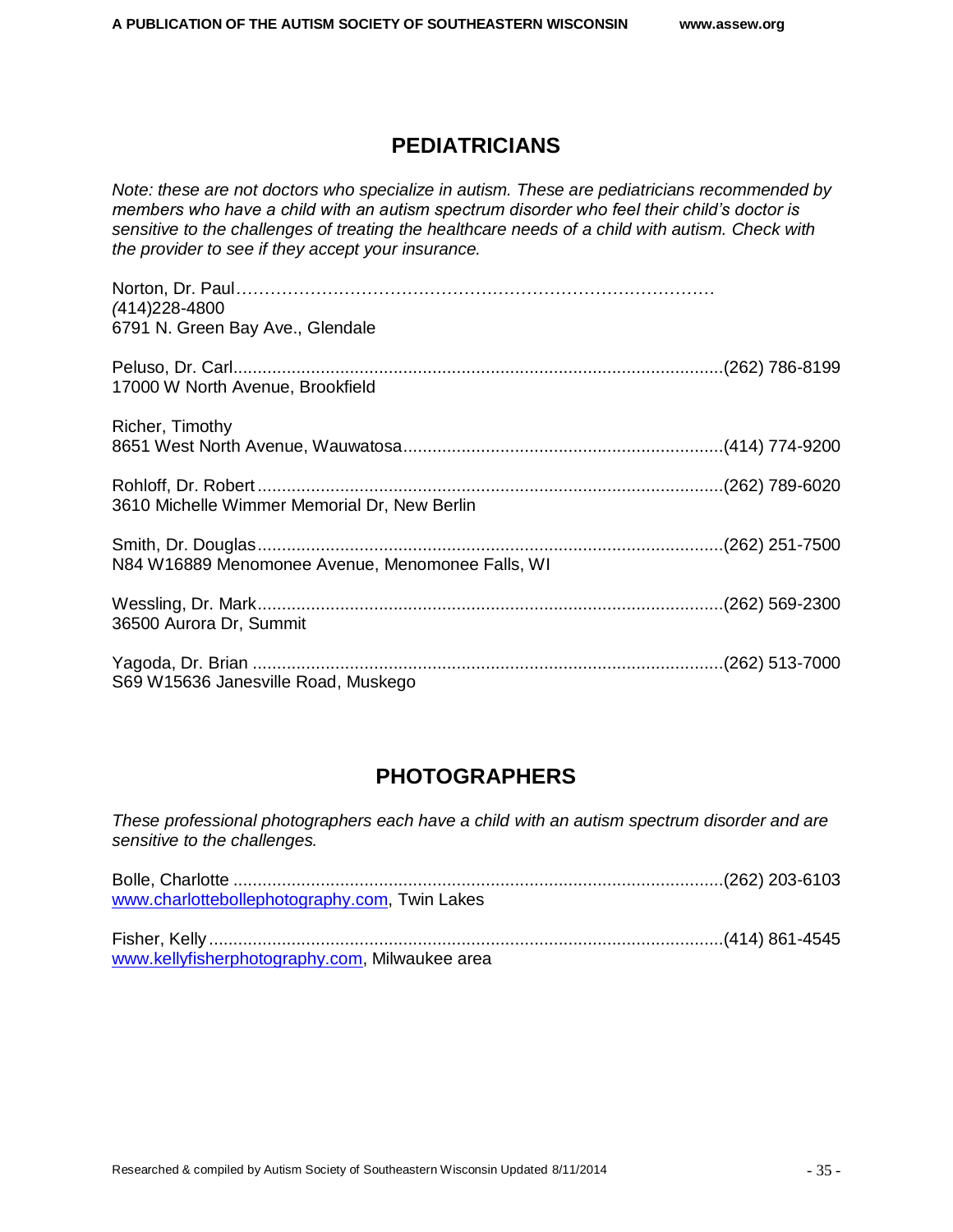### **PHYSICAL THERAPY**

### Destination Fitness [www.destinedtobefit.com](http://www.destinedtobefit.com/)

| 10500 W. Loomis Rd, Ste 150, Franklin                                                                                                         |  |
|-----------------------------------------------------------------------------------------------------------------------------------------------|--|
| 1100 Commerce Drive, Racine                                                                                                                   |  |
| 2020 W. Wells Street, Milwaukee, www.mcfi.net                                                                                                 |  |
| 2895 S. Moorland Road, New Berlin; 1522 N Fairway Lane, Elkhorn;<br>Southwest YMCA, 11311 West Howard Avenue, Greenfield, www.nbtherapies.com |  |
| kristinmnovak@gmail.com Mequon, Glendale                                                                                                      |  |
| 1486 West Mequon Road, Mequon, www.ozaukeetherapy.com                                                                                         |  |
| <b>Tender Touch Therapy</b>                                                                                                                   |  |

### **PROGRAM AND TREATMENT SERVICES**

<span id="page-37-1"></span><span id="page-37-0"></span>

| 11649 N Port Washington Rd, Mequon                                                                   |  |
|------------------------------------------------------------------------------------------------------|--|
| Locations in Milwaukee, Waukesha, South Milwaukee, and Wauwatosa,<br>www.eastersealswise.com         |  |
| 1001 W. Glen Oaks Ln., Suite 245, Mequon www.harrigandevelopment.com<br>info@harrigandevelopment.com |  |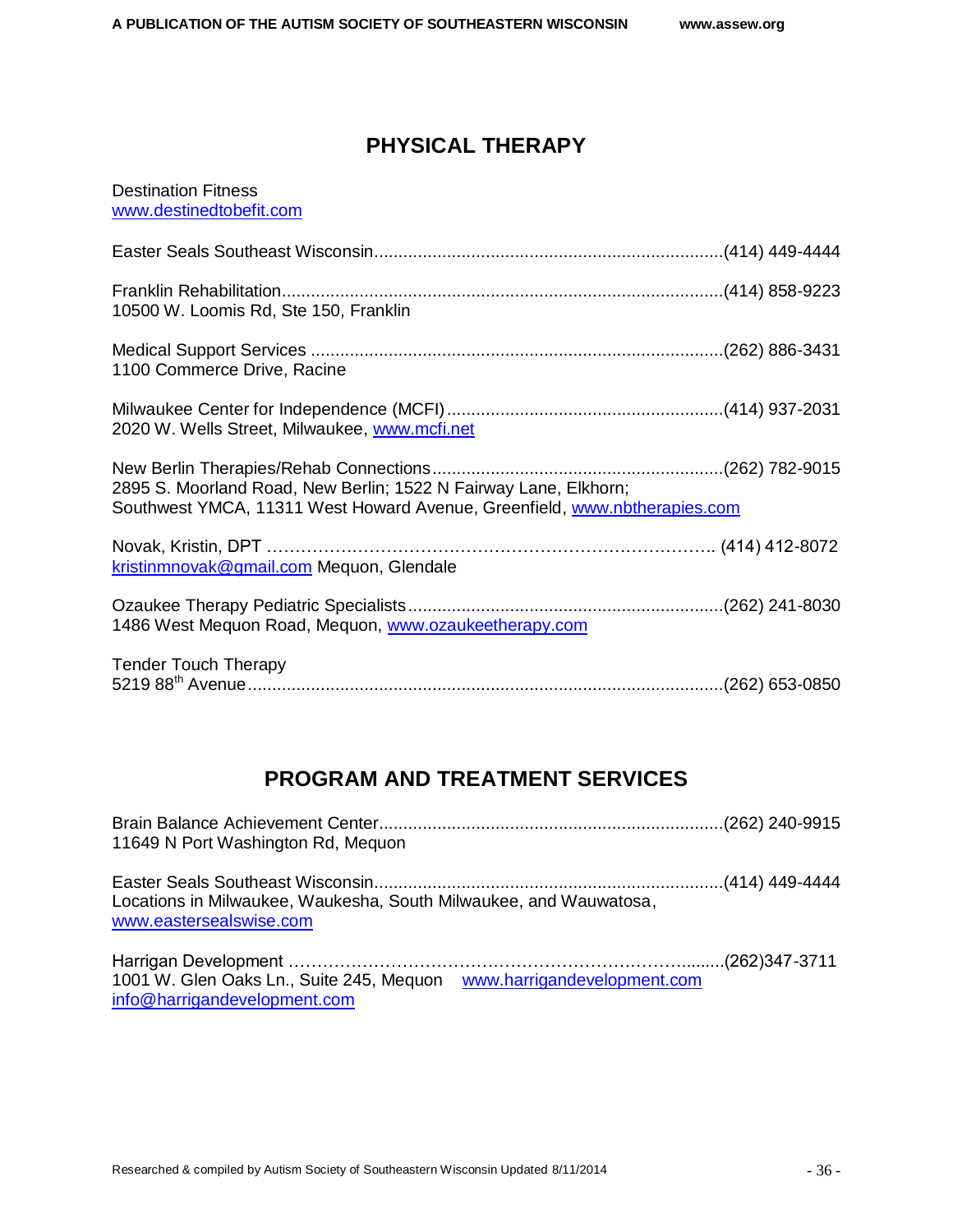### **PSYCHIATRISTS**

*Generally, Psychiatrists provide medication management, rather than psychotherapy. Call the doctor or provider to check if they accept your insurance or are currently accepting new patients, as this information changes often.*

| Children's Hospital of Wisconsin                                                                                                                                                     |  |
|--------------------------------------------------------------------------------------------------------------------------------------------------------------------------------------|--|
| Prohealth Care Behavior Medicine, 725 American Avenue, Waukesha                                                                                                                      |  |
| 8989 N. Port Washington Rd., Ste 220, Milwaukee                                                                                                                                      |  |
| Milwaukee Psychiatric Physicians Charter, 1220 Dewey Avenue, Wauwatosa                                                                                                               |  |
| 6789 N. Green Bay Avenue, Glendale, www.nutritioninstitute.com - Dr. Semon's practice<br>focuses on treating psychiatric conditions with a yeast-free diet and homeopathic approach) |  |
| Milwaukee Psychiatric Physicians Charter, 1220 Dewey Avenue, Wauwatosa                                                                                                               |  |
| Wisconsin Psychiatric Services, 216 Green Bay Road, Thiensville                                                                                                                      |  |

### **PSYCHOLOGISTS**

<span id="page-38-0"></span>

| 8375 S. Howell Avenue, Suite 101, Oak Creek; 6791 N. Green Bay Avenue, Glendale |  |
|---------------------------------------------------------------------------------|--|
| Medical College of WI, Menomonee Falls; 1155 North Mayfair Road, Wauwatosa      |  |
| St. Francis Children's Center, 6700 N. Port Washington Rd, Glendale             |  |
| 3636 N. 124 <sup>th</sup> St, Ste 200, Wauwatosa                                |  |
| 40 Camelot Dr., Fond du Lac; 1567 Sumner St., Ste 201., Hartford                |  |
| Suburban Counseling Services 1208 Hwy 83, Hartland                              |  |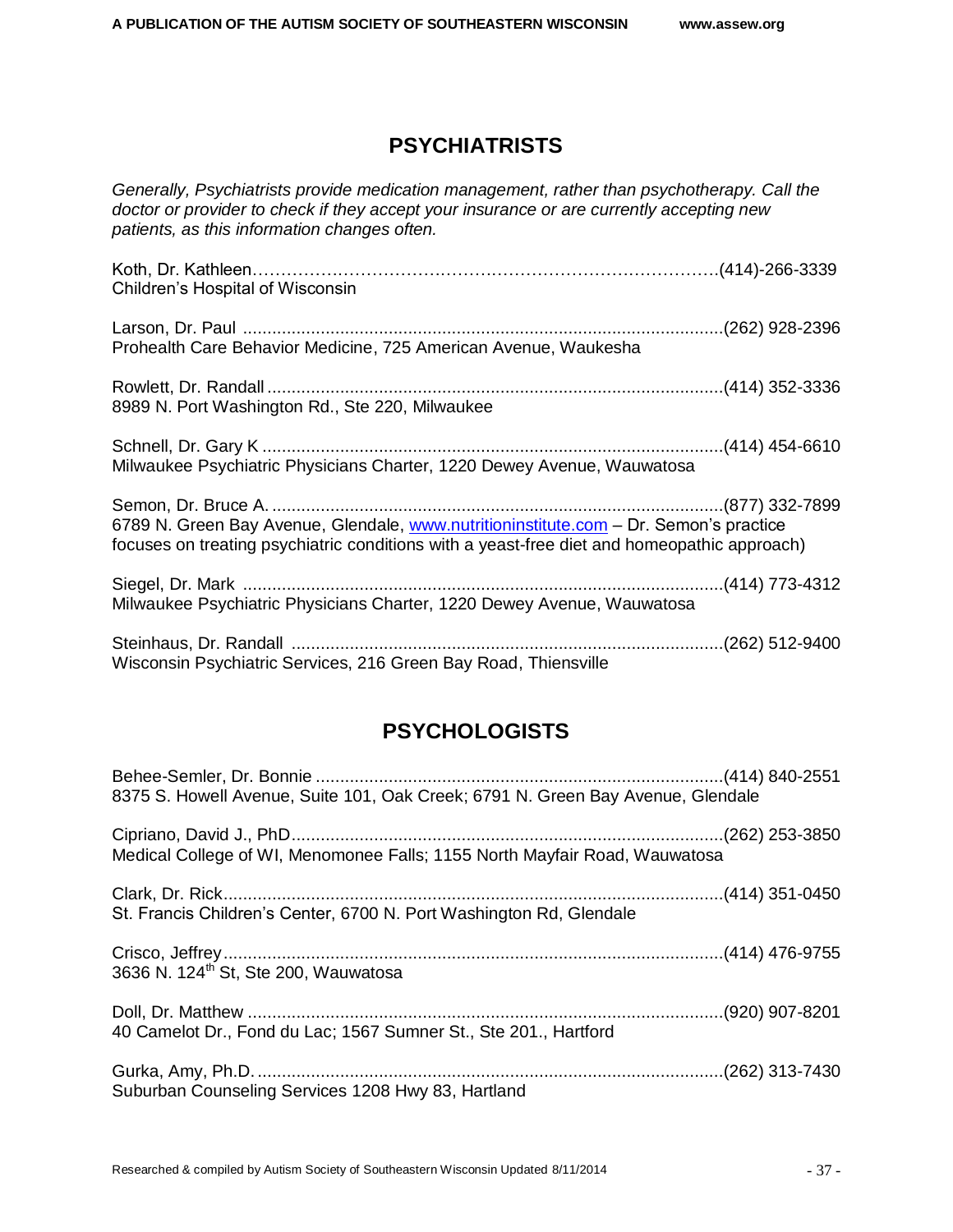| Aurora Behavioral Health, 1220 Dewey Avenue, Wauwatosa                                                                                       |  |
|----------------------------------------------------------------------------------------------------------------------------------------------|--|
| 521 Westover Avenue, Oconomowoc                                                                                                              |  |
| Saxby, Dyani, Ph.D – Clinical Psychologist (teens and adults)(262) 241-5955<br>North Shore Center, LLC, 10303 N. Port Washington Rd., Mequon |  |
| 2448 S. 102 <sup>nd</sup> Street, Suite 270, West Allis                                                                                      |  |
| Family Options Counseling, LLC 3015 N. 114 <sup>th</sup> Street, Wauwatosa<br>kyoung@familyoptions.com                                       |  |

### **PSYCHOTHERAPY**

<span id="page-39-0"></span>*See Counseling*

### **RAPID PROMPTING METHOD**

| Based in Green Bay, but has center in Milwaukee |  |
|-------------------------------------------------|--|

RPM + for Autism and Other Disabilities……………………………………………. (262) 894-0928 Jackie Dorhorst 2810 Melissa Ct. Waukesha [Jackie@rpmplus.onmicrosoft.com](mailto:Jackie@rpmplus.onmicrosoft.com) [www.rpmplus.sharepoint.com](http://www.rpmplus.sharepoint.com/)

### **RDI (RELATIONSHIP DEVELOPMENT INTERVENTION)**

<span id="page-39-2"></span><span id="page-39-1"></span>

| <b>Dynamic Connections</b> |  |
|----------------------------|--|
|                            |  |
|                            |  |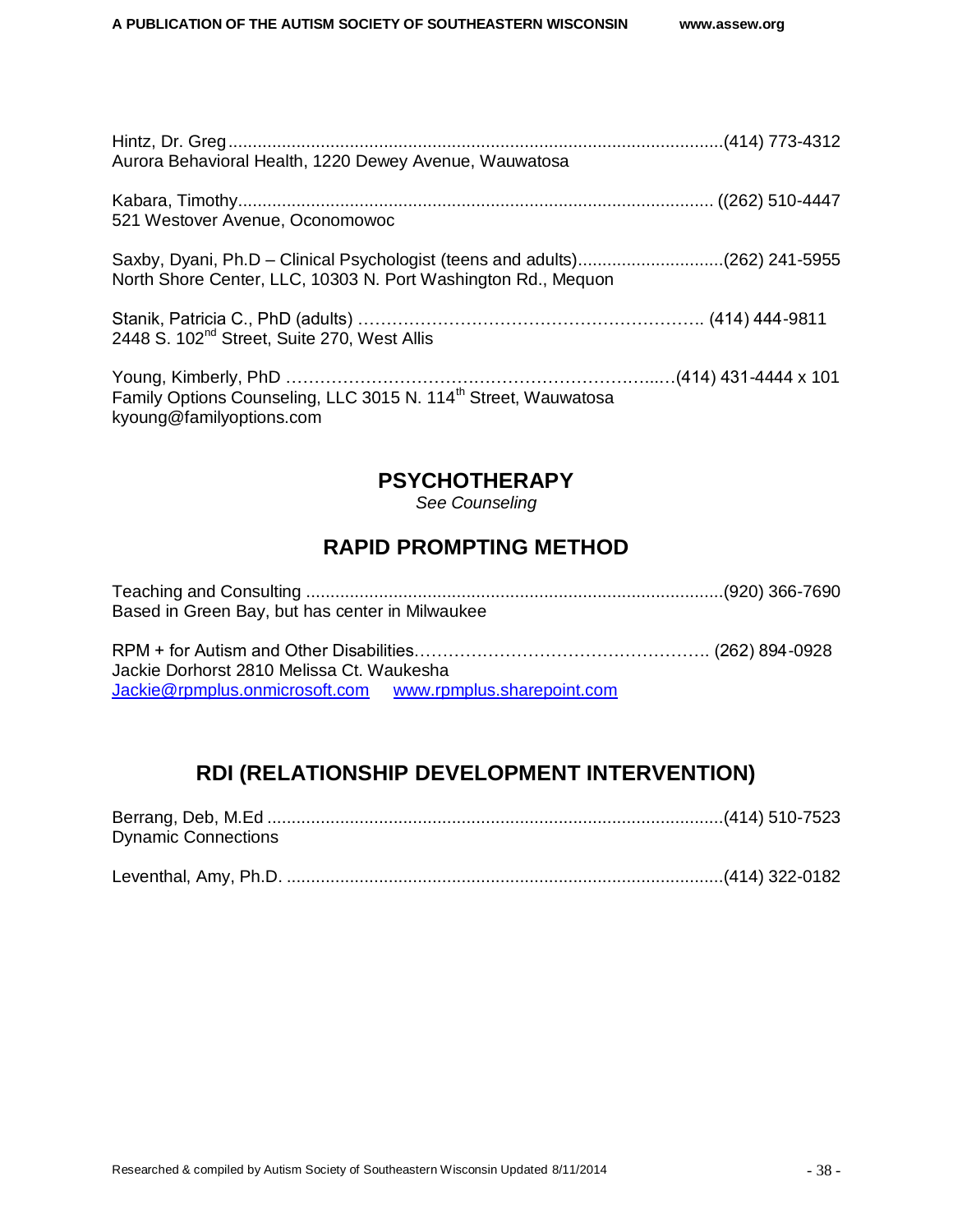### **RESIDENTIAL/HOUSING**

| Central Wisconsin Center for the Developmentally Disabled (CWC) (608) 266-1865<br><b>Wisconsin Department of Health Services</b><br>1 West Wilson Street<br>Madison, WI 53703<br>(Long Term Care)<br>www.dhs.wisconsin.gov |  |
|----------------------------------------------------------------------------------------------------------------------------------------------------------------------------------------------------------------------------|--|
| <b>Adult:</b>                                                                                                                                                                                                              |  |
| 600 Hoffman Drive, Watertown                                                                                                                                                                                               |  |
| <b>Brotoloc Lakeshores</b>                                                                                                                                                                                                 |  |
| Homes located in Whitewater, Elkhorn, Delavan, Fort Atkinson, Delafield                                                                                                                                                    |  |
| <b>Brotoloc Southeast</b><br>Homes Located In: West Allis, Franklin, Greenfield, Muskego, Oak Creek(414) 543-3200                                                                                                          |  |
| Dodge, Jefferson, Kenosha, Milwaukee, Ozaukee, Racine, Washington, Waukesha, Walworth                                                                                                                                      |  |
|                                                                                                                                                                                                                            |  |
| 8945 S 11th Ave, Oak Creek                                                                                                                                                                                                 |  |
|                                                                                                                                                                                                                            |  |
| Jefferson, Kenosha, Milwaukee, Racine, Sheboygan, Washington, Waukesha                                                                                                                                                     |  |
|                                                                                                                                                                                                                            |  |
| 10838 W. Wisconsin Avenue, Wauwatosa                                                                                                                                                                                       |  |
| Todd Pierce, Health Minister, Milwaukee                                                                                                                                                                                    |  |
| 1805 15th Ave, Union Grove, WI 53182                                                                                                                                                                                       |  |
|                                                                                                                                                                                                                            |  |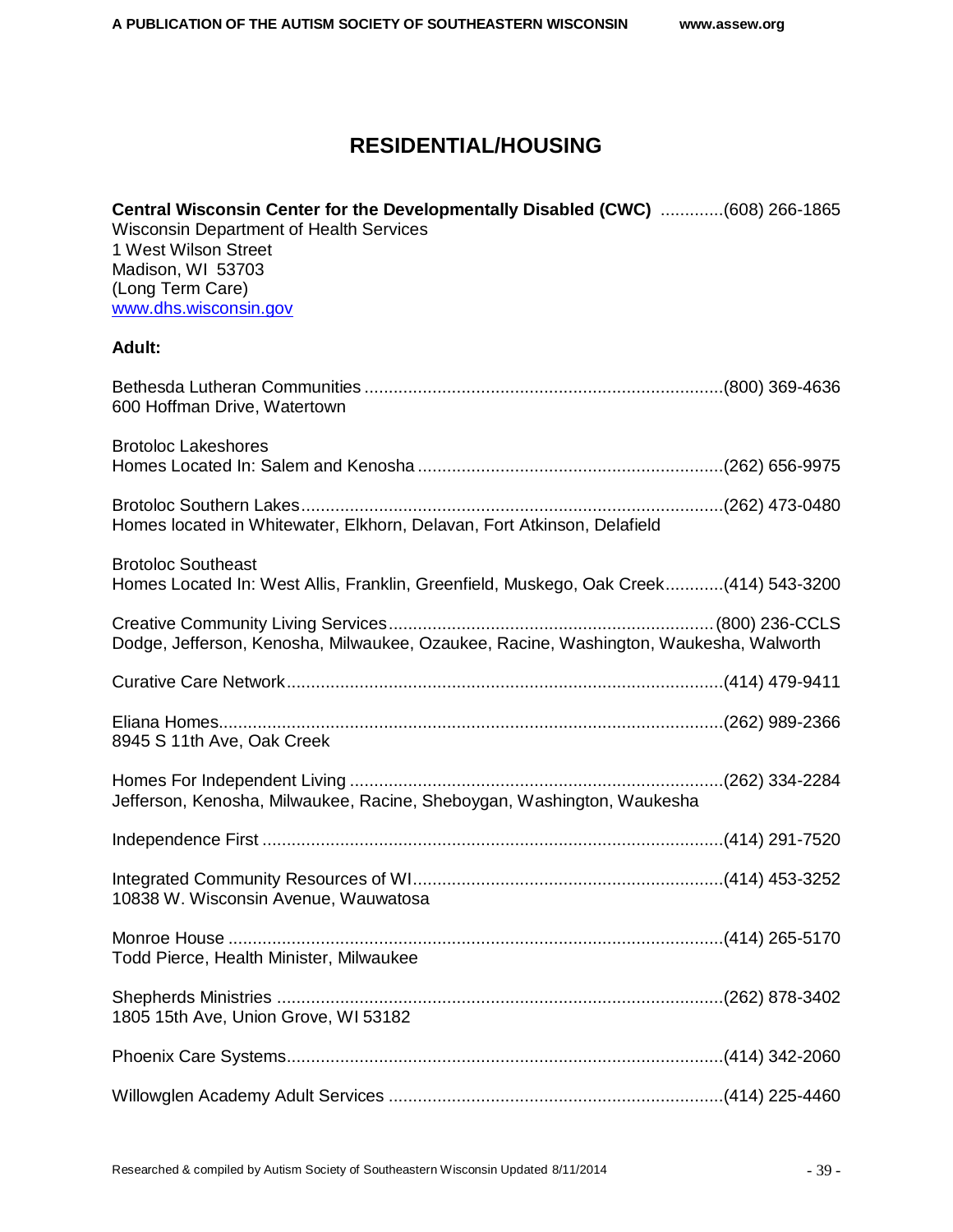### **Child/Adolescent:**

| 359 North 25th Street, Milwaukee                             |  |
|--------------------------------------------------------------|--|
| La Crosse                                                    |  |
| 36100 Genesee Lake Rd., Oconomowoc www.geneseelakeschool.com |  |
| 1701 Sharp Road, Waterford                                   |  |
| Milwaukee                                                    |  |

### **RESPITE**

<span id="page-41-0"></span>

| 359 North 25th Street, Milwaukee                                                      |  |
|---------------------------------------------------------------------------------------|--|
| 419 Frederick Street, Waukesha                                                        |  |
| 620 S. 76 <sup>th</sup> Street, Milwaukee                                             |  |
| www.collegenannies.com/mequonwi                                                       |  |
| Dodge, Jefferson, Kenosha, Milwaukee, Ozaukee, Racine, Washington, Waukesha, Walworth |  |
| Locations in Kenosha and Waukesha, www.eastersealswise.com                            |  |
| 36100 Genesee Lake Rd., Oconomowoc www.geneseelakeschool.com                          |  |
| 10838 W. Wisconsin Ave., Wauwatosa, www.icrofwi.com                                   |  |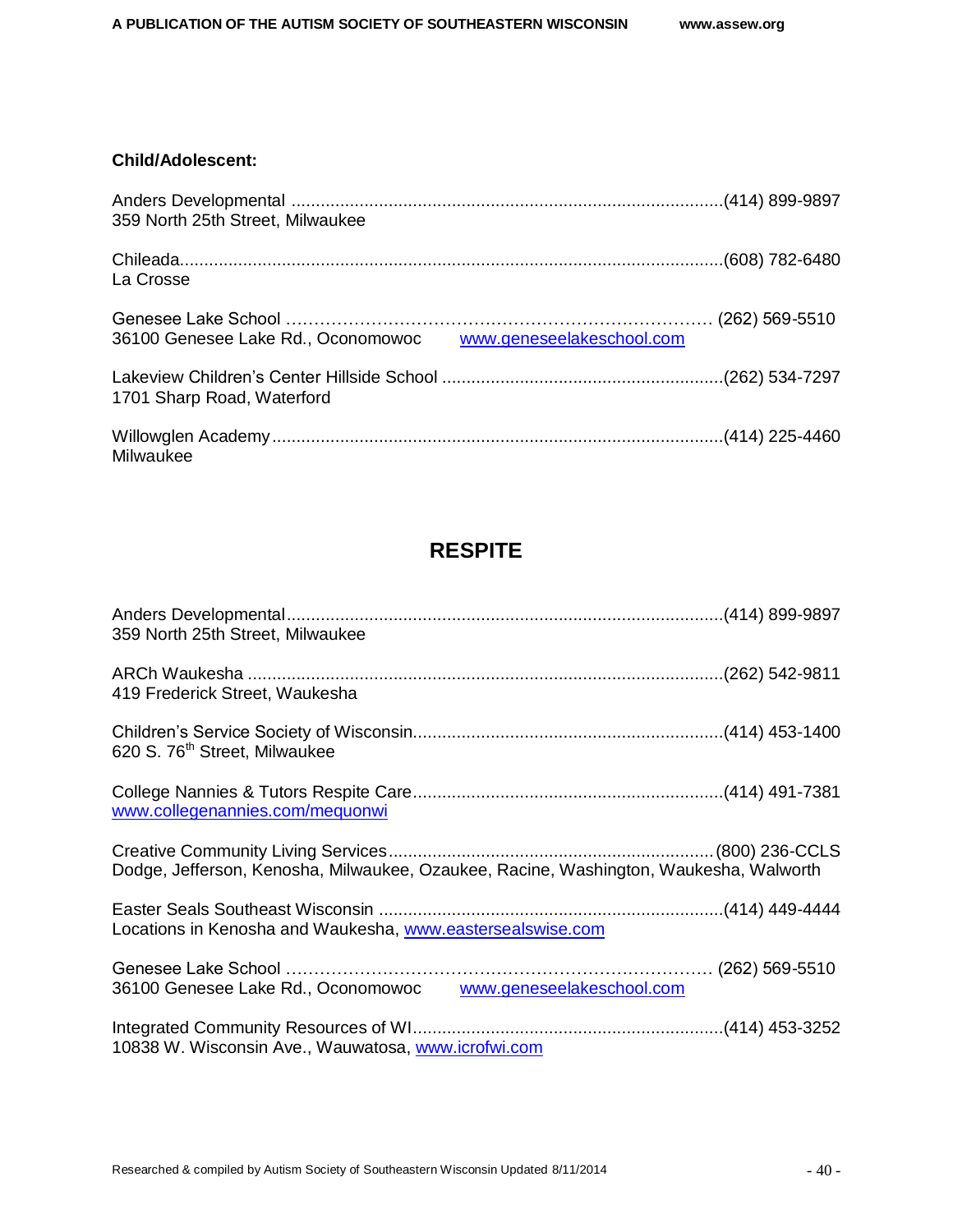| Milwaukee, www.lacausa.org                                                                   |  |
|----------------------------------------------------------------------------------------------|--|
|                                                                                              |  |
| 2020 W. Wells Street, Milwaukee                                                              |  |
|                                                                                              |  |
| Colleen Fredelake, M. Ed. cfredelake@gmail.com                                               |  |
| R.A.D.D. - Recreational Activities for the Developmentally Disabled (262) 633-0291<br>Racine |  |
| <b>West Allis</b>                                                                            |  |
| <b>Union Grove</b>                                                                           |  |
| www.sai-inc.org                                                                              |  |
| 2801 E. Morgan Avenue, Milwaukee, www.stanncenter.org                                        |  |
| RecPlex, 9900 Terwall Terrace, Pleasant Prairie                                              |  |
|                                                                                              |  |

### **SCHOOL CONSULTANTS**

<span id="page-42-0"></span>

| www.abaofwisconsin.org                                  |  |
|---------------------------------------------------------|--|
| Benson, Glenis, Ph.D.                                   |  |
| Christian Life Counseling, LLC<br>12630 W. North Avenue |  |
| Brookfield, WI 53005                                    |  |
| info@christianlifecounseling.net                        |  |
| Ashley Schoof, PsyD. LPC                                |  |
| aschoof@christianlifecounseling.net                     |  |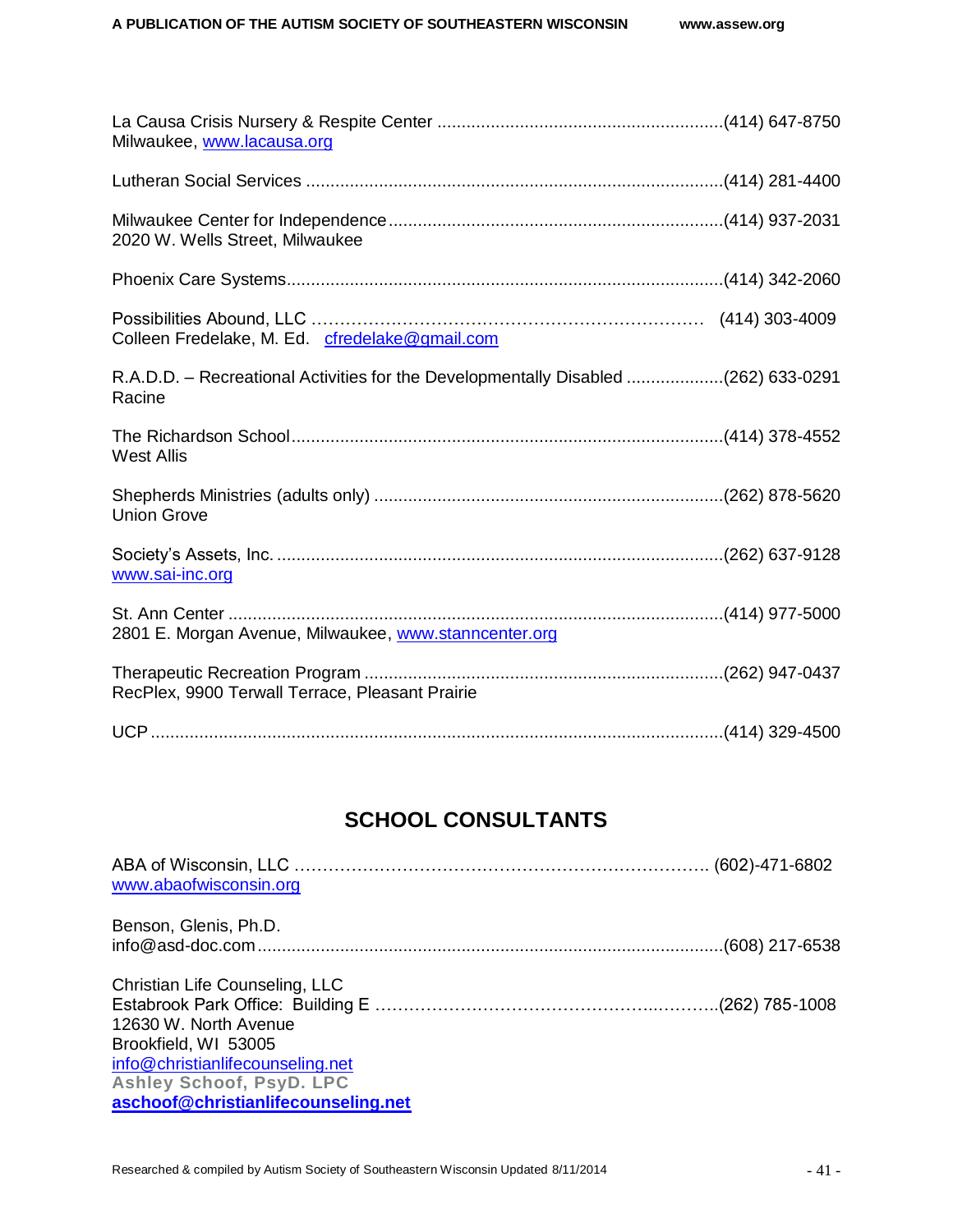| <b>Dynamic Connections</b>                                                                                                                                                |  |
|---------------------------------------------------------------------------------------------------------------------------------------------------------------------------|--|
|                                                                                                                                                                           |  |
| 4917 W. Sunnyside Drive, Milwaukee                                                                                                                                        |  |
|                                                                                                                                                                           |  |
| West Bend, Cedarburg                                                                                                                                                      |  |
|                                                                                                                                                                           |  |
|                                                                                                                                                                           |  |
| 1227 Thrush Lane, Waukesha                                                                                                                                                |  |
| Kathryn Berg, Citywide Diagnostic Program Support Teacher (414) 438-3699<br>Milwaukee Public School District bergk@milwaukee.k12.wi.us<br>Heyman, Heidi, Program Director |  |
| 1233 North Mayfair, Ste 206, Wauwatosa                                                                                                                                    |  |
| Colleen Fredelake, M. Ed. cfredelake@gmail.com                                                                                                                            |  |
| Racine, Kenosha Counties                                                                                                                                                  |  |
| sumarshall@wi.rr.com                                                                                                                                                      |  |
| 150 N. Sunny Slope Road, Ste 100, Brookfield, www.wiautism.com                                                                                                            |  |

### **SCHOOL TO WORK TRANSITION**

<span id="page-43-0"></span>

| www.abaofwisconsin.org |  |
|------------------------|--|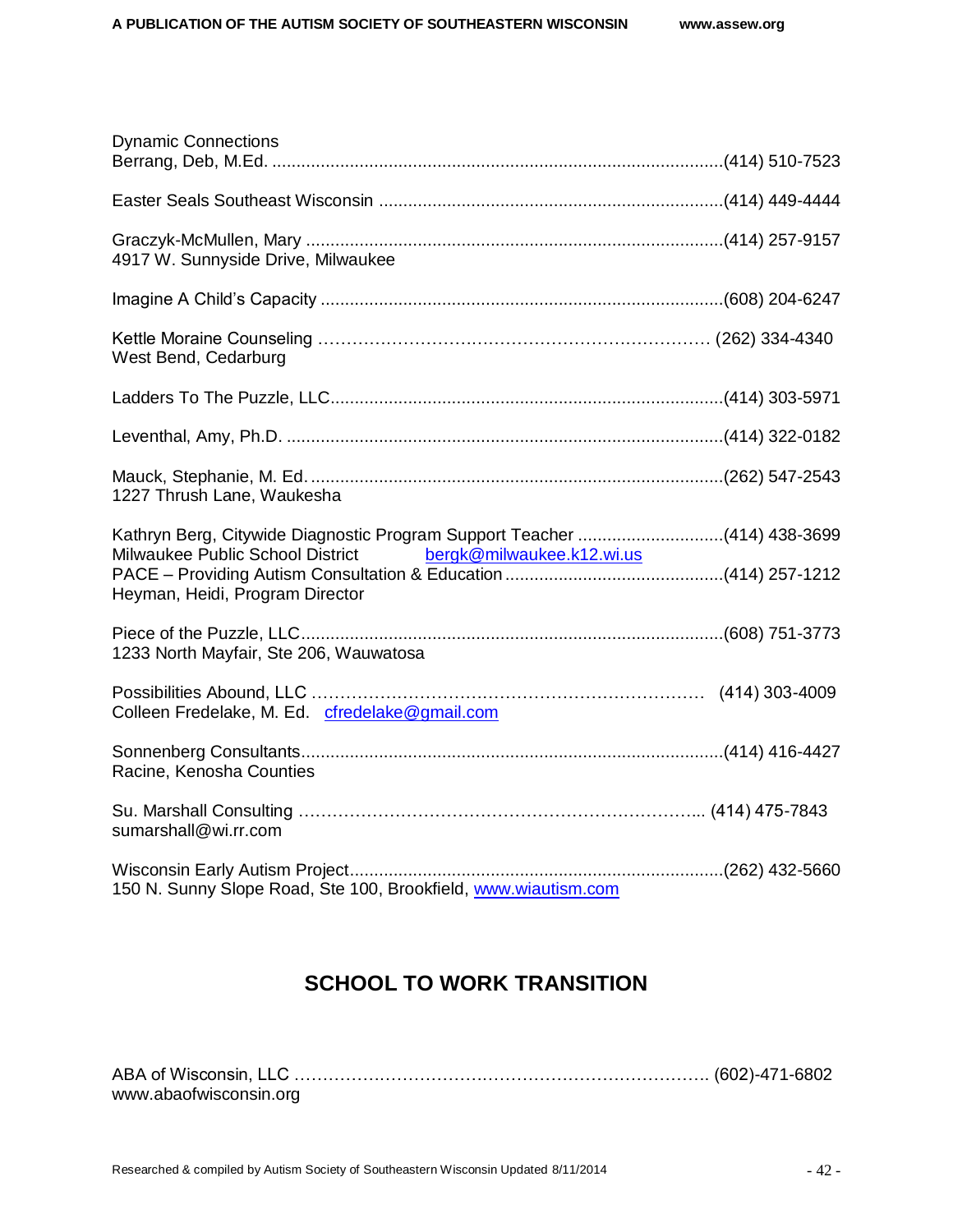| Division of Vocational Rehabilitation (DVR) of WI Dept. of Workforce Development<br>(listed by county)<br>www. http://dwd.wisconsin.gov/dvr/ |                  |
|----------------------------------------------------------------------------------------------------------------------------------------------|------------------|
|                                                                                                                                              |                  |
| 1001 W. Glen Oaks Ln., Suite 245, Mequon www.harrigandevelopment.com<br>info@harrigandevelopment.com                                         |                  |
| www.mcfi.net/employment                                                                                                                      |                  |
| 200 E. Cramer Street, Fort Atkinson; 111 N. First Street, Watertown; 662 Armour Rd.<br>Oconomowoc                                            | $(800)$ 314-4567 |
| Pantheon Industries Vocational Development Center  (262) 569-5515, ext. 2401<br>Dousman                                                      |                  |
| <b>Washington County</b>                                                                                                                     |                  |

### **SCHOOLS**

<span id="page-44-0"></span>

| Various locations. www.Experiencede.com                       |  |
|---------------------------------------------------------------|--|
| <b>Brookfield</b>                                             |  |
| 36100 Genesee Lake Rd., Oconomowoc, www.geneseelakeschool.com |  |
| (Asperger/High Functioning) 1220 Dewey Avenue, Wauwatosa      |  |
| 1701 Sharp Road, Waterford                                    |  |
| West Allis                                                    |  |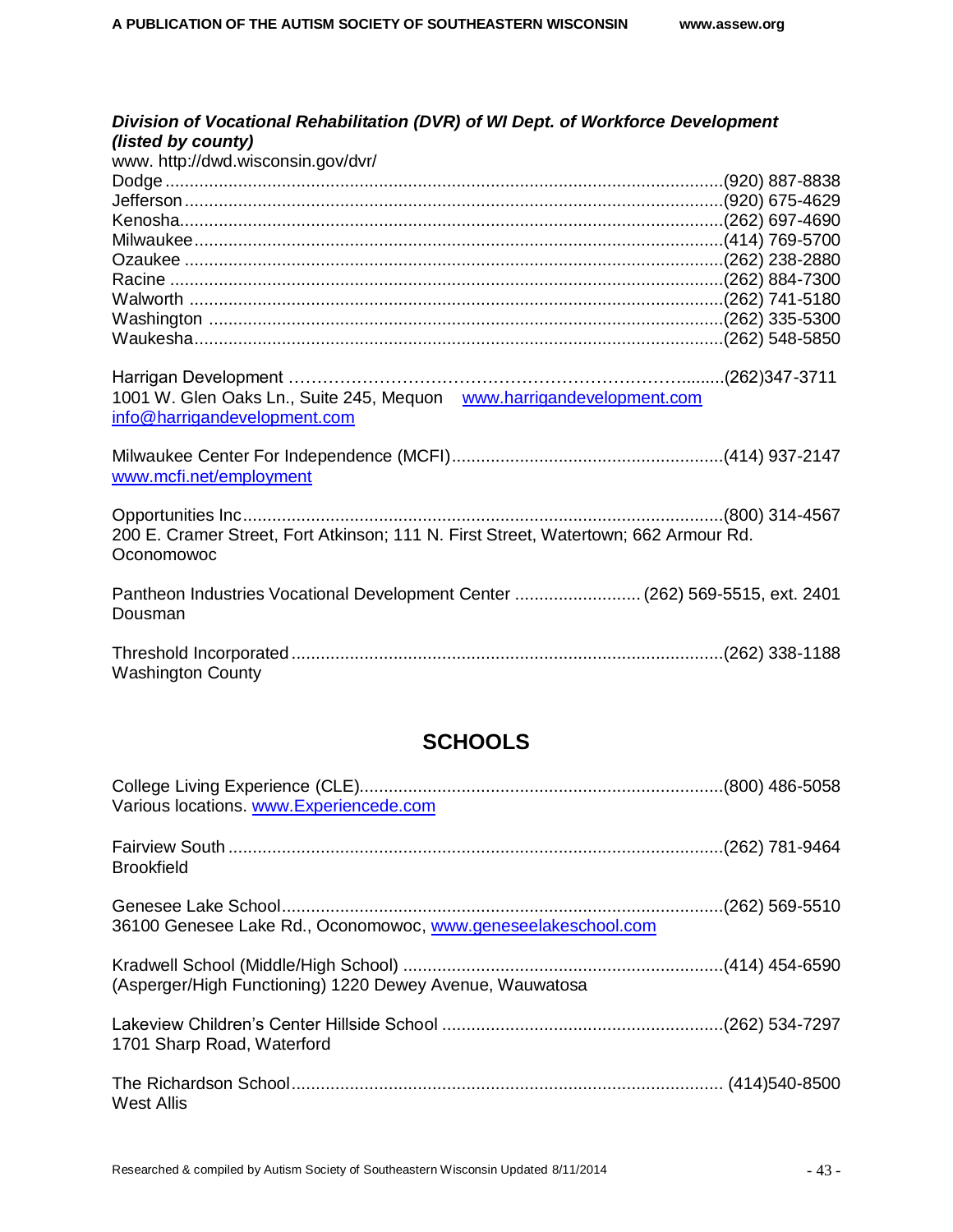| Union Grove, www.shepherdscollege.org |  |
|---------------------------------------|--|
| 2020 West Wells Street, Milwaukee     |  |
| 1740 North 55th Street, Milwaukee     |  |
| 8901 West Capitol Drive I Milwaukee   |  |

### <span id="page-45-0"></span>**SENSORY INTEGRATION THERAPY**

*See Occupational Therapist listings*

### **SERVICE DOGS**

<span id="page-45-1"></span>

| Madison, WI                    |  |
|--------------------------------|--|
| <b>Wilderwood Service Dogs</b> |  |
|                                |  |
| www.4pawsforability.org        |  |

### **SEXUALITY EDUCATION CONSULTANTS**

<span id="page-45-2"></span>

| 7203 W. Center St., Wauwatosa     |  |
|-----------------------------------|--|
|                                   |  |
|                                   |  |
| 209 N. Spring St, Port Washington |  |

### **SOCIAL SECURITY**

*see also Attorneys-Social Security*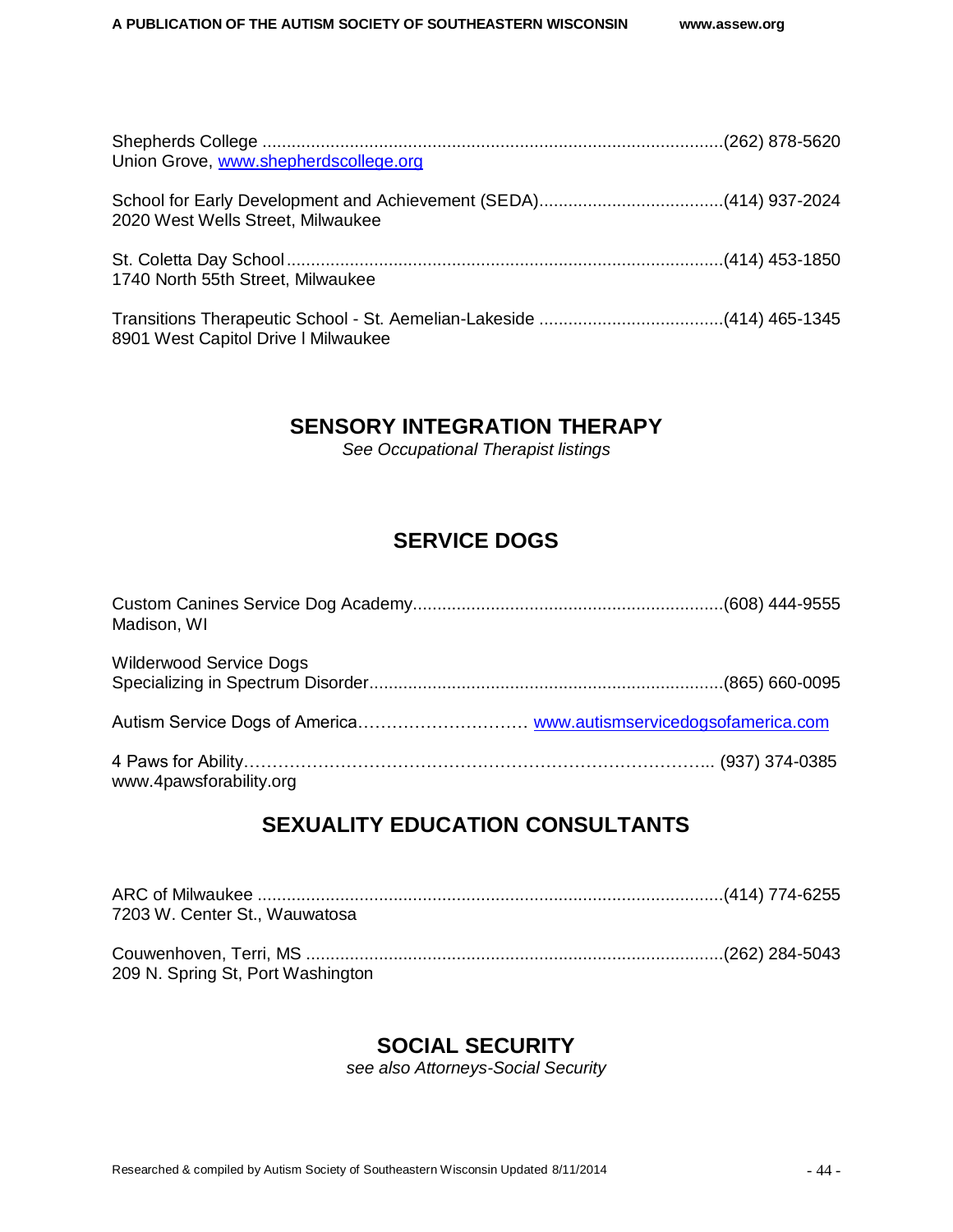<span id="page-46-0"></span>Social Security and Disability Resource Center www.ssdrc.com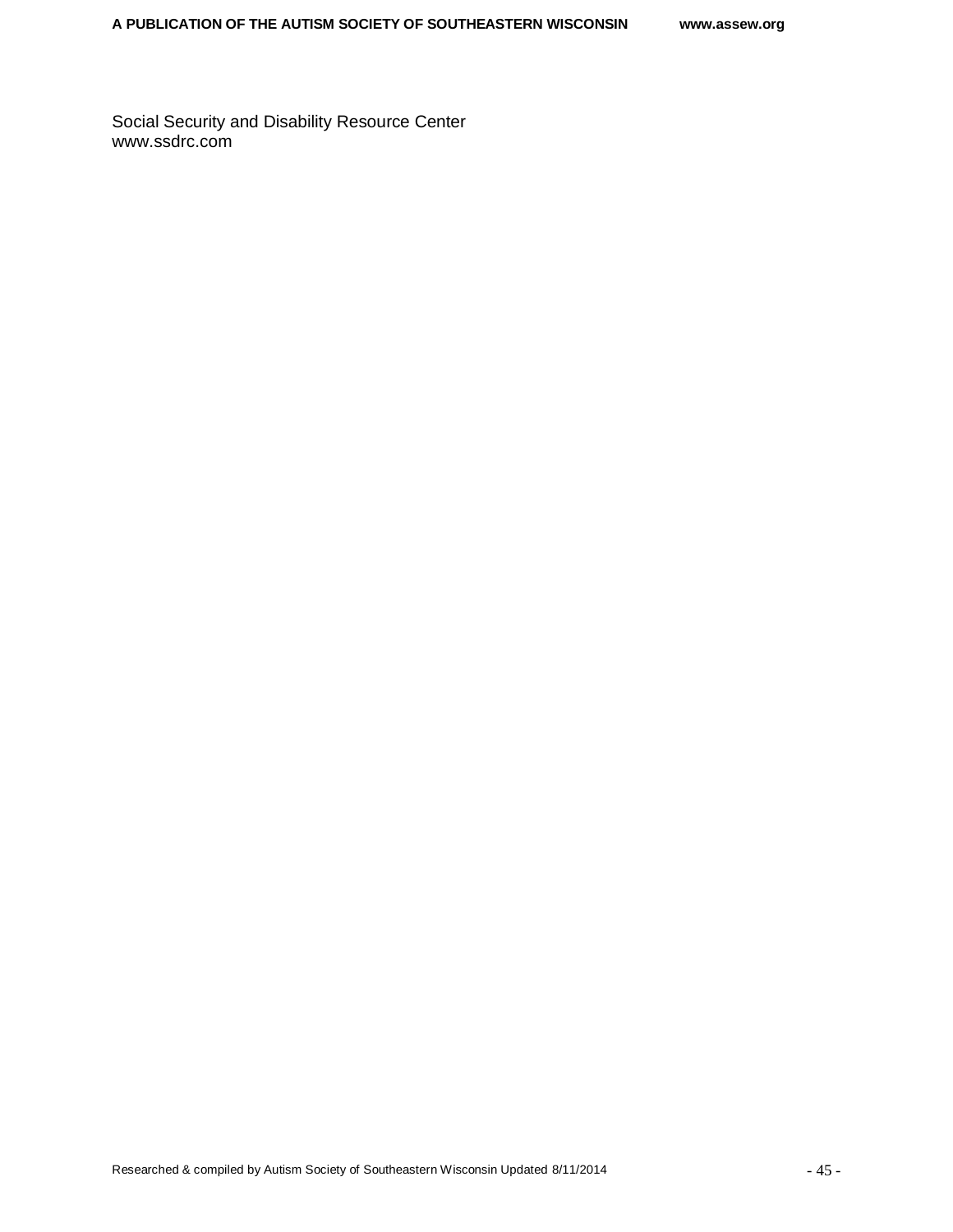### **SOCIAL SKILLS GROUPS or TRAINING**

| Applied Therapies and Wellness Center                                                                                                                                                  |  |
|----------------------------------------------------------------------------------------------------------------------------------------------------------------------------------------|--|
|                                                                                                                                                                                        |  |
| Christian Life Counseling, LLC<br>12630 W. North Avenue<br>Brookfield, WI 53005<br>info@christianlifecounseling.net<br>Ashley Schoof, PsyD. LPC<br>aschoof@christianlifecounseling.net |  |
| Medical College of WI, Menomonee Falls; 1155 North Mayfair Road, Wauwatosa                                                                                                             |  |
|                                                                                                                                                                                        |  |
| 1001 W. Glen Oaks Ln., Suite 245, Mequon www.harrigandevelopment.com<br>info@harrigandevelopment.com                                                                                   |  |
| Maplegrove Developmental Treatment Center (has adult Asperger groups)<br>Locations in Oconomowoc, Racine, West Allis, and Mequon                                                       |  |
| West Bend, Cedarburg                                                                                                                                                                   |  |
| June Klees, SLP and Karin Larson, OT; Menomonee Falls                                                                                                                                  |  |
| Lighthouse Clinic: 2524 E. Webster Place, Milwaukee; 11803 W. North Ave., Wauwatosa                                                                                                    |  |
| Maplegrove Developmental Treatment Center (adults and children) (262) 510-4447<br>Locations in Oconomowoc, Racine, West Allis, and Mequon<br>247 South Street, Oconomowoc              |  |
| PEERS Program ages 11-18<br>Cramer Hall, Marquette University, Milwaukee                                                                                                               |  |
| Adults and Adolescents with Asperger                                                                                                                                                   |  |
| 1486 West Mequon Road, Mequon, www.ozaukeetherapy.com                                                                                                                                  |  |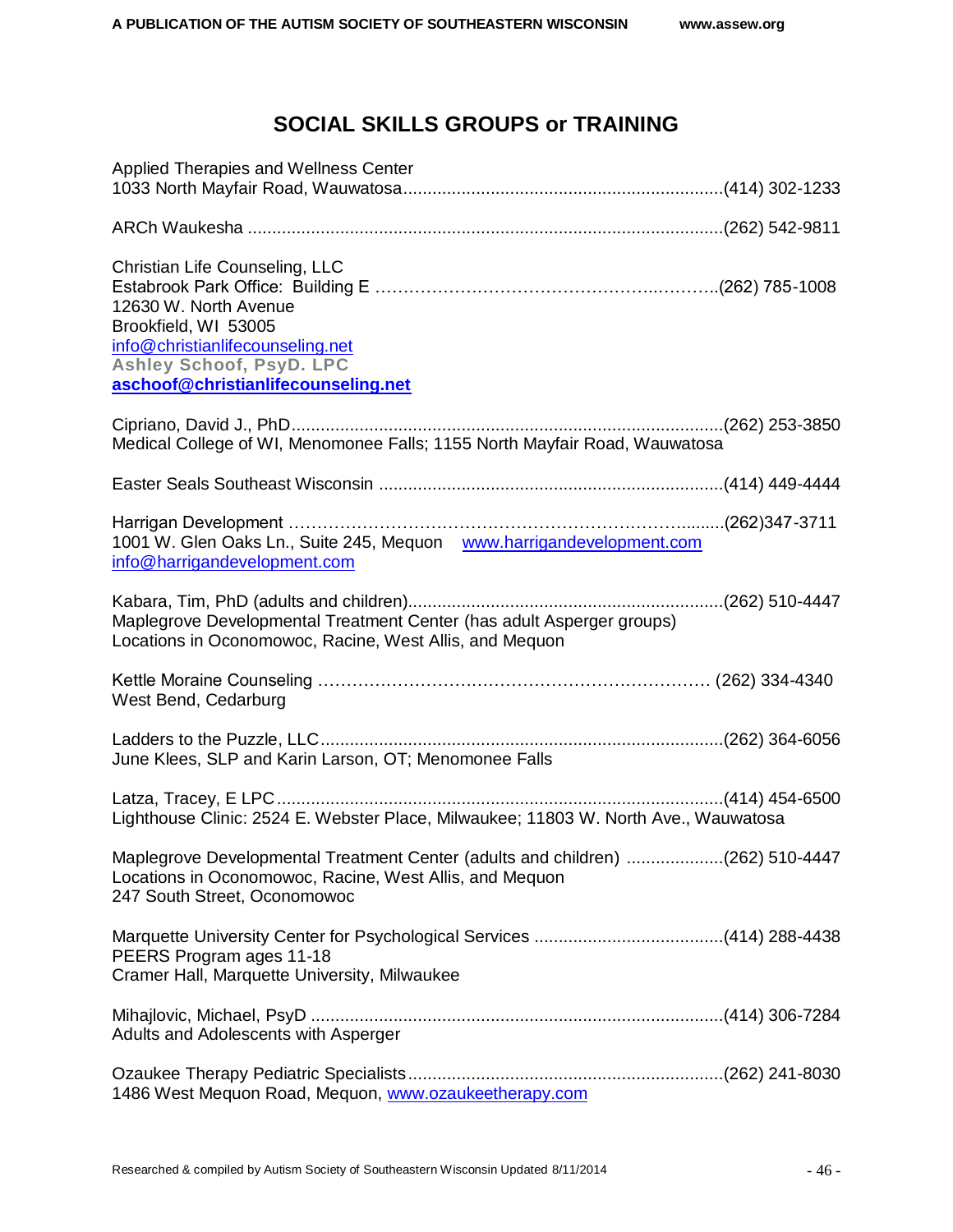| 9323 W Greenfield Ave, Milwaukee, WI      |  |
|-------------------------------------------|--|
| various locations in SE WI                |  |
| 1233 North Mayfair Rd, Ste 206, Wauwatosa |  |
|                                           |  |

### **SOMA RPM**

*See Rapid Prompting Method*

### **SPEECH & LANGUAGE THERAPISTS**

<span id="page-48-1"></span><span id="page-48-0"></span>

| AchieveAbility<br>erica.achieveability@gmail.com, www.achieveabilitywi.com                                                            |  |
|---------------------------------------------------------------------------------------------------------------------------------------|--|
| 300 McCanna Pkwy, Burlington                                                                                                          |  |
| 1900 Tree Line Ct., Waukesha                                                                                                          |  |
|                                                                                                                                       |  |
| 10500 W. Loomis Rd, Ste 150, Franklin                                                                                                 |  |
| 1100 Commerce Drive, Ste 114, Racine                                                                                                  |  |
| Private Speech/Language Therapy Services, Brookfield, Milwaukee and surrounding<br>communities, www.cindyslp.com, cindymemmel@att.net |  |
| 2020 W. Wells Street, Milwaukee, www.mcfi.net                                                                                         |  |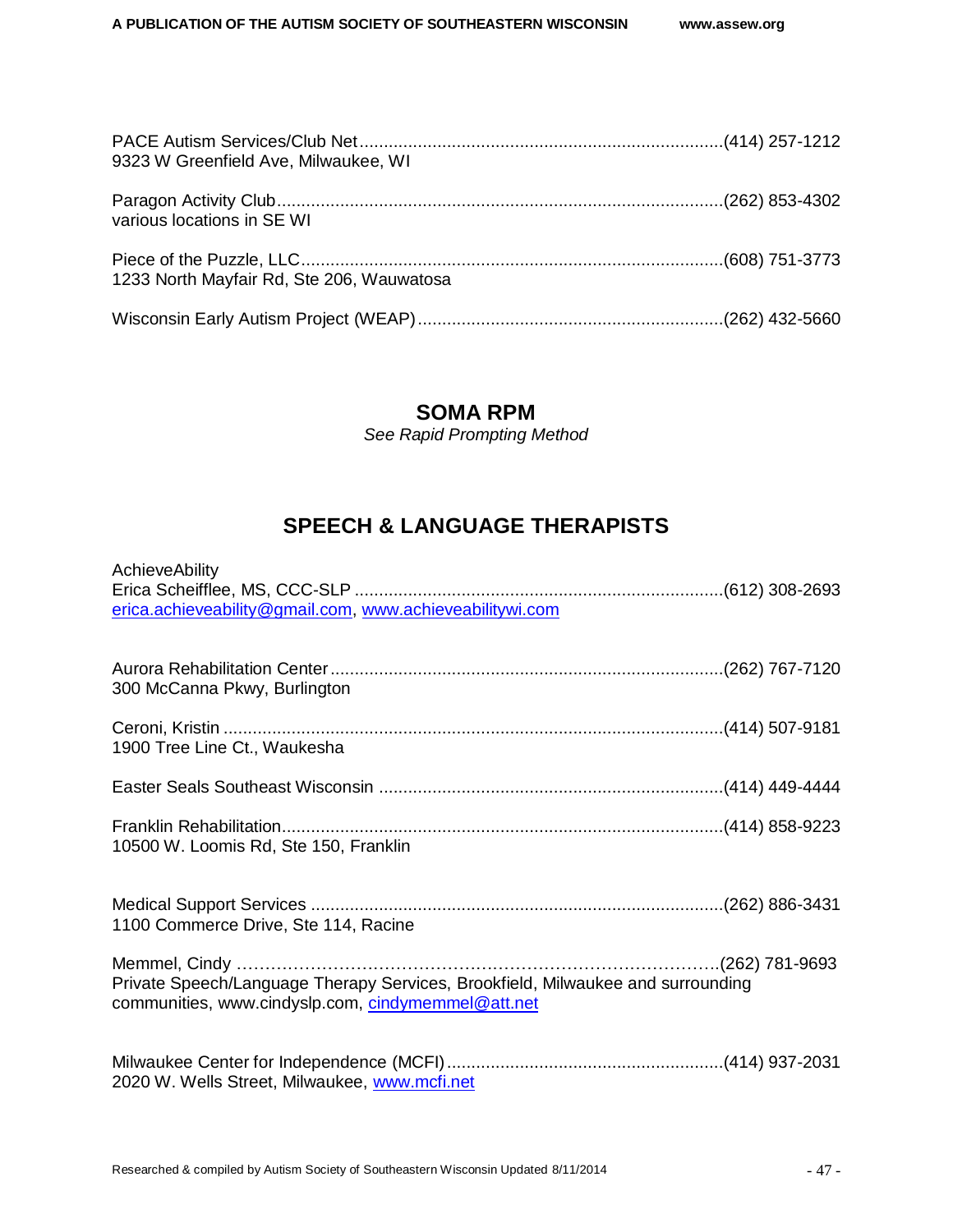| 2895 S. Moorland Road, New Berlin; 1522 N Fairway Lane, Elkhorn;<br>Southwest YMCA, 11311 West Howard Avenue, Greenfield, www.nbtherapies.com |  |
|-----------------------------------------------------------------------------------------------------------------------------------------------|--|
| 1486 West Mequon Road, Mequon, www.ozaukeetherapy.com                                                                                         |  |
|                                                                                                                                               |  |
| 2801 E. Morgan Ave, Milwaukee, www.stanncenter.org                                                                                            |  |
| N238 N1690 Rockwood Dr., Ste 500, Waukesha, www.specialtherapies.com                                                                          |  |
| <b>Tender Touch Therapy</b>                                                                                                                   |  |

### **SPORTS FOR SPECIAL NEEDS**

<span id="page-49-0"></span>

| Greenfield                                                  |  |
|-------------------------------------------------------------|--|
| Franklin Little League Park, Franklin                       |  |
| 8989 N 55 <sup>th</sup> St, Brown Deer                      |  |
|                                                             |  |
|                                                             |  |
|                                                             |  |
| <b>Special Olympics</b><br>www.specialolympicswisconsin.org |  |
| http://wisconsinsoccer.org/topsoccer.htm                    |  |
|                                                             |  |
| Kettle Moraine YMCA                                         |  |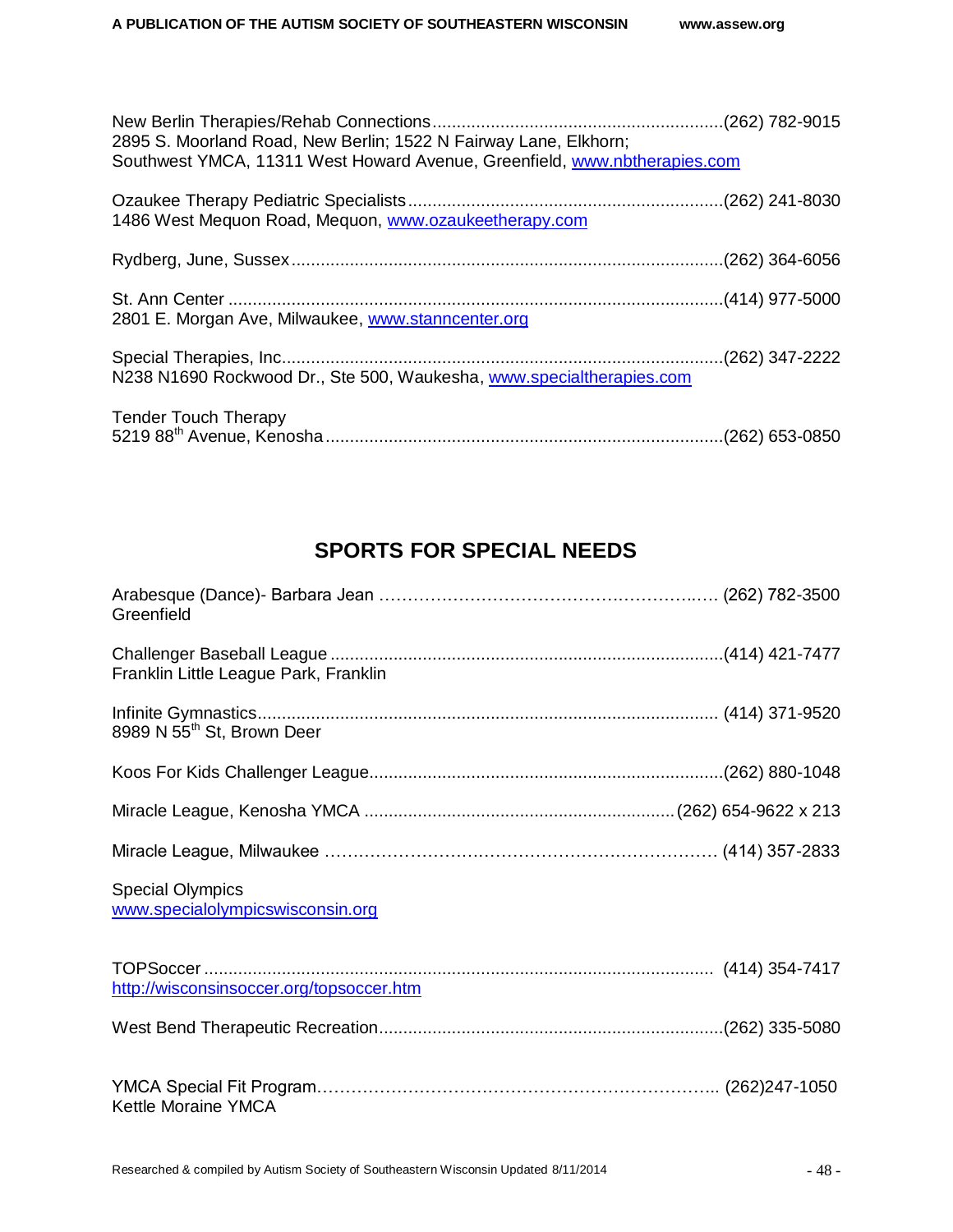<span id="page-50-0"></span>Tracey Spence tspence@kmymca.org

### **SUMMER PROGRAMS**

*Also see Camps*

| West Allis-West Milwaukee Recreation |  |
|--------------------------------------|--|
| 2020 W. Wells Street, Milwaukee      |  |
| 2895 S. Moorland Road, New Berlin    |  |

### **SUPPORT GROUPS**

<span id="page-50-1"></span>

| Adult Asperger Support Group<br>Meets at Independence First in Milwaukee, evening                                  |  |
|--------------------------------------------------------------------------------------------------------------------|--|
| Meets at the ASSEW office, 3720 N. 124 <sup>th</sup> Street, Suite O, Wauwatosa, evening meetings<br>www.assew.org |  |
| www.support4as.com, Brookfield, evening meetings                                                                   |  |
| Meets at the office, 3720 N. 124 <sup>th</sup> street, Suite O, Wauwatosa, daytime meetings<br>www.assew.org       |  |
| Meets at the office, 3720 N. 124 <sup>th</sup> street, Suite O, Wauwatosa, evening meetings<br>www.assew.org       |  |
| <b>Autism Solutions Special Needs Support Groups</b>                                                               |  |
| <b>Family Ties</b><br>(for parents of children with emotional, behavioral, and mental disorders)                   |  |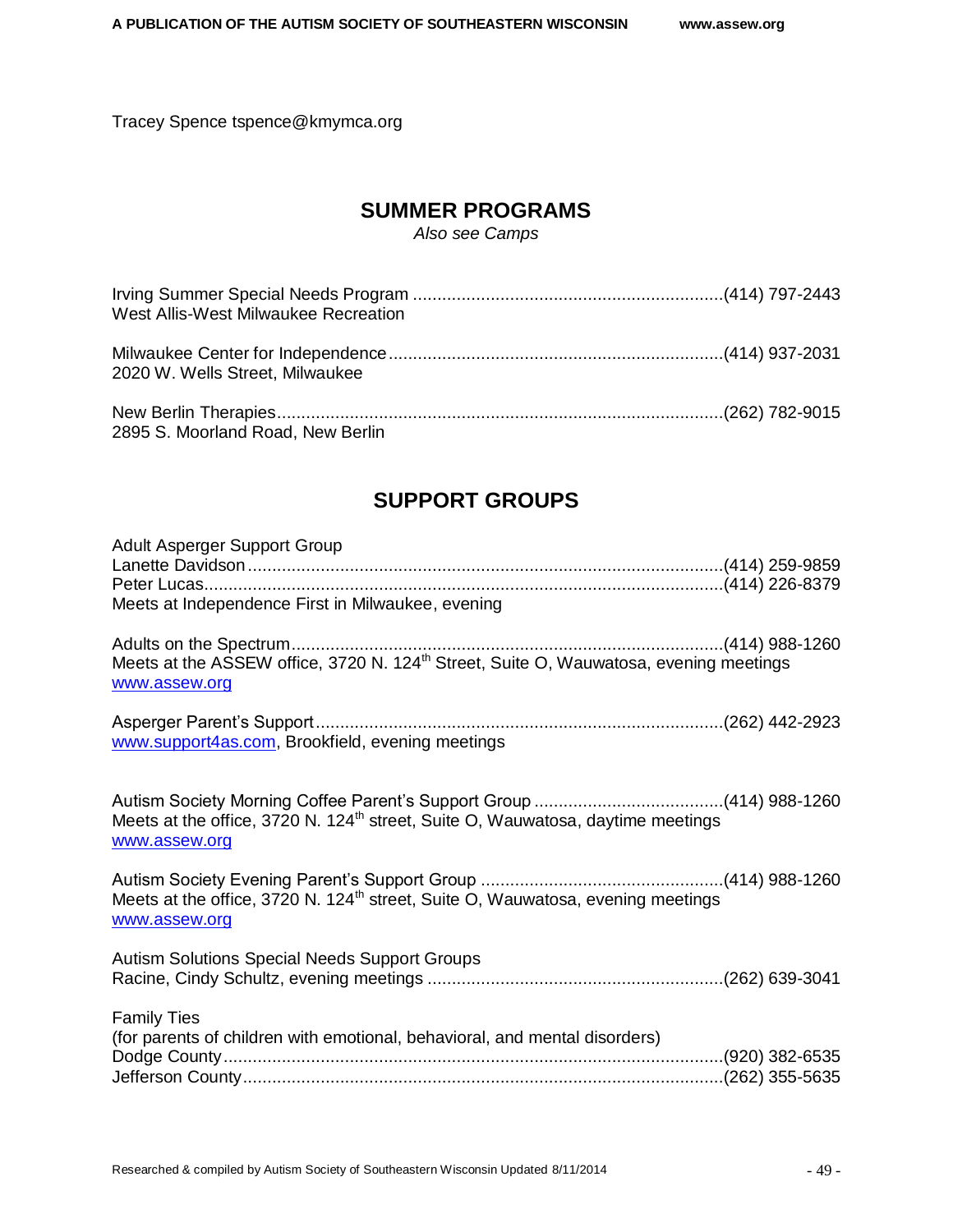| Latino Support Group (held in Spanish)                                                                   |  |
|----------------------------------------------------------------------------------------------------------|--|
| Milwaukee Support Group<br>Saturday meetings                                                             |  |
| Parents Place 1570 E. Moreland Boulevard, Waukesha                                                       |  |
| Southeastern Wisconsin Apsergers Meetup Group<br>www.meetup.com/The-SE-Wisconsin-Aspergers-Meetup-Group/ |  |
| Talk About Curing Autism (TACA) Wisconsin support group<br>www.tacanow.org/wisconsin                     |  |
| Sara Keck                                                                                                |  |
| <b>Waukesha County Support Group</b><br>Meets evenings                                                   |  |

### **SUPPORTED EMPLOYMENT**

<span id="page-51-0"></span>

| 1421 N Water Street, Milwaukee                                                                    |  |
|---------------------------------------------------------------------------------------------------|--|
| Dodge, Jefferson, Kenosha, Milwaukee, Ozaukee, Racine, Washington, Waukesha, Walworth             |  |
|                                                                                                   |  |
|                                                                                                   |  |
| www.mcfi.net                                                                                      |  |
| 200 E. Cramer Street, Fort Atkinson; 111 N. First Street, Watertown; 662 Armour Rd.<br>Oconomowoc |  |
| Pantheon Industries Vocational Development Center  (262) 569-5515, ext. 2401<br>Dousman           |  |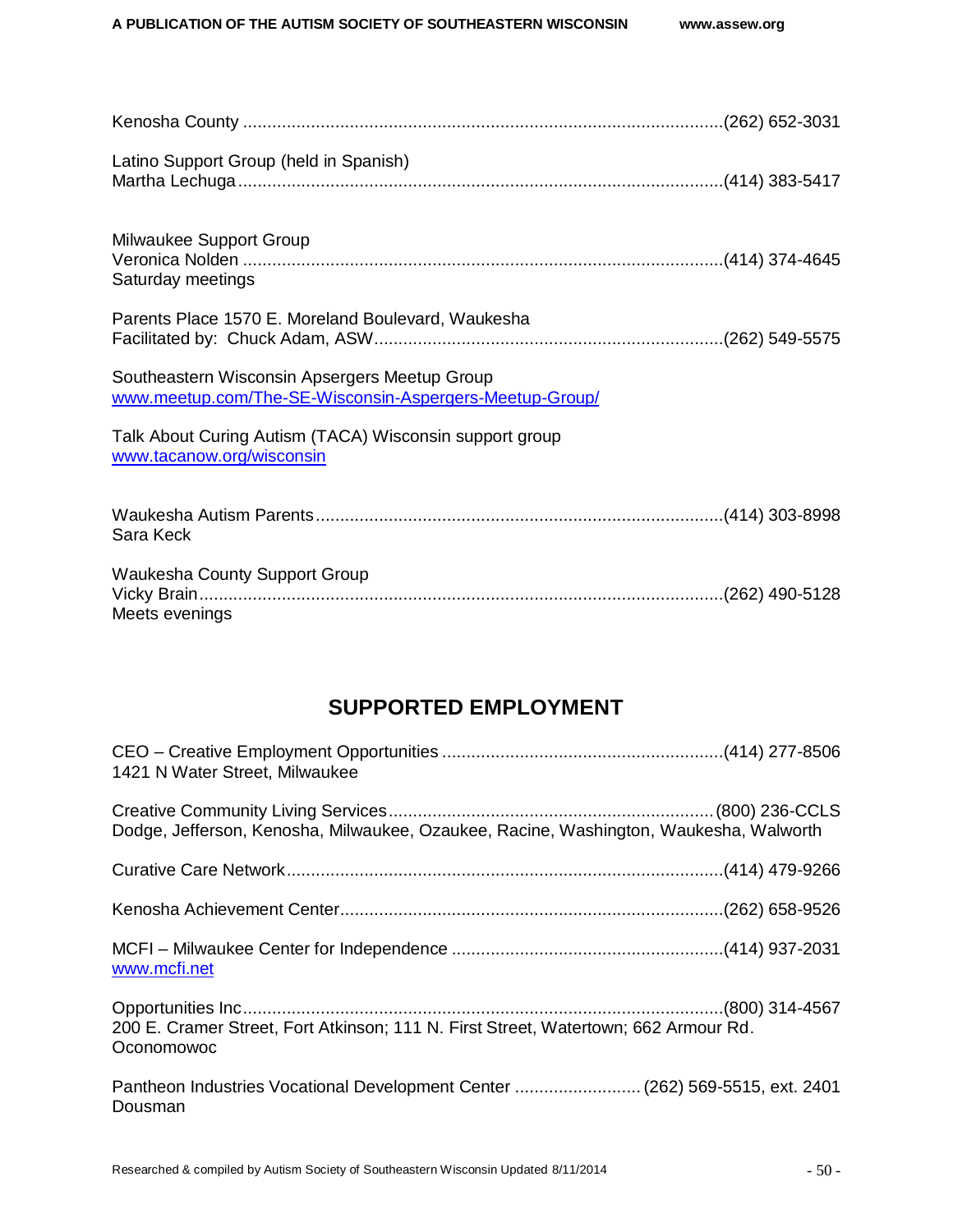### **SWIMMING**

*See Adaptive Swim*

### **TOILET TRAINING**

<span id="page-52-0"></span>

| www.abaofwisconsin.org                                                         |  |
|--------------------------------------------------------------------------------|--|
| Tamara Kasper, MS/CCC-SLP, BCBA                                                |  |
|                                                                                |  |
| West Bend, Cedarburg                                                           |  |
| 8112 W. Bluemound Rd, Suite 100 Wauwatosa, WI 53213 www.wauwatosatherapies.com |  |

### **TRACKING SYSTEMS/DEVICES**

<span id="page-52-1"></span>

| www.caretrak.com        |  |
|-------------------------|--|
| www.Emfinders.com       |  |
| www.LoJackSafetyNet.com |  |

### **TUTORING**

| Griffintutoringservices@gmail.com |  |
|-----------------------------------|--|
|                                   |  |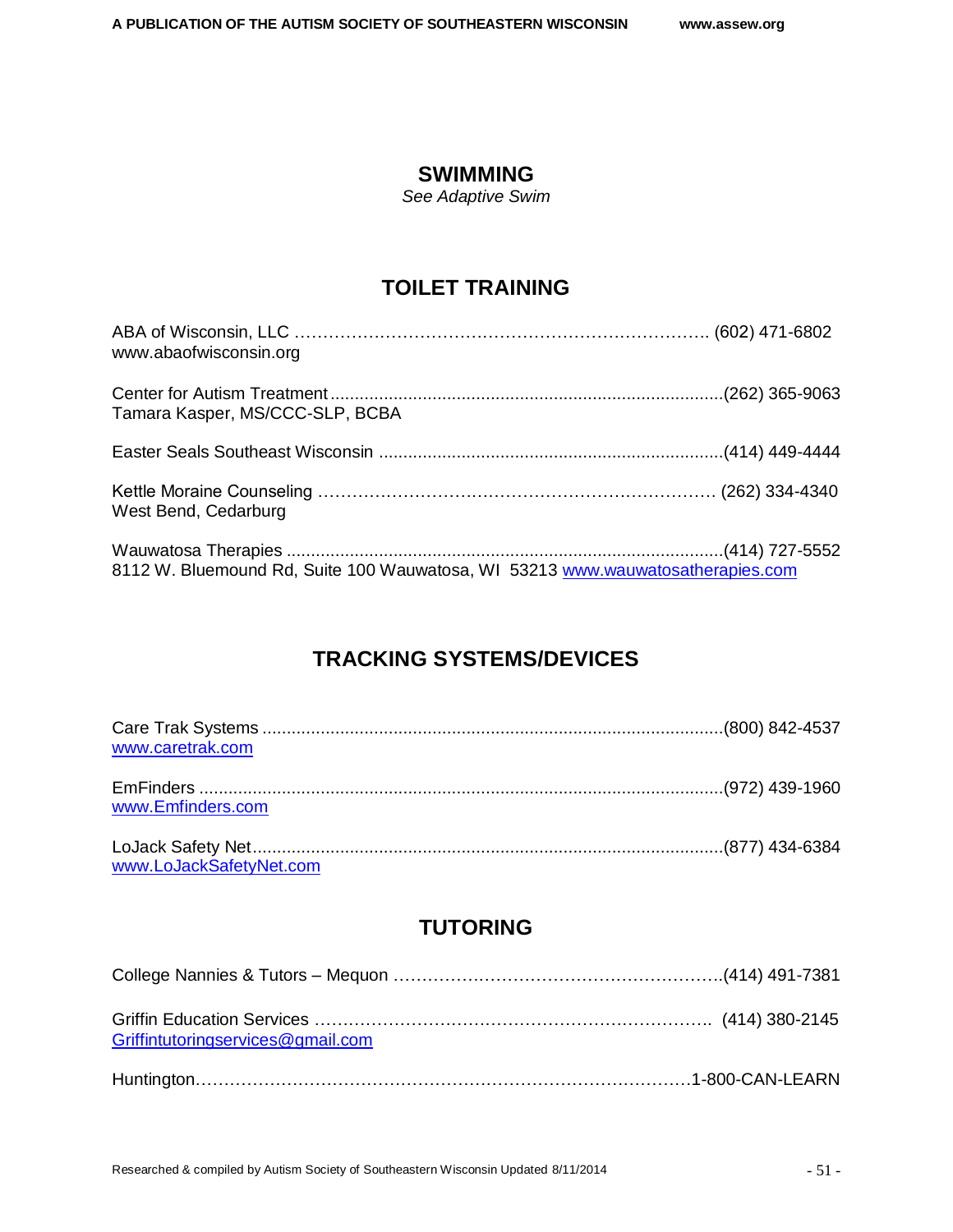### **VISION THERAPY**

<span id="page-53-1"></span><span id="page-53-0"></span>

| 13255 Bluemound Rd., Brookfield, WI |  |
|-------------------------------------|--|

### **VOCATIONAL EVALUATION/TRAINING FOR DEVELOPMENTALLY DISABLED**

<span id="page-53-2"></span>

| Dodge, Jefferson, Kenosha, Milwaukee, Ozaukee, Racine, Washington, Waukesha, Walworth             |  |
|---------------------------------------------------------------------------------------------------|--|
|                                                                                                   |  |
|                                                                                                   |  |
|                                                                                                   |  |
| 2020 W. Wells St., Milwaukee, www.mcfi.net                                                        |  |
| 200 E. Cramer Street, Fort Atkinson; 111 N. First Street, Watertown; 662 Armour Rd.<br>Oconomowoc |  |
| Pantheon Industries Vocational Development Center  (262) 569-5515, ext. 2401<br>Dousman           |  |
| <b>Washington County</b>                                                                          |  |
|                                                                                                   |  |
| VIP Services, Serving Walworth County                                                             |  |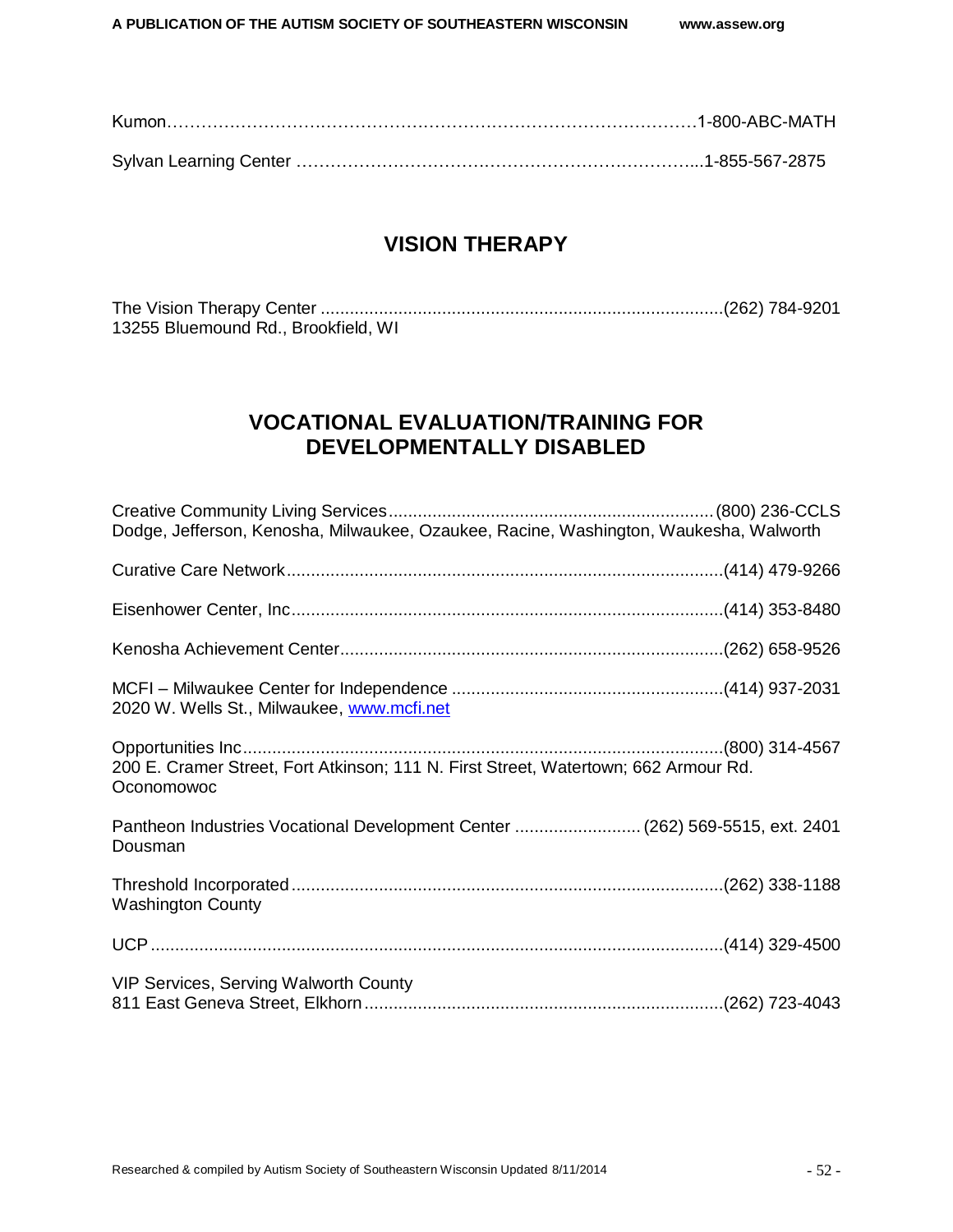### **WAIVER PROGRAM**

*See Autism Waiver County Contacts*

### **YOGA**

<span id="page-54-0"></span>

| St. John Vianny Church (Calhou and Gebhardt Rd), Brookfield |  |
|-------------------------------------------------------------|--|
| RecPlex, 9900 Terwall Terrace, Pleasant Prairie             |  |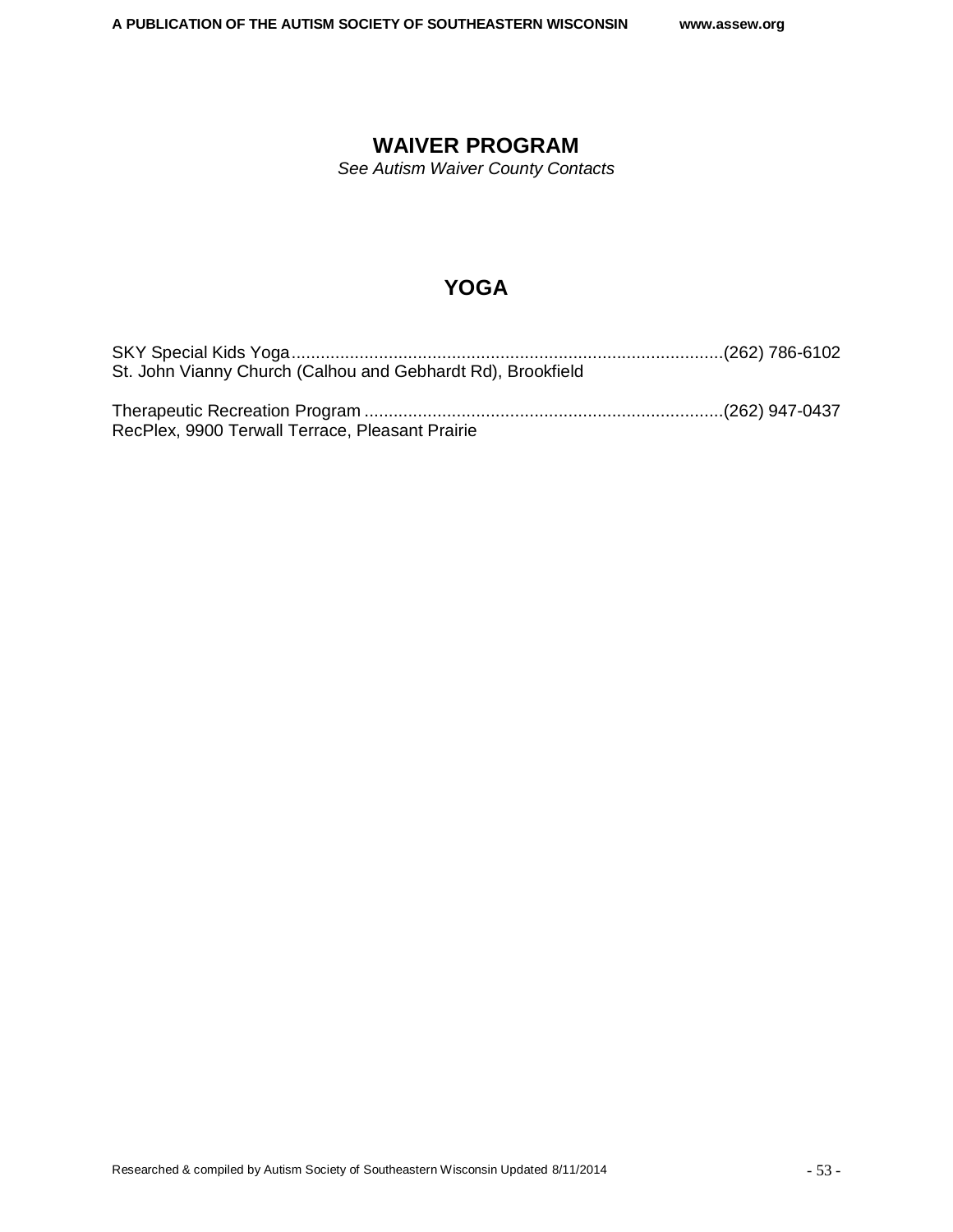| - 24 - مستند بين المستند بين المستند بين المستند بين المستند بين المستند المستند بين المستند المستند المستند المستند |  |
|----------------------------------------------------------------------------------------------------------------------|--|
|                                                                                                                      |  |
|                                                                                                                      |  |
|                                                                                                                      |  |
|                                                                                                                      |  |
|                                                                                                                      |  |
|                                                                                                                      |  |
|                                                                                                                      |  |
|                                                                                                                      |  |
|                                                                                                                      |  |
|                                                                                                                      |  |
|                                                                                                                      |  |
|                                                                                                                      |  |
|                                                                                                                      |  |
|                                                                                                                      |  |
|                                                                                                                      |  |
|                                                                                                                      |  |
|                                                                                                                      |  |
|                                                                                                                      |  |
|                                                                                                                      |  |
|                                                                                                                      |  |
|                                                                                                                      |  |
|                                                                                                                      |  |
|                                                                                                                      |  |
|                                                                                                                      |  |
|                                                                                                                      |  |
|                                                                                                                      |  |
|                                                                                                                      |  |
|                                                                                                                      |  |
|                                                                                                                      |  |
|                                                                                                                      |  |
|                                                                                                                      |  |
|                                                                                                                      |  |
|                                                                                                                      |  |
|                                                                                                                      |  |
|                                                                                                                      |  |
|                                                                                                                      |  |
|                                                                                                                      |  |
|                                                                                                                      |  |
|                                                                                                                      |  |
|                                                                                                                      |  |
|                                                                                                                      |  |
|                                                                                                                      |  |
|                                                                                                                      |  |
|                                                                                                                      |  |
|                                                                                                                      |  |
|                                                                                                                      |  |
|                                                                                                                      |  |
|                                                                                                                      |  |
|                                                                                                                      |  |
|                                                                                                                      |  |
|                                                                                                                      |  |
|                                                                                                                      |  |
|                                                                                                                      |  |
|                                                                                                                      |  |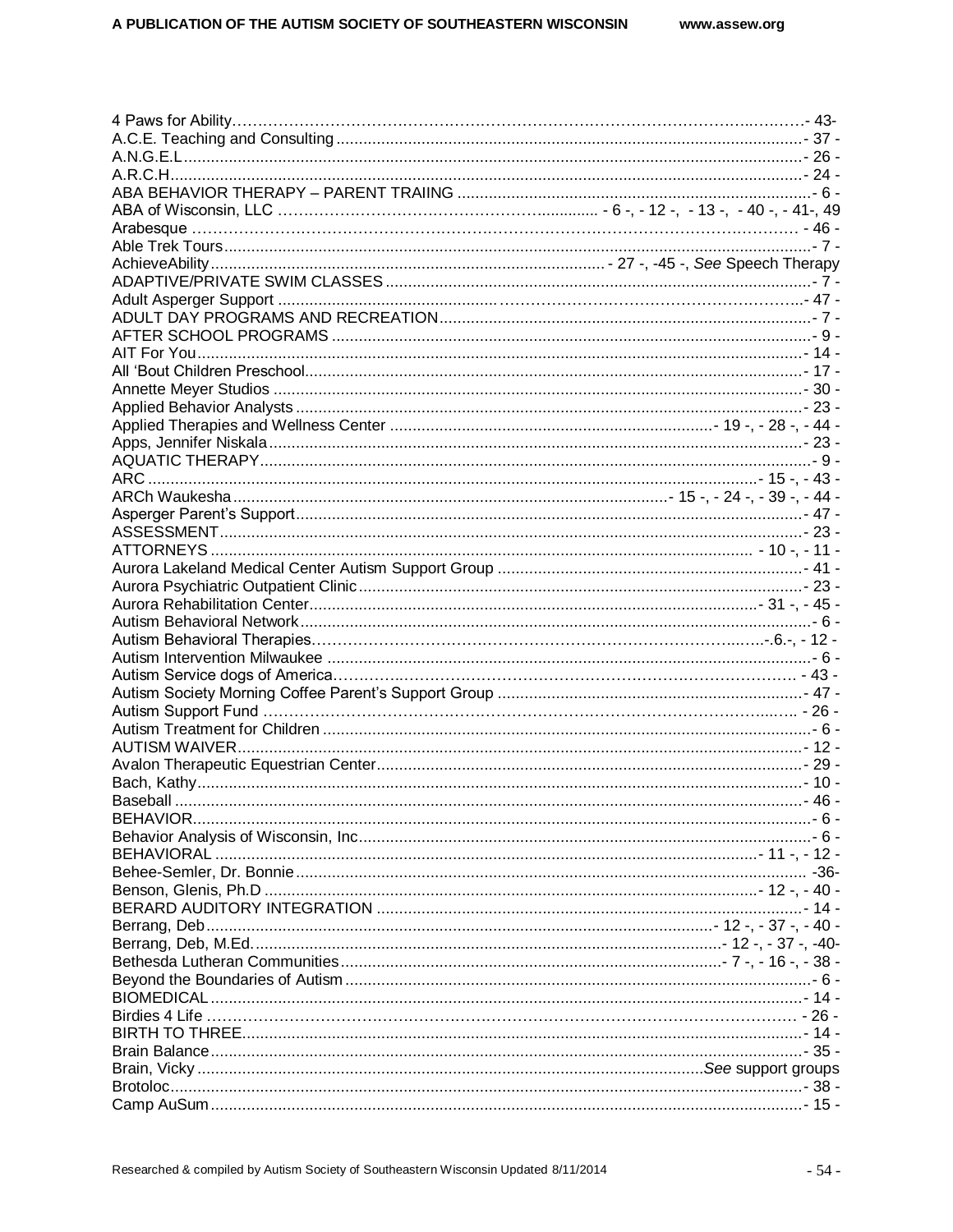| DAY PROGRAMS. |  |
|---------------|--|
|               |  |
|               |  |
|               |  |
|               |  |
|               |  |
|               |  |
|               |  |
|               |  |
|               |  |
|               |  |
|               |  |
|               |  |
|               |  |
|               |  |
|               |  |
|               |  |
|               |  |
|               |  |
|               |  |
|               |  |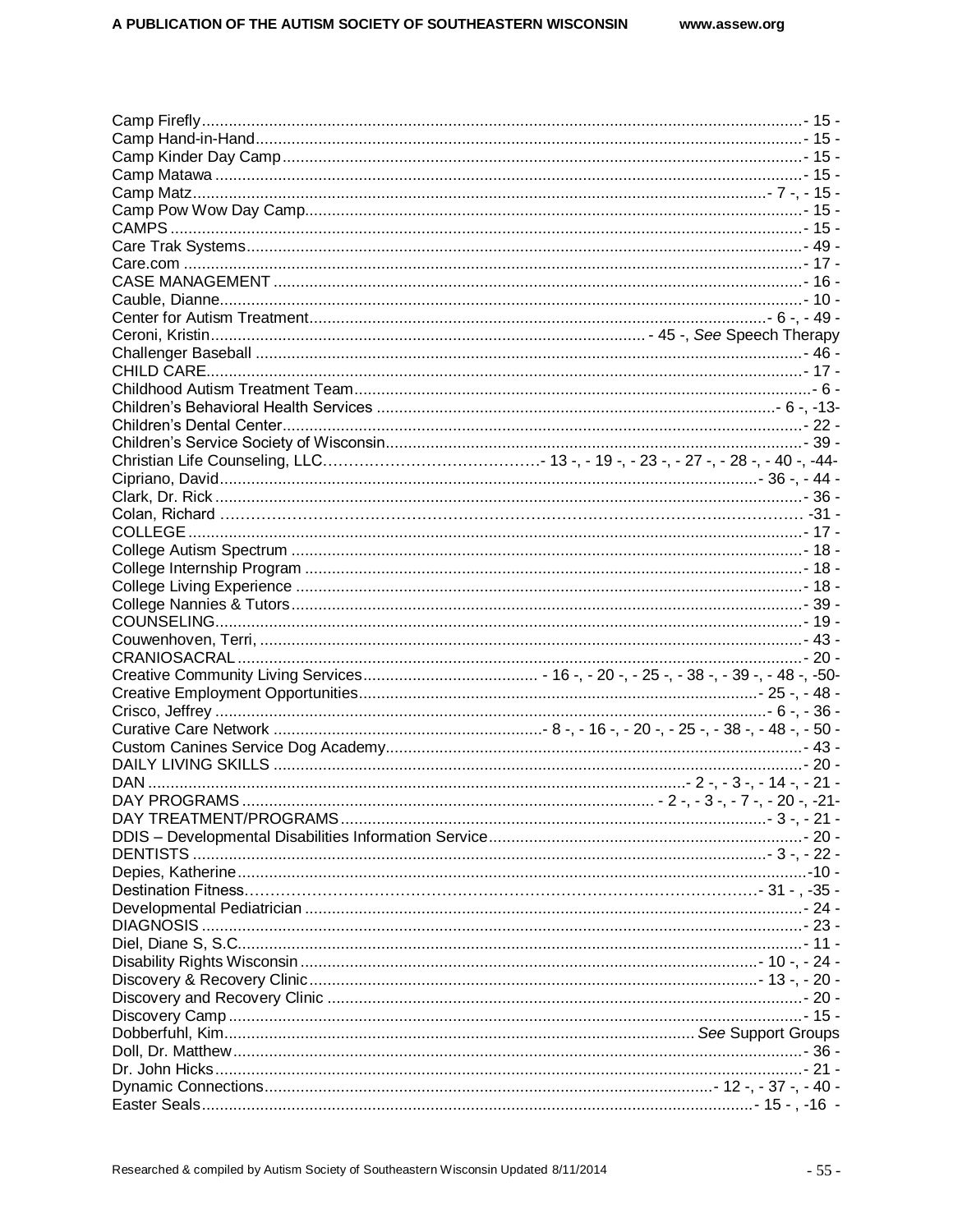| Easter Seals Southeast Wisconsin - 6 -, - 8 -, -9-, - 12 -, - 15 -, - 20 -, - 31 -, - 35 -, - 39 -, - 40 -, - 44 -, -45-, -49- |  |
|--------------------------------------------------------------------------------------------------------------------------------|--|
|                                                                                                                                |  |
|                                                                                                                                |  |
|                                                                                                                                |  |
|                                                                                                                                |  |
|                                                                                                                                |  |
|                                                                                                                                |  |
|                                                                                                                                |  |
|                                                                                                                                |  |
|                                                                                                                                |  |
|                                                                                                                                |  |
|                                                                                                                                |  |
|                                                                                                                                |  |
|                                                                                                                                |  |
|                                                                                                                                |  |
|                                                                                                                                |  |
|                                                                                                                                |  |
|                                                                                                                                |  |
|                                                                                                                                |  |
|                                                                                                                                |  |
|                                                                                                                                |  |
|                                                                                                                                |  |
|                                                                                                                                |  |
|                                                                                                                                |  |
|                                                                                                                                |  |
|                                                                                                                                |  |
|                                                                                                                                |  |
|                                                                                                                                |  |
|                                                                                                                                |  |
|                                                                                                                                |  |
|                                                                                                                                |  |
|                                                                                                                                |  |
|                                                                                                                                |  |
|                                                                                                                                |  |
|                                                                                                                                |  |
|                                                                                                                                |  |
|                                                                                                                                |  |
|                                                                                                                                |  |
|                                                                                                                                |  |
|                                                                                                                                |  |
|                                                                                                                                |  |
|                                                                                                                                |  |
|                                                                                                                                |  |
|                                                                                                                                |  |
|                                                                                                                                |  |
|                                                                                                                                |  |
|                                                                                                                                |  |
|                                                                                                                                |  |
|                                                                                                                                |  |
|                                                                                                                                |  |
|                                                                                                                                |  |
|                                                                                                                                |  |
|                                                                                                                                |  |
|                                                                                                                                |  |
|                                                                                                                                |  |
|                                                                                                                                |  |
|                                                                                                                                |  |
|                                                                                                                                |  |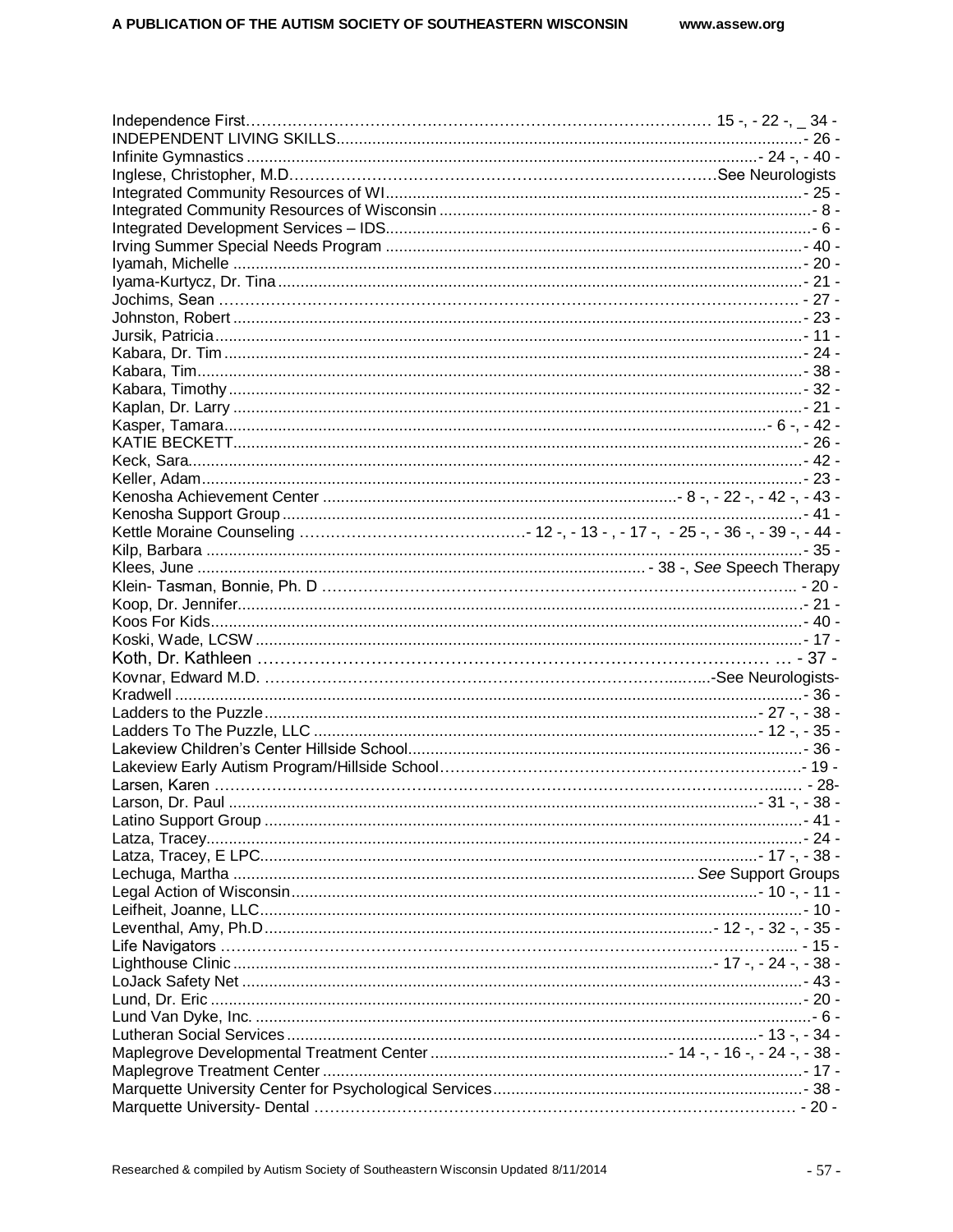| www.assew.org |  |
|---------------|--|
|---------------|--|

| Milwaukee Center for Independence-15 -, -16 -, -18 -, -19 -, -22 -, -27 -, -30 -, -34 -, -39 -, -40 -, -42 -, -43 - |  |  |
|---------------------------------------------------------------------------------------------------------------------|--|--|
|                                                                                                                     |  |  |
|                                                                                                                     |  |  |
|                                                                                                                     |  |  |
|                                                                                                                     |  |  |
|                                                                                                                     |  |  |
|                                                                                                                     |  |  |
|                                                                                                                     |  |  |
|                                                                                                                     |  |  |
|                                                                                                                     |  |  |
|                                                                                                                     |  |  |
|                                                                                                                     |  |  |
|                                                                                                                     |  |  |
|                                                                                                                     |  |  |
|                                                                                                                     |  |  |
|                                                                                                                     |  |  |
|                                                                                                                     |  |  |
|                                                                                                                     |  |  |
|                                                                                                                     |  |  |
|                                                                                                                     |  |  |
|                                                                                                                     |  |  |
|                                                                                                                     |  |  |
|                                                                                                                     |  |  |
|                                                                                                                     |  |  |
|                                                                                                                     |  |  |
|                                                                                                                     |  |  |
|                                                                                                                     |  |  |
|                                                                                                                     |  |  |
|                                                                                                                     |  |  |
|                                                                                                                     |  |  |
|                                                                                                                     |  |  |
|                                                                                                                     |  |  |
|                                                                                                                     |  |  |
|                                                                                                                     |  |  |
|                                                                                                                     |  |  |
|                                                                                                                     |  |  |
|                                                                                                                     |  |  |
|                                                                                                                     |  |  |
|                                                                                                                     |  |  |
|                                                                                                                     |  |  |
|                                                                                                                     |  |  |
|                                                                                                                     |  |  |
|                                                                                                                     |  |  |
| - 36 - , - 35 -, - 36 - , - 36 - , - 36 - , - 36 - , - 36 - , - 39 - , - 39 - , - 39 - , - 39 - , - 39 - , - 3      |  |  |
|                                                                                                                     |  |  |
|                                                                                                                     |  |  |
|                                                                                                                     |  |  |
|                                                                                                                     |  |  |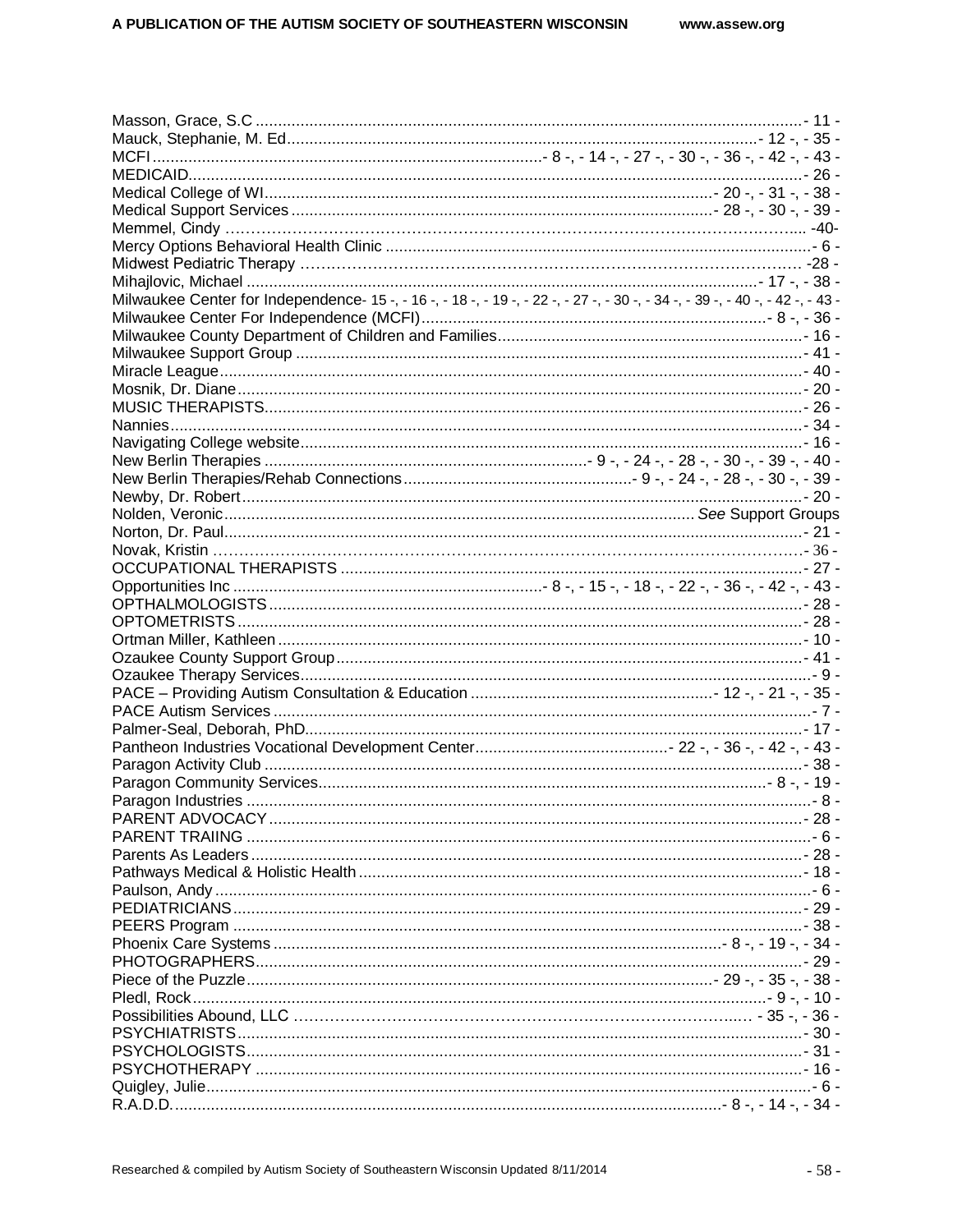| - 36 - , - 19 -, - 36 - , - 36 - , - 36 - , - 36 - , - 36 - , - 36 - , - 36 - , - 36 - , - 36 - , - 36 - , - 36 |  |
|-----------------------------------------------------------------------------------------------------------------|--|
|                                                                                                                 |  |
|                                                                                                                 |  |
|                                                                                                                 |  |
|                                                                                                                 |  |
|                                                                                                                 |  |
|                                                                                                                 |  |